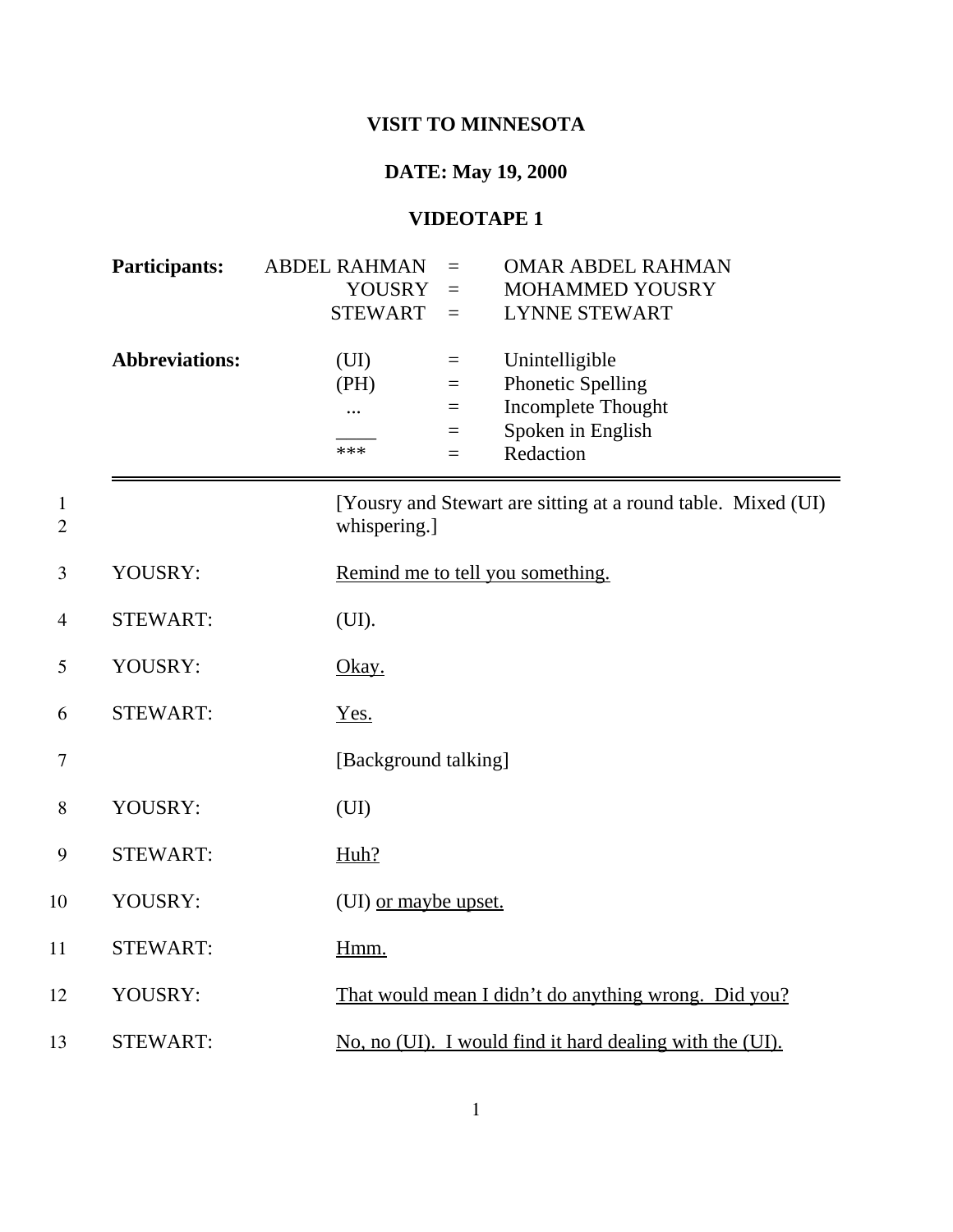| $\mathbf{1}$                                 | YOUSRY:         | Yeah I know, horrible.                                                                                                                                                                                                                                                                                                                                                                                                                                                                                           |
|----------------------------------------------|-----------------|------------------------------------------------------------------------------------------------------------------------------------------------------------------------------------------------------------------------------------------------------------------------------------------------------------------------------------------------------------------------------------------------------------------------------------------------------------------------------------------------------------------|
| $\overline{2}$                               | <b>STEWART:</b> | Not liking him (UI).                                                                                                                                                                                                                                                                                                                                                                                                                                                                                             |
| 3                                            | YOUSRY:         | [Simultaneously] Horrible.                                                                                                                                                                                                                                                                                                                                                                                                                                                                                       |
| 4                                            | <b>STEWART:</b> | (UI) so much.                                                                                                                                                                                                                                                                                                                                                                                                                                                                                                    |
| 5<br>6                                       | YOUSRY:         | <u>Horrible. So what do you think, she met Ramsey, she met</u><br>Abdeen and she didn't meet you.                                                                                                                                                                                                                                                                                                                                                                                                                |
| 7                                            | <b>STEWART:</b> | Who is that?                                                                                                                                                                                                                                                                                                                                                                                                                                                                                                     |
| 8                                            | YOUSRY:         | That woman, the blonde attorney (UI).                                                                                                                                                                                                                                                                                                                                                                                                                                                                            |
| 9                                            | <b>STEWART:</b> | (UI).                                                                                                                                                                                                                                                                                                                                                                                                                                                                                                            |
| 10                                           | YOUSRY:         | Hmm.                                                                                                                                                                                                                                                                                                                                                                                                                                                                                                             |
| 11                                           | <b>STEWART:</b> | (UI) because he is a bad guy.                                                                                                                                                                                                                                                                                                                                                                                                                                                                                    |
| 12                                           | YOUSRY:         | No. I think she knows and she could not intimidate you.                                                                                                                                                                                                                                                                                                                                                                                                                                                          |
| 13                                           | <b>STEWART:</b> | Hmm, that might be.                                                                                                                                                                                                                                                                                                                                                                                                                                                                                              |
| 14<br>15                                     | YOUSRY:         | Because they had a meeting with Abdeen and she didn't meet<br>you. Remind me to tell you something, but this is-                                                                                                                                                                                                                                                                                                                                                                                                 |
| 16                                           | <b>STEWART:</b> | [Simultaneously] Alright (UI).                                                                                                                                                                                                                                                                                                                                                                                                                                                                                   |
| 17                                           | YOUSRY:         | In complete confidence.                                                                                                                                                                                                                                                                                                                                                                                                                                                                                          |
| 18<br>19<br>20<br>21<br>22<br>23<br>24<br>25 | <b>STEWART:</b> | Absolutely. You know, it is um, it is funny you know,<br>they ah, they do know. (UI). You know when you're waiting<br>a long time to get in. You have to like wait outside this a<br>gate, you know. It wasn't inside where you can sit down. The<br>guard down there says looks at me and says Ms. Stewart, you<br>know how does he know who I am, (UI) he says should I call<br>anyone for you. And I said, I don't think so, I think they're<br>waiting to get an escort to take me to get me in here. So you |
| 26                                           |                 | know. I don't know.                                                                                                                                                                                                                                                                                                                                                                                                                                                                                              |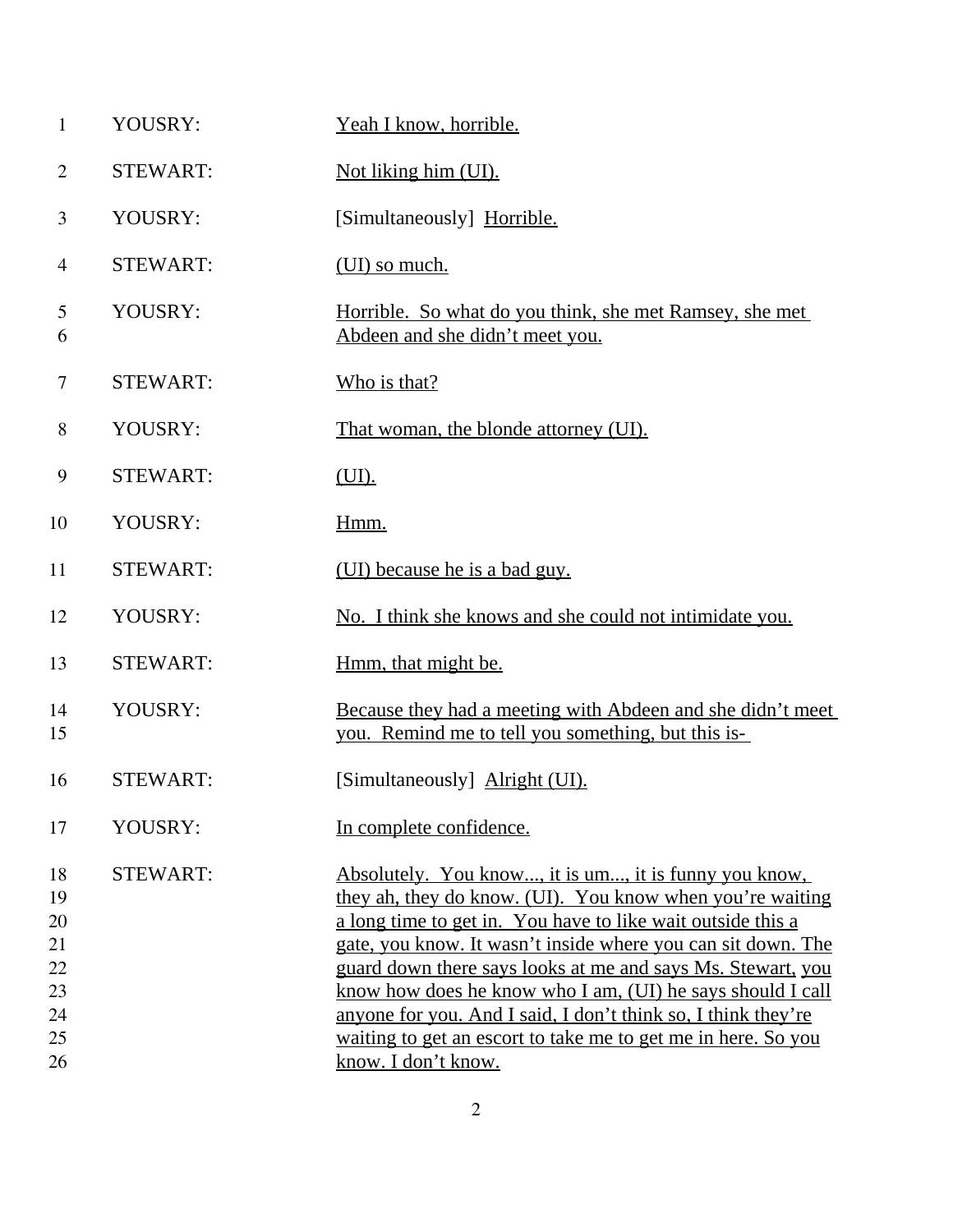| $\mathbf{1}$                                             | YOUSRY:         | Yeah, we'll talk about it later.                                                                                                                                                                                                                                                                                                                                                                                                                                                                                                                                                                                                  |
|----------------------------------------------------------|-----------------|-----------------------------------------------------------------------------------------------------------------------------------------------------------------------------------------------------------------------------------------------------------------------------------------------------------------------------------------------------------------------------------------------------------------------------------------------------------------------------------------------------------------------------------------------------------------------------------------------------------------------------------|
| $\overline{2}$                                           | <b>STEWART:</b> | Yeah.                                                                                                                                                                                                                                                                                                                                                                                                                                                                                                                                                                                                                             |
| 3                                                        | YOUSRY:         | Cause what I have to tell you is also interesting.                                                                                                                                                                                                                                                                                                                                                                                                                                                                                                                                                                                |
| $\overline{4}$                                           | <b>STEWART:</b> | Yeah.                                                                                                                                                                                                                                                                                                                                                                                                                                                                                                                                                                                                                             |
| 5                                                        | YOUSRY:         | Have you (UI)?                                                                                                                                                                                                                                                                                                                                                                                                                                                                                                                                                                                                                    |
| 6                                                        | <b>STEWART:</b> | [Simultaneously] Have you ever been here?                                                                                                                                                                                                                                                                                                                                                                                                                                                                                                                                                                                         |
| $\tau$<br>8                                              | YOUSRY:         | This room, yeah. Actually the last time we were here. Abdeen<br>and I.                                                                                                                                                                                                                                                                                                                                                                                                                                                                                                                                                            |
| 9<br>10                                                  | <b>STEWART:</b> | The last time I was when you and I were here we were on<br>stage, do you remember.                                                                                                                                                                                                                                                                                                                                                                                                                                                                                                                                                |
| 11<br>12<br>13<br>14<br>15<br>16<br>17<br>18<br>19<br>20 | YOUSRY:         | Absolutely. The last time Abdeen and I were here, remember<br>before when you have to use the bathroom they let me stay<br>with him, you and Ramsey That day Abdeen stepped out he<br>said, can I use the bathroom? They jumped in, they said Mr.<br>Yousry, you have to leave. I said, I told him, I said the lawyer<br>is not out yet, relax. It was the same guy who we met outside,<br>he said it's our orders. I said I know, I know. So I waited<br>outside and then I came back in when Abdeen came in. It's a<br>few things that happened that day and the next day that I think<br>they got [whispering (UI)]. You know. |
| 21                                                       | <b>STEWART:</b> | <u>Yeah well, it helps (UI) anti (UI) police work.</u>                                                                                                                                                                                                                                                                                                                                                                                                                                                                                                                                                                            |
| 22                                                       | YOUSRY:         | Yeah, I think so.                                                                                                                                                                                                                                                                                                                                                                                                                                                                                                                                                                                                                 |
| 23<br>24<br>25                                           | <b>STEWART:</b> | You can't want a you can't, you know. And I'm not as<br>hostile as a lot of people. I mean I always feel like Stanley is<br>much more in their face than I am, you know.                                                                                                                                                                                                                                                                                                                                                                                                                                                          |
| 26<br>27<br>28<br>29                                     | YOUSRY:         | Probably not. You represent this image of a mature woman.<br>Who reminds them of their mother, older sister, an aunt. You<br>know, especially, because, especially you have your own<br>sense of humor; you break the ice right away, there is no                                                                                                                                                                                                                                                                                                                                                                                 |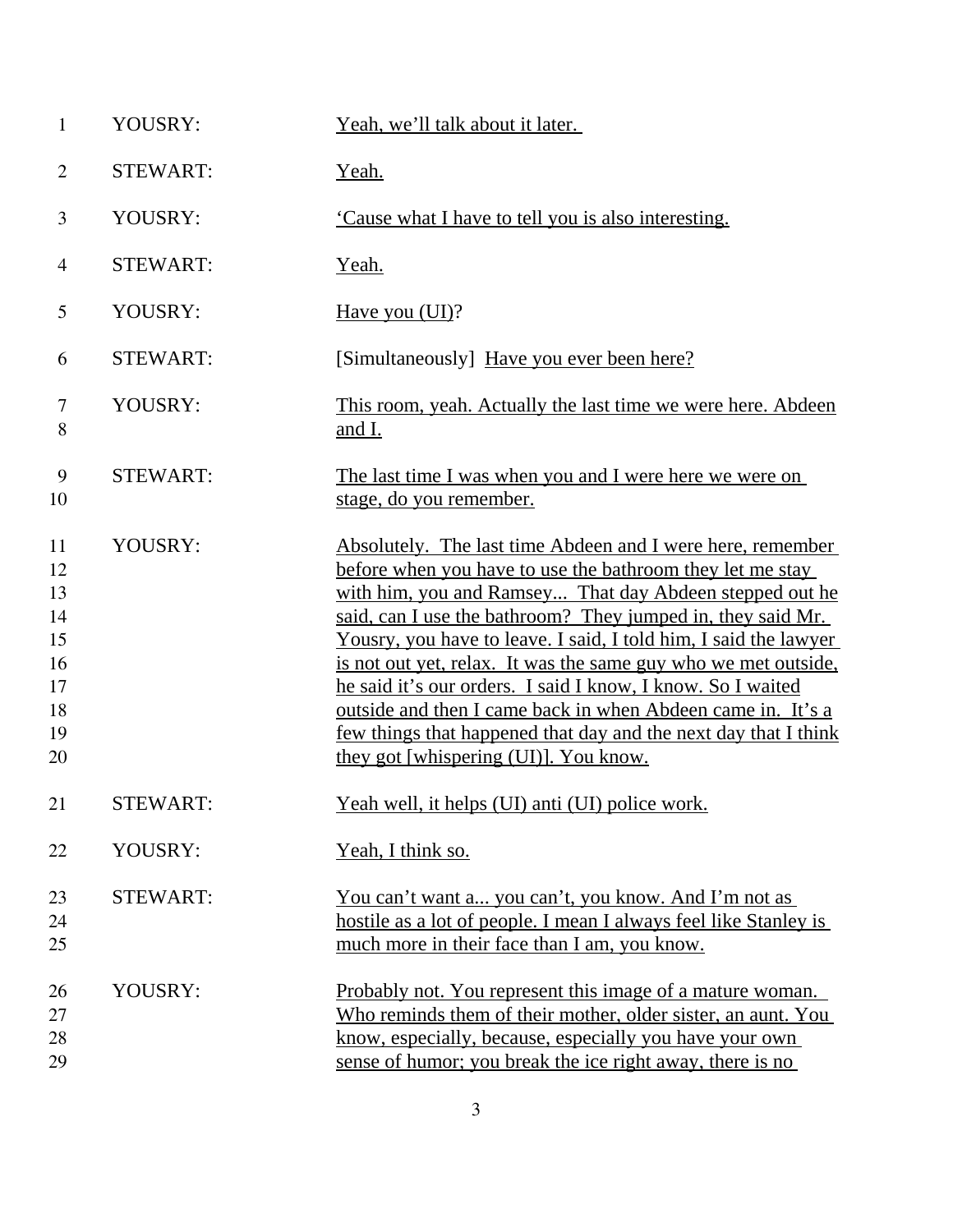| $\mathbf{1}$<br>$\overline{2}$             |                 | question about it. You have your own way of dealing, you<br>know.                                                                                                                                                                                                                                                                                                                                                                                                        |
|--------------------------------------------|-----------------|--------------------------------------------------------------------------------------------------------------------------------------------------------------------------------------------------------------------------------------------------------------------------------------------------------------------------------------------------------------------------------------------------------------------------------------------------------------------------|
| 3                                          | <b>STEWART:</b> | Yeah.                                                                                                                                                                                                                                                                                                                                                                                                                                                                    |
| $\overline{4}$                             | YOUSRY:         | Abdeen is like - looks like (UI), relax (UI).                                                                                                                                                                                                                                                                                                                                                                                                                            |
| 5                                          | <b>STEWART:</b> | <u>Yeah right.</u>                                                                                                                                                                                                                                                                                                                                                                                                                                                       |
| 6<br>7                                     | YOUSRY:         | <u>Ramsey Clark is always like, he has the same way about him</u><br>to break the ice.                                                                                                                                                                                                                                                                                                                                                                                   |
| 8<br>9<br>10<br>11<br>12<br>13<br>14<br>15 | <b>STEWART:</b> | Yeah, I got I have to say I learned a lot of that by working<br>with Bill. Even though Bill has flaws, he was always, um<br>embraceable people. He never, his personality was his<br>personality no matter who he was with. Ah, everybody<br>thought that was incorrect, you know. That, that I should be<br>removed from these people because they are holding your<br>comrades prisoner, you know. You should be (UI). Besides<br>that, I am not really you know (UI). |
| 16                                         | YOUSRY:         | Yeah.                                                                                                                                                                                                                                                                                                                                                                                                                                                                    |
| 17                                         | <b>STEWART:</b> | Because they are so appreciative of anybody personally (UI)                                                                                                                                                                                                                                                                                                                                                                                                              |
| 18                                         | YOUSRY:         | Yeah.                                                                                                                                                                                                                                                                                                                                                                                                                                                                    |
| 19                                         | <b>STEWART:</b> | And you create an image for yourself that is not helpful.                                                                                                                                                                                                                                                                                                                                                                                                                |
| 20                                         | YOUSRY:         | Yeah.                                                                                                                                                                                                                                                                                                                                                                                                                                                                    |
| 21                                         | <b>STEWART:</b> | (UI).                                                                                                                                                                                                                                                                                                                                                                                                                                                                    |
| 22<br>23<br>24<br>25<br>26                 | YOUSRY:         | No you're absolutely right. I tell you it's ah, it's really<br>dangerous to treat everybody in uniform as an enemy, you<br>know. It is really interesting. Ah, during the time of ah, ah,<br>Abner Louima and Amadou Diallo. I found myself waiting<br>for a cop to stop me so I can yell at him.                                                                                                                                                                        |
| 27                                         | <b>STEWART:</b> | That's right.                                                                                                                                                                                                                                                                                                                                                                                                                                                            |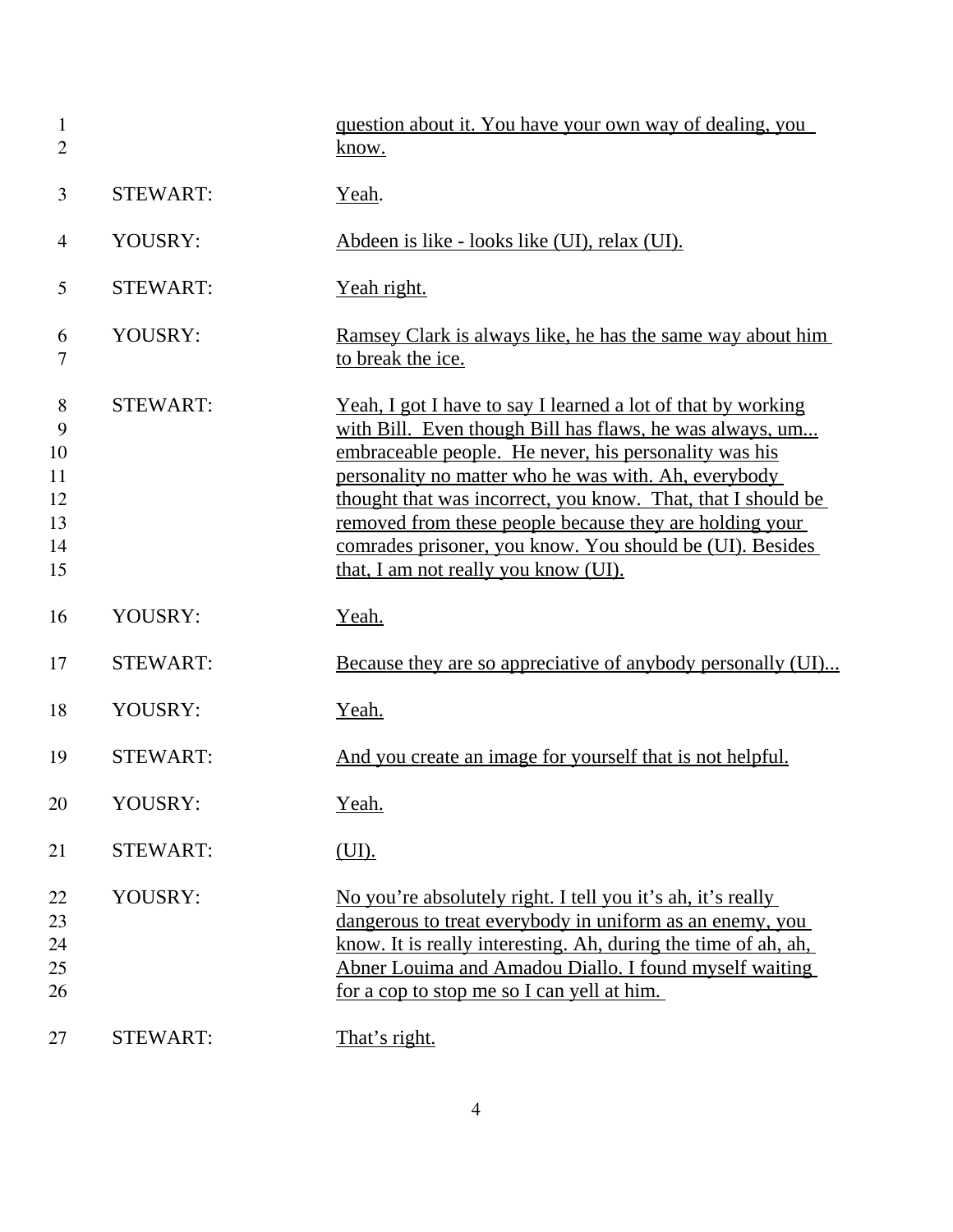| $\mathbf{1}$                            | YOUSRY:              | You know, I felt so (UI).                                                                                                                                                                                                                                                                                                                                              |
|-----------------------------------------|----------------------|------------------------------------------------------------------------------------------------------------------------------------------------------------------------------------------------------------------------------------------------------------------------------------------------------------------------------------------------------------------------|
| $\overline{2}$                          | <b>STEWART:</b>      | Everybody was doing it.                                                                                                                                                                                                                                                                                                                                                |
| 3<br>$\overline{4}$<br>5<br>6<br>7<br>8 | YOUSRY:              | And one of them backed off. He stopped me actually and it<br>was a stop sign all the way, and I stopped all the way. The<br>first question that came out of his mind when he stopped me,<br>that came out his mouth he said, "Is this your car?" I said,<br>"Do I look like a person who can not (UI) a car to you or<br>something, why do you ask if this is my car?" |
| 9                                       | <b>STEWART:</b>      | Yeah, no I agree definitely, definitely.                                                                                                                                                                                                                                                                                                                               |
| 10<br>11<br>12                          | YOUSRY:              | <u>You know, and then he said no, I just want to know and I said</u><br>yes, this is my car.                                                                                                                                                                                                                                                                           |
| 13<br>14                                | <b>STEWART:</b>      | (UI) This meter maid, you know (UI) I ended up<br>screaming at this woman. She had no (UI).                                                                                                                                                                                                                                                                            |
| 15<br>16                                |                      | [Abdel Rahman enters]                                                                                                                                                                                                                                                                                                                                                  |
| 17<br>18<br>19                          | YOUSRY:              | [Rises and walks to Abdel Rahman] You are walking, Your<br>Excellency, no wheelchair today, oh, oh, oh, what a<br>significant development! [Laughs]                                                                                                                                                                                                                    |
| 20                                      | <b>ABDEL RAHMAN:</b> | May the peace and mercy of God be upon you.                                                                                                                                                                                                                                                                                                                            |
| 21                                      | <b>STEWART:</b>      | Peace be to you, Sheikh. [She rises and walks to him]                                                                                                                                                                                                                                                                                                                  |
| 22                                      | YOUSRY:              | How are you, Sir?                                                                                                                                                                                                                                                                                                                                                      |
| 23<br>24                                | <b>ABDEL RAHMAN:</b> | May the peace and blessings of God be to you too. How are<br>you Miss Lynne?                                                                                                                                                                                                                                                                                           |
| 25<br>26                                | YOUSRY:              | She wants to shake hands with you, Sir. Pardon me, I am not<br>allowed any hugs or kisses, you know that, Sir.                                                                                                                                                                                                                                                         |
| 27                                      | <b>ABDEL RAHMAN:</b> | Yeah, yeah, you are not allowed.                                                                                                                                                                                                                                                                                                                                       |
| 28                                      | YOUSRY:              | Yeah.                                                                                                                                                                                                                                                                                                                                                                  |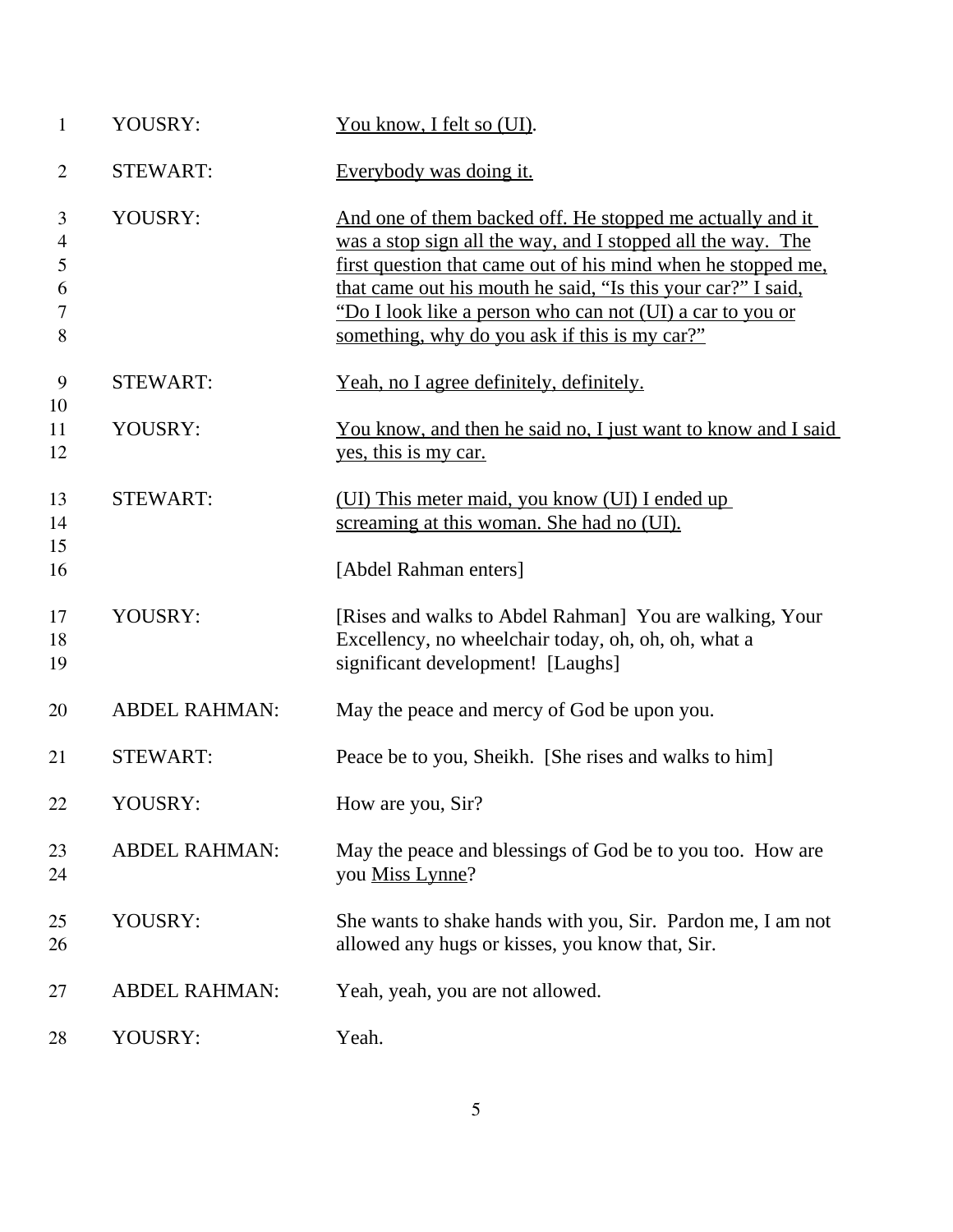| $\mathbf{1}$   | <b>ABDEL RAHMAN:</b> | Did they tell you that?                                                                         |
|----------------|----------------------|-------------------------------------------------------------------------------------------------|
| $\overline{c}$ | YOUSRY:              | Yeah, they are worried I may exchange something with you.                                       |
| 3              | <b>ABDEL RAHMAN:</b> | Ah.                                                                                             |
| 4              | YOUSRY:              | Please be seated, and what is this new outfit?                                                  |
| 5              | <b>ABDEL RAHMAN:</b> | Ah, that is to show the people that I am fine.                                                  |
| 6<br>7         | YOUSRY:              | [Holding Abdel Rahman's arm] The chair is just behind you,<br>Sir, please sit down.             |
| $8\,$          | <b>STEWART:</b>      | As usual.                                                                                       |
| 9              | <b>ABDEL RAHMAN:</b> | How are you Miss Lynne?                                                                         |
| 10             | <b>STEWART:</b>      | Sheikh Omar, my very most favorite person!                                                      |
| 11<br>12       | YOUSRY:              | She is saying, Sir, that her favorite person is Sheikh Omar<br>Abdel Rahman.                    |
| 13             | <b>ABDEL RAHMAN:</b> | May God bless you, may He reward you graciously.                                                |
| 14<br>15       | YOUSRY:              | [Pointing to a document in front of Abdel Rahman] Is this for<br>the watch?                     |
| 16             | <b>ABDEL RAHMAN:</b> | Yeah.                                                                                           |
| 17             | YOUSRY:              | You see, Sir, Mr. Nabil-                                                                        |
| 18             | <b>ABDEL RAHMAN:</b> | Uhm.                                                                                            |
| 19             | YOUSRY:              | -bought a new watch.                                                                            |
| 20             | <b>ABDEL RAHMAN:</b> | Uhm.                                                                                            |
| 21<br>22       | YOUSRY:              | <u>I'm telling him about Nabil and the watch, because this is the</u><br>manual, the old watch. |
| 23             | <b>STEWART:</b>      | <u>Ah.</u>                                                                                      |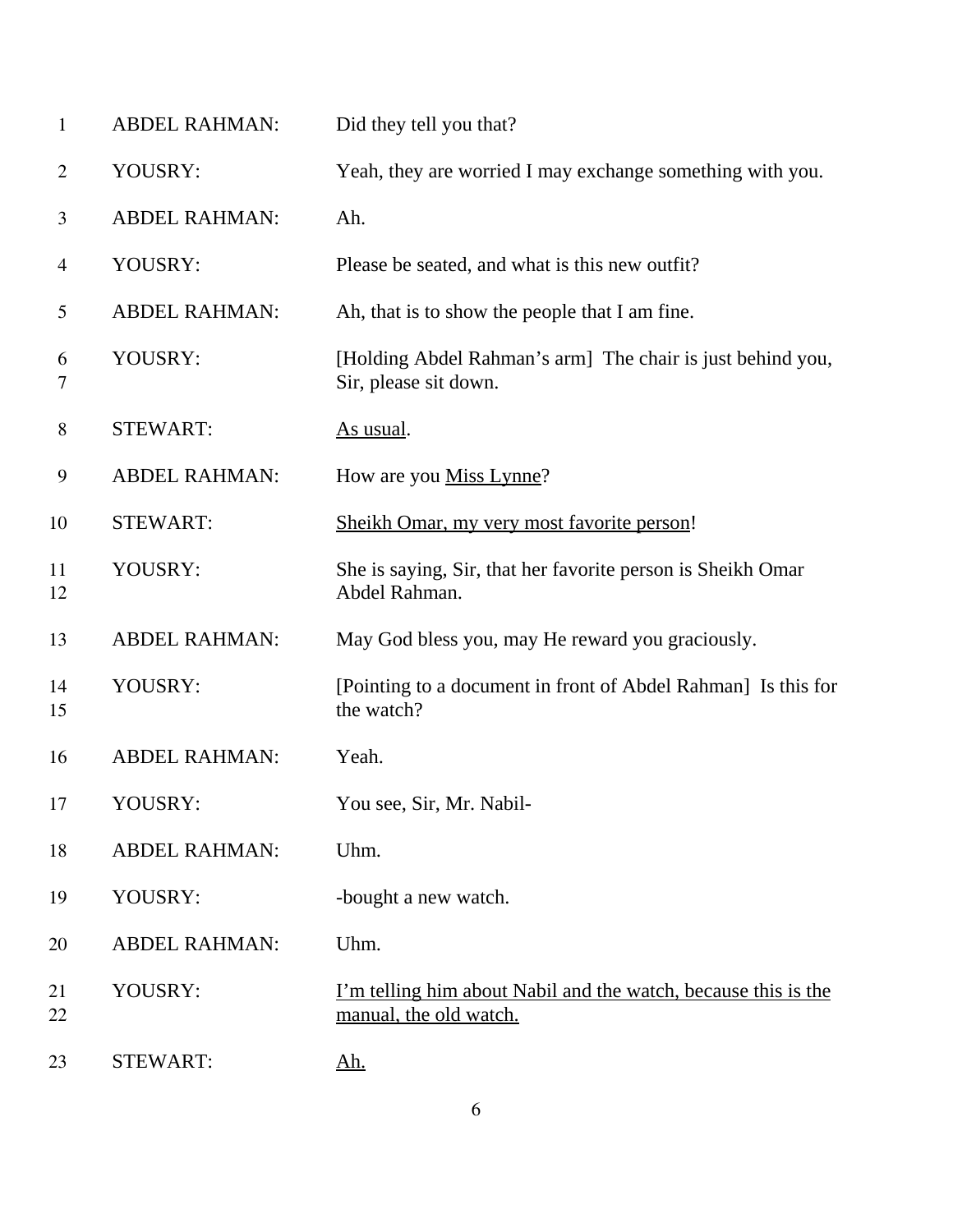| 1                    | YOUSRY:              | He bought a new watch.                                                                                                                                                                                                                                          |
|----------------------|----------------------|-----------------------------------------------------------------------------------------------------------------------------------------------------------------------------------------------------------------------------------------------------------------|
| $\overline{2}$       | <b>ABDEL RAHMAN:</b> | Uhm.                                                                                                                                                                                                                                                            |
| 3<br>4<br>5          | YOUSRY:              | He says that the only reason he doesn't want to ship it to you,<br>Sir, is, he wants to know whether you, Sir, want a leather<br>band or a metal one.                                                                                                           |
| 6                    | <b>ABDEL RAHMAN:</b> | No strength or power save in God!                                                                                                                                                                                                                               |
| 7                    | YOUSRY:              | Frankly, yesterday I yelled at him.                                                                                                                                                                                                                             |
| 8                    | <b>ABDEL RAHMAN:</b> | I don't wear a band at all.                                                                                                                                                                                                                                     |
| $\boldsymbol{9}$     | YOUSRY:              | I yelled at him.                                                                                                                                                                                                                                                |
| 10                   | <b>ABDEL RAHMAN:</b> | I don't wear anything on the wrist, I am not supposed to.                                                                                                                                                                                                       |
| 11<br>12<br>13<br>14 | YOUSRY:              | [Simultaneously] (UI), I told him, Mr. Nabil, the Sheikh<br>wants it for prayer, he will either wear it or put it in his<br>pocket, so why is this delay? But anyway, he is sending you a<br>letter, Sir, last night, he faxed it to me, I will read it to you. |
| 15                   | <b>ABDEL RAHMAN:</b> | Uhm.                                                                                                                                                                                                                                                            |
| 16                   | YOUSRY:              | [Opening notes] He is adjusting it and                                                                                                                                                                                                                          |
| 17<br>18             | <b>STEWART:</b>      | Did you tell him how uh, Ahmed did us a favor and it ended<br><u>up</u>                                                                                                                                                                                         |
| 19<br>20             | YOUSRY:              | Yeah, Ahmed made the reservation for our air tickets from<br>New York to Minneapolis, and from Minneapolis to here-                                                                                                                                             |
| 21                   | <b>ABDEL RAHMAN:</b> | Ah.                                                                                                                                                                                                                                                             |
| 22                   | YOUSRY:              | -to save us time driving.                                                                                                                                                                                                                                       |
| 23                   | <b>ABDEL RAHMAN:</b> | Yeah.                                                                                                                                                                                                                                                           |
| 24<br>25             | YOUSRY:              | We arrived in Minneapolis, but the airplane that was supposed<br>to transport us here didn't take off, it was delayed for an hour                                                                                                                               |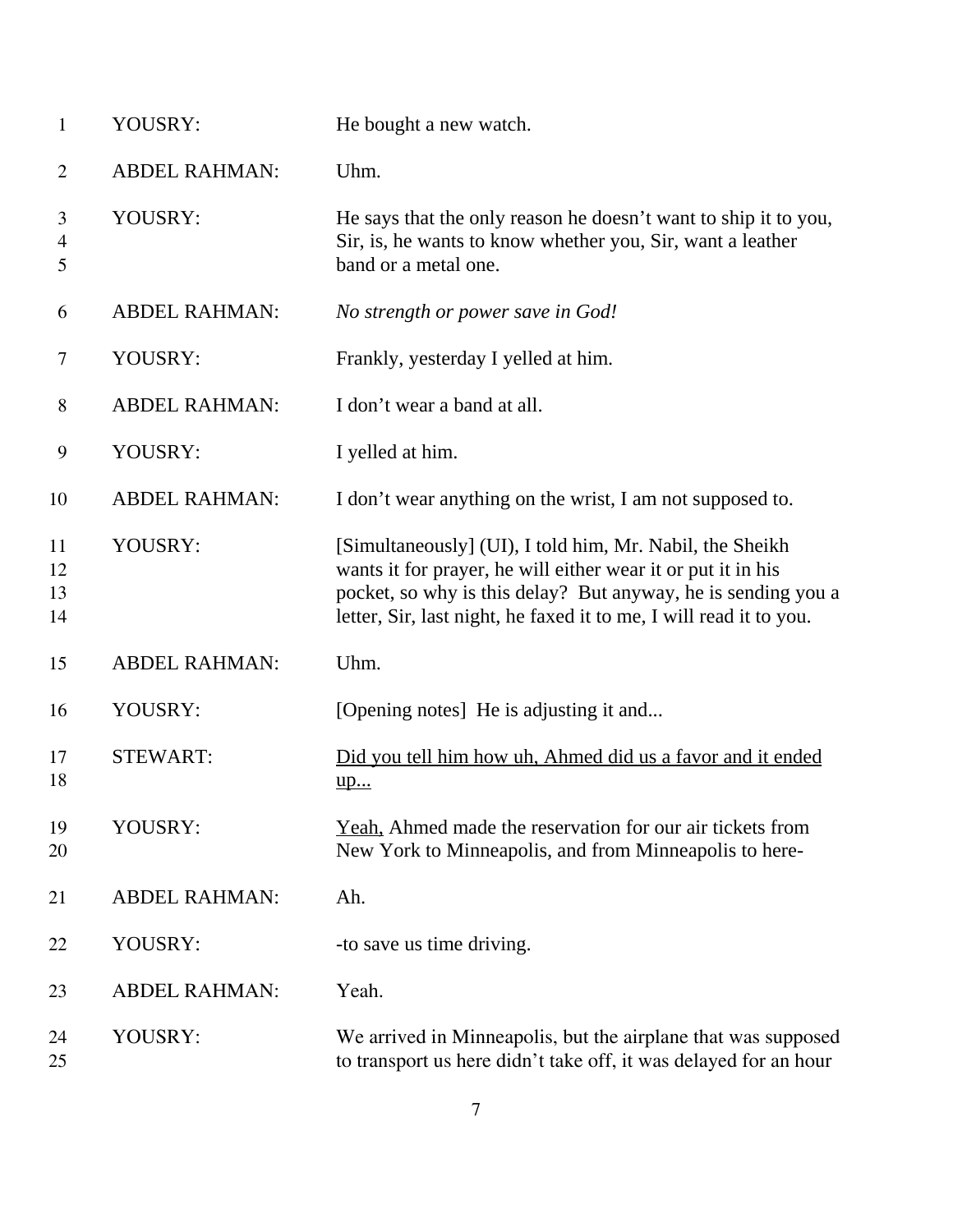| $\mathbf{1}$            |                      | and a half.                                                                                                                                                                                                                                                                                                    |
|-------------------------|----------------------|----------------------------------------------------------------------------------------------------------------------------------------------------------------------------------------------------------------------------------------------------------------------------------------------------------------|
| $\overline{2}$          | <b>ABDEL RAHMAN:</b> | It didn't take off?                                                                                                                                                                                                                                                                                            |
| 3                       | YOUSRY:              | Yeah, it took off after an hour and a half-                                                                                                                                                                                                                                                                    |
| $\overline{4}$          | <b>ABDEL RAHMAN:</b> | Uhm.                                                                                                                                                                                                                                                                                                           |
| 5                       | YOUSRY:              | -we came about an hour and a half late.                                                                                                                                                                                                                                                                        |
| 6                       | <b>ABDEL RAHMAN:</b> | Ah.                                                                                                                                                                                                                                                                                                            |
| 7<br>8<br>9<br>10<br>11 | YOUSRY:              | He was happy, he said, "You will arrive at around ten. At ten<br>past ten, you will be with the Sheikh." This is because the<br>airport is not far from here. Lynne says, next time please<br>make our reservation to that spot, and from there we will<br>drive here. [Stewart laughs] We don't want to (UI). |
| 12                      | <b>ABDEL RAHMAN:</b> | How are you, Miss Lynne?                                                                                                                                                                                                                                                                                       |
| 13                      | <b>STEWART:</b>      | <u>Yes Sheikh, how are you?</u>                                                                                                                                                                                                                                                                                |
| 14                      | <b>ABDEL RAHMAN:</b> | How are you?                                                                                                                                                                                                                                                                                                   |
| 15<br>16                | YOUSRY:              | How are you Lynne, how are you doing? How's things with<br>you?                                                                                                                                                                                                                                                |
| 17<br>18                | <b>STEWART:</b>      | <u>I'm doing fine, fine, everything is fine, very overworked,</u><br>tired, but very, very good.                                                                                                                                                                                                               |
| 19<br>20<br>21          | YOUSRY:              | She says, Sir, "I work very hard, my responsibilities<br>increased, but (UI) like you, Sir, help me forget my trouble<br>and feel good."                                                                                                                                                                       |
| 22                      |                      | ***                                                                                                                                                                                                                                                                                                            |
| 23                      | YOUSRY:              | Praise be to God, you look great (UI), how is the sugar?                                                                                                                                                                                                                                                       |
| 24<br>25                | <b>ABDEL RAHMAN:</b> | Good, it's good, it's average. Yesterday, I mean today it is<br>187.                                                                                                                                                                                                                                           |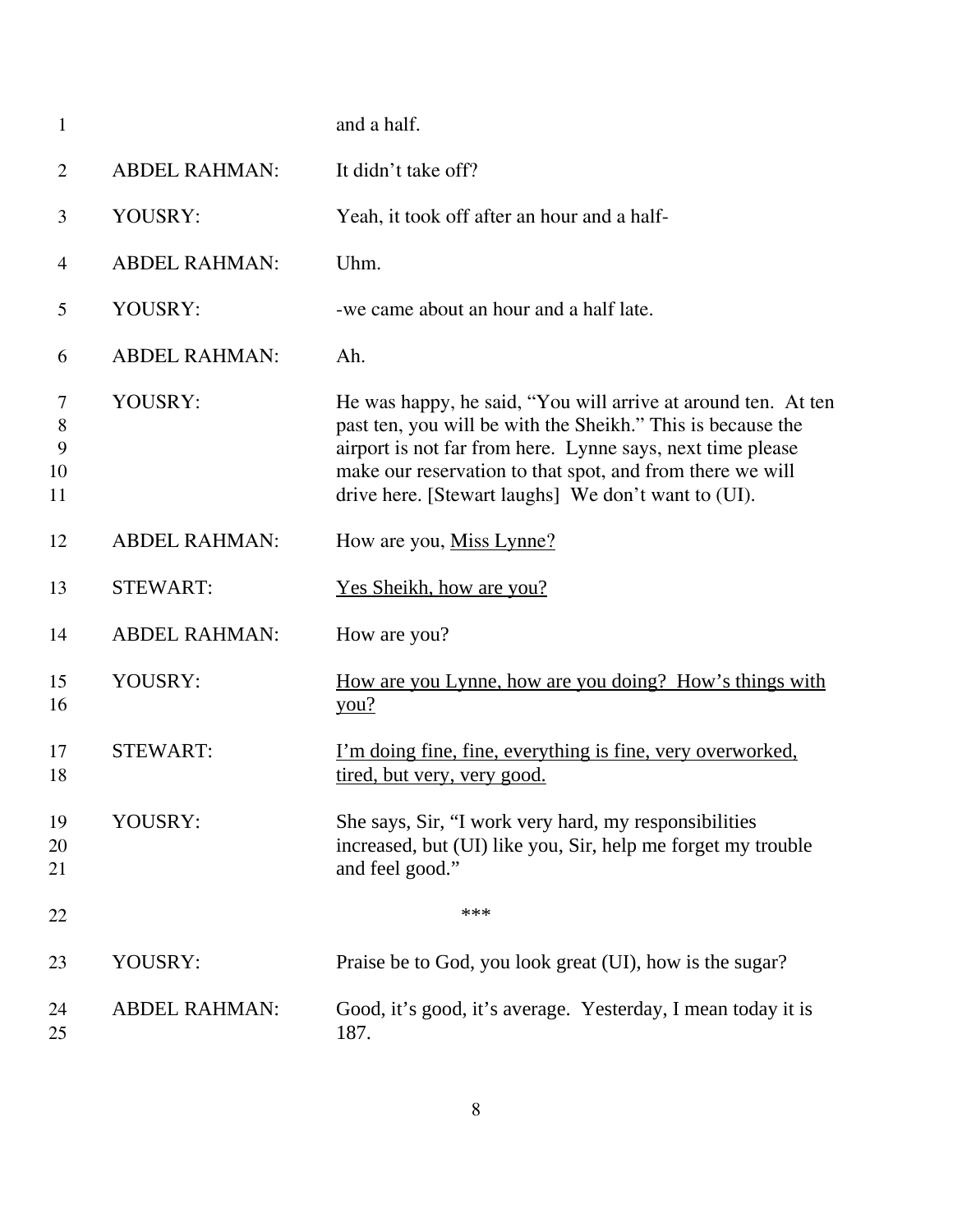| $\mathbf{1}$   | YOUSRY:              | His sugar reading is 187.                                                                                          |
|----------------|----------------------|--------------------------------------------------------------------------------------------------------------------|
| $\overline{2}$ | <b>STEWART:</b>      | Uhm.                                                                                                               |
| 3              | YOUSRY:              | Which is very good for (UI).                                                                                       |
| $\overline{4}$ | <b>ABDEL RAHMAN:</b> | It's better.                                                                                                       |
| 5              | YOUSRY:              | Praise be to God. No way to compare to 500. [Laughs]                                                               |
| 6              | <b>ABDEL RAHMAN:</b> | Ah.                                                                                                                |
| 7              | <b>STEWART:</b>      | And how is his wife whom I met, and?                                                                               |
| 8              | YOUSRY:              | Lynne is asking, Sir, about your wife.                                                                             |
| 9              | <b>STEWART:</b>      | And we had such a very, nice                                                                                       |
| 10             | <b>ABDEL RAHMAN:</b> | She is very pleased with you, very, very pleased!                                                                  |
| 11<br>12       | YOUSRY:              | [Laughing] She says, the Sheikh said that his wife was very<br>happy to meet you, and she was very pleased to see- |
| 13             | <b>ABDEL RAHMAN:</b> | She is telling me to marry her.                                                                                    |
| 14             | YOUSRY:              | And she was asking him to marry you.                                                                               |
| 15             | <b>STEWART:</b>      | Yes, I know.                                                                                                       |
| 16<br>17       | <b>ABDEL RAHMAN:</b> | I said to her, no, she is married, I am not going to marry her,<br>she is my sister.                               |
| 18<br>19       | YOUSRY:              | I told her that you are already married and I consider you as a<br>sister.                                         |
| 20             | <b>STEWART:</b>      | Hmm. [Laughing]                                                                                                    |
| 21             | <b>ABDEL RAHMAN:</b> | I told her I left two sisters in Egypt -                                                                           |
| 22             | YOUSRY:              | Yes, sir.                                                                                                          |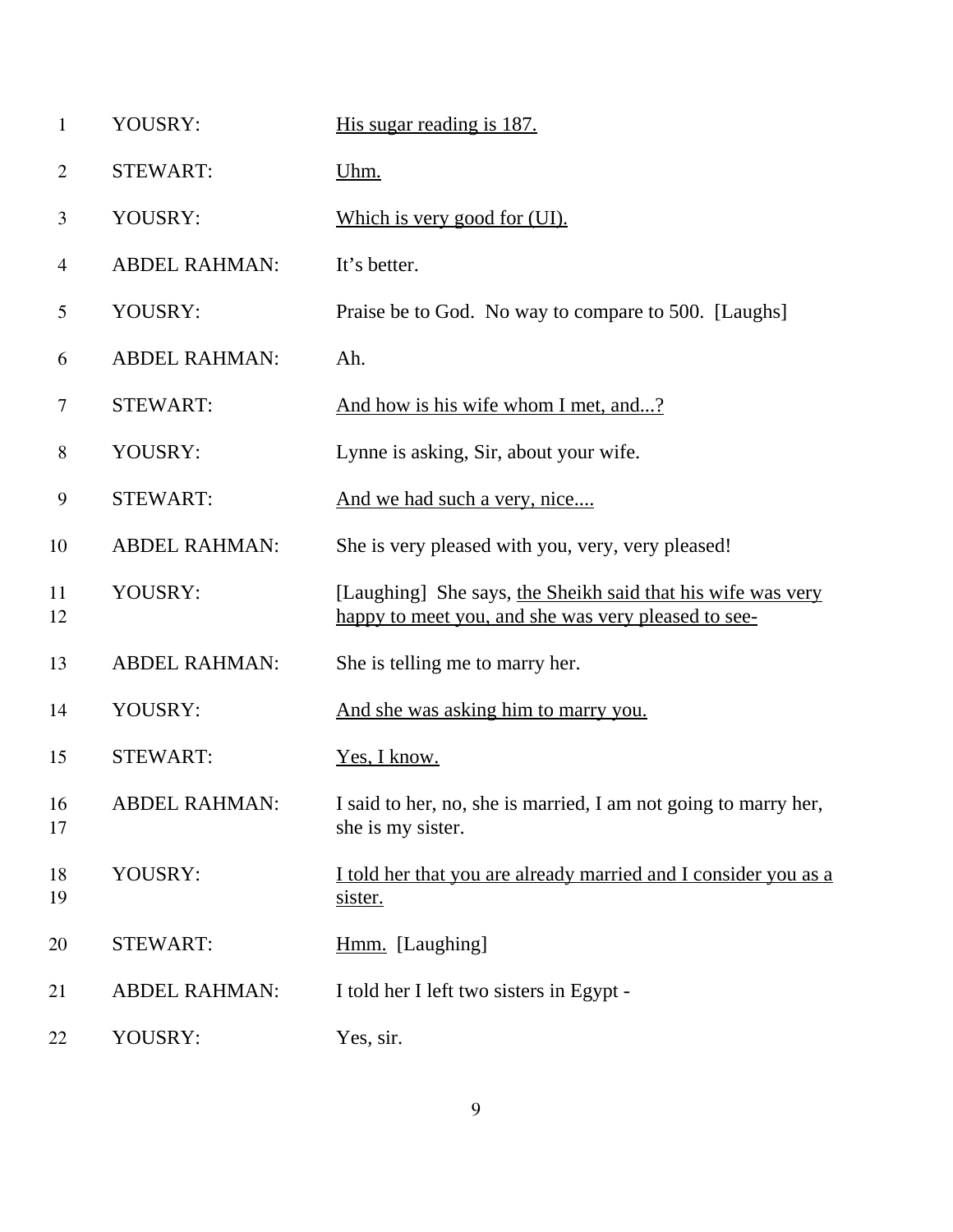| $\mathbf{1}$        | <b>ABDEL RAHMAN:</b> | -I have not seen them for a very long time                                                                                                                                                                                                              |
|---------------------|----------------------|---------------------------------------------------------------------------------------------------------------------------------------------------------------------------------------------------------------------------------------------------------|
| $\overline{2}$<br>3 | <b>STEWART:</b>      | (UI) it was such a great honor actually, a true honor, I must<br>say.                                                                                                                                                                                   |
| 4<br>5              | YOUSRY:              | Lynne says, Sir, this is an honor, it gives me a feeling of<br>dignity.                                                                                                                                                                                 |
| 6<br>$\tau$         | <b>ABDEL RAHMAN:</b> | Ah, she is pleased, she says you (UI) the Sheikh is keen that I<br>convert to Islam, things like that.                                                                                                                                                  |
| 8<br>9<br>10<br>11  | YOUSRY:              | She told me that, the Sheikh's wife told him that you spoke<br>with her and you told her that the Sheikh was very concerned<br>about you and he wants you to learn more about Islam, and,<br>and that's why she was very happy and she liked you a lot. |
| 12<br>13            | <b>STEWART:</b>      | Yes, she is, I can see that she and I, in a, in a better world,<br>would be very, very, good friends.                                                                                                                                                   |
| 14<br>15            | YOUSRY:              | She says, Sir that, God willing, if she and her met some other<br>time, at some other place, they would be very good friends.                                                                                                                           |
| 16                  | <b>ABDEL RAHMAN:</b> | God willing.                                                                                                                                                                                                                                            |
| 17                  | <b>STEWART:</b>      | God willing.                                                                                                                                                                                                                                            |
| 18                  | YOUSRY:              | [Simultaneously] God willing.                                                                                                                                                                                                                           |
| 19                  | <b>STEWART:</b>      | Do they usually sit like this and watch us?                                                                                                                                                                                                             |
| 20<br>21            | YOUSRY:              | <u>Yes.</u> Lynne is asking, what is going on, why are the three of<br>them sitting next to each other and looking at us?                                                                                                                               |
| 22                  | <b>ABDEL RAHMAN:</b> | [Laughs]                                                                                                                                                                                                                                                |
| 23                  | <b>STEWART:</b>      | They have to read lips, I guess. (UI) are looking (UI).                                                                                                                                                                                                 |
| 24                  | <b>ABDEL RAHMAN:</b> | Ah.                                                                                                                                                                                                                                                     |
| 25                  | YOUSRY:              | She is asking, "Do they always do so?" I said yeah.                                                                                                                                                                                                     |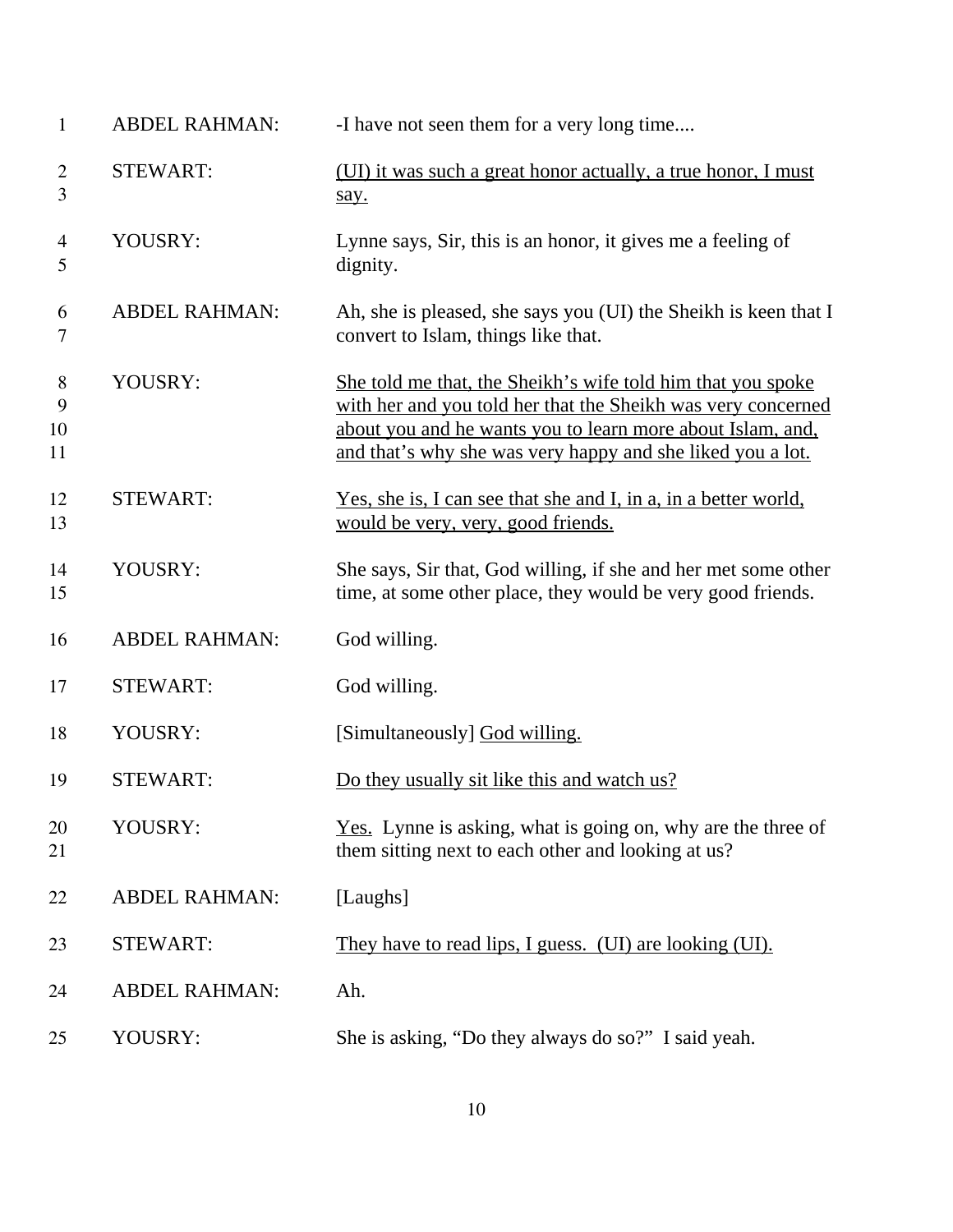| $\mathbf{1}$<br>$\overline{2}$ | <b>STEWART:</b>      | It's like a television show we're doing here.                                                                                                                                                                                                                                                             |
|--------------------------------|----------------------|-----------------------------------------------------------------------------------------------------------------------------------------------------------------------------------------------------------------------------------------------------------------------------------------------------------|
| 3                              | YOUSRY:              | It is like a television program                                                                                                                                                                                                                                                                           |
| 4                              | <b>STEWART:</b>      | We should give them something to watch.                                                                                                                                                                                                                                                                   |
| 5<br>6                         | <b>ABDEL RAHMAN:</b> | Tell her that when the wife visited, though there was a barrier<br>between me and them, they were with us all the time.                                                                                                                                                                                   |
| 7                              | YOUSRY:              | All the time?                                                                                                                                                                                                                                                                                             |
| 8                              | <b>ABDEL RAHMAN:</b> | <u>Yeah.</u>                                                                                                                                                                                                                                                                                              |
| 9<br>10<br>11                  | YOUSRY:              | When my wife used to visit me, despite the fact that I used to<br>sit at one end and my wife sat at the other end, they used to sit<br>and watch us very closely, but I don't know why.                                                                                                                   |
| 12                             | <b>STEWART:</b>      | Yes you do, Sheikh.                                                                                                                                                                                                                                                                                       |
| 13                             | YOUSRY:              | She's telling you, you know why they do that.                                                                                                                                                                                                                                                             |
| 14                             | <b>STEWART:</b>      | They uhthey are uh                                                                                                                                                                                                                                                                                        |
| 15<br>16                       | <b>ABDEL RAHMAN:</b> | I told her that though Lynne is my sister and everything, she<br>fools me-                                                                                                                                                                                                                                |
| 17                             | YOUSRY:              | Oh, oh!                                                                                                                                                                                                                                                                                                   |
| 18<br>19<br>20                 | <b>ABDEL RAHMAN:</b> | -because she kept telling me, the case, we will file, I will<br>come and visit you, we soon will[laughing], but nothing<br>happened.                                                                                                                                                                      |
| 21<br>22<br>23<br>24<br>25     | YOUSRY:              | Well despite, I told my wife, despite the fact that I consider<br>Lynne to be a sister to me, and despite the fact that she fights<br>a lot for me, she told me once that she will go ahead with the<br>case, and she'll sue the government and she will do the<br>conditions case, and nothing happened. |
| 26<br>27                       | <b>STEWART:</b>      | Ahaih! That is a cry of pain from my heart. That is a cry of<br>pain from my heart but                                                                                                                                                                                                                    |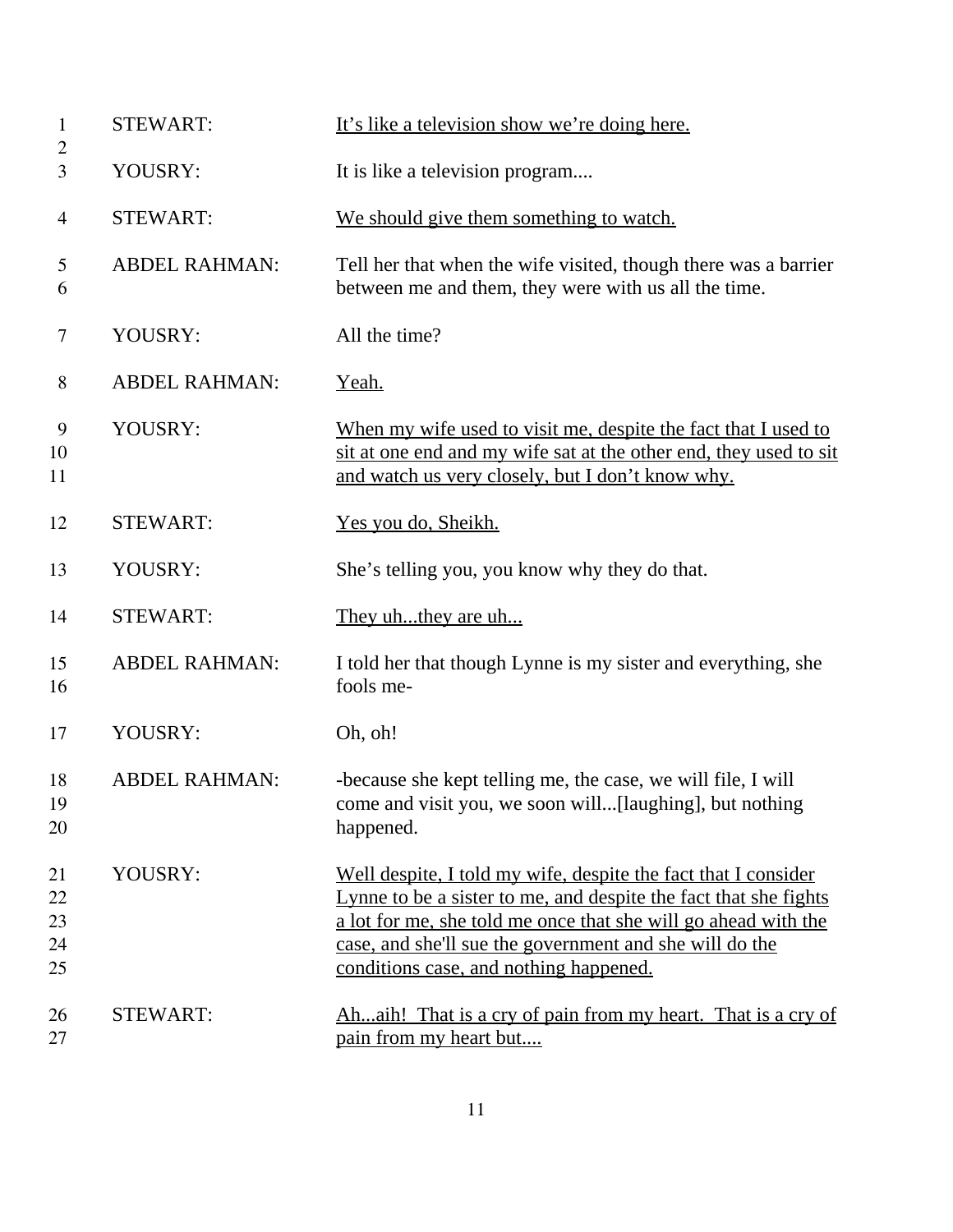| $\mathbf{1}$        | YOUSRY:              | She says, Sir, it is a cry from her heart.                                                                                                                                                |
|---------------------|----------------------|-------------------------------------------------------------------------------------------------------------------------------------------------------------------------------------------|
| $\overline{2}$      | <b>ABDEL RAHMAN:</b> | Uhm.                                                                                                                                                                                      |
| 3<br>$\overline{4}$ | <b>STEWART:</b>      | I have just been so terribly overworked and overbusy, I had a<br>lot of cases and                                                                                                         |
| 5                   | YOUSRY:              | Mr. Jabara's, uh clients.                                                                                                                                                                 |
| 6                   | <b>STEWART:</b>      | Yes. Some of them!                                                                                                                                                                        |
| 7<br>8              | YOUSRY:              | She is saying, Sir, that she took Mr. Abdeen Jabara's clients,<br>that's why she is very busy. [Laughs]                                                                                   |
| 9<br>10<br>11       | <b>ABDEL RAHMAN:</b> | Yeah, tell her that Ramsey's and Jabara's offices are<br>completely out of business, they don't have business, they<br>have nothing to do.                                                |
| 12<br>13<br>14      | YOUSRY:              | Because of you, Ramsey and Abdeen have lost all their<br>clients. You are a much better lawyer, and that's why you<br>have all the customers and they have nothing to do.                 |
| 15<br>16            | <b>STEWART:</b>      | No they don't do, they don't do the, people's cases, they do<br>(UI)                                                                                                                      |
| 17<br>18            | YOUSRY:              | [Simultaneously] She says, Sir, they don't take the poor<br>people's cases like she does.                                                                                                 |
| 19<br>20            | <b>ABDEL RAHMAN:</b> | Tell her they are thinking of transforming their office into a<br>grocery store or something.                                                                                             |
| 21<br>22            | YOUSRY:              | They are thinking of transforming their office into a grocery<br>store.                                                                                                                   |
| 23                  | <b>STEWART:</b>      | <u>Ah.</u>                                                                                                                                                                                |
| 24                  | <b>ABDEL RAHMAN:</b> | (UI).                                                                                                                                                                                     |
| 25<br>26<br>27      | <b>STEWART:</b>      | But we, but we will, we have just reorganized the office.<br>Geoffrey and I are now the Stewart Defense Group. And I<br>think it's going to work so that I get a little more leeway to do |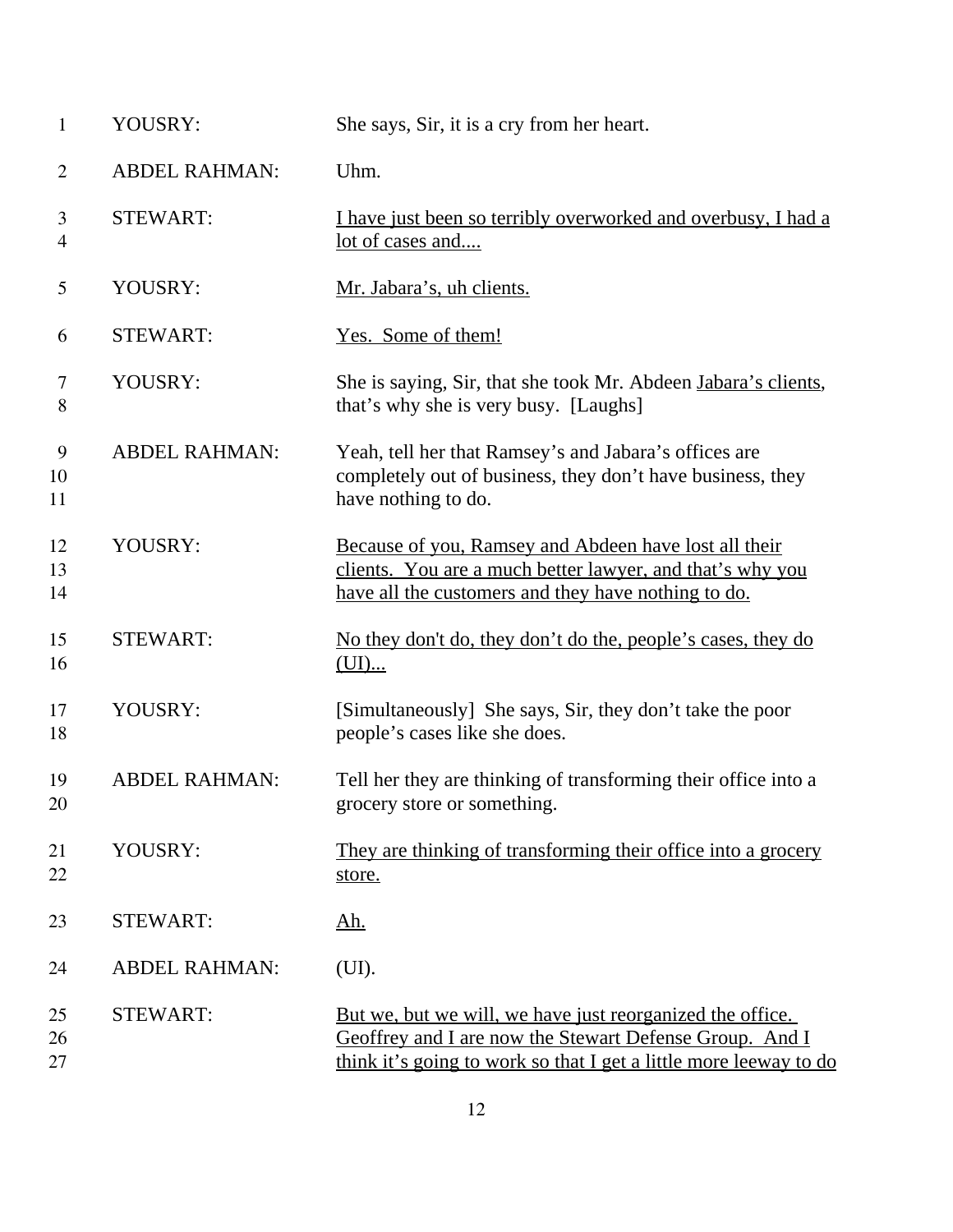| $\mathbf{1}$<br>$\overline{2}$                     |                      | the things I want to do rather than just trying to make money<br>to keep everything afloat all the time, you know.                                                                                                                                                                                                                                                                                                                                                                                                                                                  |
|----------------------------------------------------|----------------------|---------------------------------------------------------------------------------------------------------------------------------------------------------------------------------------------------------------------------------------------------------------------------------------------------------------------------------------------------------------------------------------------------------------------------------------------------------------------------------------------------------------------------------------------------------------------|
| 3<br>$\overline{4}$<br>5<br>6                      | YOUSRY:              | She says, Sir, that she rearranged her office, the new office<br>with her son, and that they formed the Stewart team, they<br>have another lawyer, you surely know him, Stanley Cohen, in<br>the same office                                                                                                                                                                                                                                                                                                                                                        |
| 7                                                  | <b>ABDEL RAHMAN:</b> | Uhm.                                                                                                                                                                                                                                                                                                                                                                                                                                                                                                                                                                |
| 8<br>9<br>10<br>11<br>12<br>13                     | YOUSRY:              | Lynne says, Sir, that she and her son formed the Stewart<br>Team, which is the team of Stewart, and that from now on the<br>office will have some business, make money to cover its<br>expenses, and she will be able to do the things she likes to do<br>(UI). She expects this to be achieved soon and she will not<br>need to work on cases to earn money.                                                                                                                                                                                                       |
| 14                                                 | <b>ABDEL RAHMAN:</b> | (UI).                                                                                                                                                                                                                                                                                                                                                                                                                                                                                                                                                               |
| 15<br>16<br>17<br>18<br>19                         | <b>STEWART:</b>      | And I have tried to, I have spoken with some of the other<br>lawyers who are- also have people who are under these<br>terrible conditions, and they basically don't intend to do<br>anything, so I think it will be up to us, and I think we do have<br>the best case to go forward-                                                                                                                                                                                                                                                                                |
| 20                                                 | YOUSRY:              | <u>You spoke with people</u>                                                                                                                                                                                                                                                                                                                                                                                                                                                                                                                                        |
| 21<br>22<br>23<br>24                               | <b>STEWART:</b>      | In other words, I ran, I ran into uh (UI) lawyer, (UI) Ramzi<br>Yousef, I guess, you know, but I don't necessarily think it's<br>political to do the case with them, let's do it as a class-action, I<br><u>don't think is a smart thing actually</u>                                                                                                                                                                                                                                                                                                               |
| 25<br>26<br>27<br>28<br>29<br>30<br>31<br>32<br>33 | YOUSRY:              | Lynne says she spoke to other lawyers who have cases of<br>prisoners suffering from similar things as you, Sir, do. Most<br>of them think that if they all together file a suit against the<br>government, because the government mistreats them She<br>thinks that this will not be in your interest, Sir, because your<br>case is one-of-a-kind, and what they impose on you is not<br>imposed on anybody else, she considers you, Sir, a political<br>prisoner. Based on that, she prefers to deal with your case<br>separately, especially from Ramzi Yousef's. |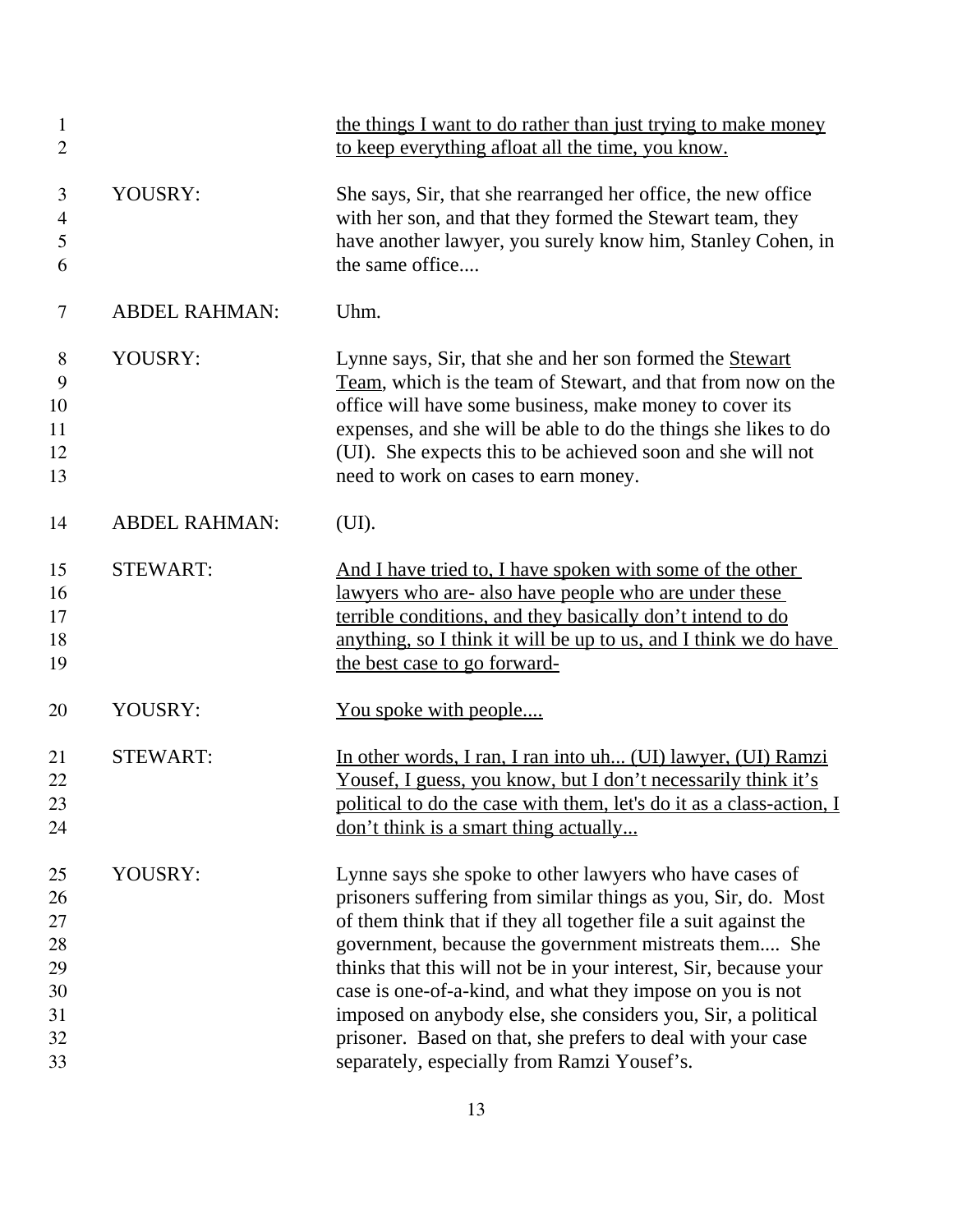| $\mathbf{1}$                   | <b>ABDEL RAHMAN:</b> | Fine, fine, whatever you think, tell her whatever she thinks.                                                                                                                                                                                            |
|--------------------------------|----------------------|----------------------------------------------------------------------------------------------------------------------------------------------------------------------------------------------------------------------------------------------------------|
| $\overline{2}$                 | YOUSRY:              | That's all good, that's very good.                                                                                                                                                                                                                       |
| 3<br>4<br>5<br>6               | <b>STEWART:</b>      | <u>Yes, and I am hoping, you know, I'm still (UI) I have a</u><br>number of trials I just have to complete, but I hope that I will<br>get them done and In August, when I'm on vacation, be<br>able to set this up and put it in motion.                 |
| $\overline{7}$<br>8<br>9<br>10 | YOUSRY:              | She says, Sir, by the end of July or beginning of August, she<br>will be finished with the cases she has. She will put the final<br>touches on your case and will try to start in the beginning of<br>the new judicial year, which is the end of August. |
| 11                             | <b>ABDEL RAHMAN:</b> | May God grant you success, may He help you.                                                                                                                                                                                                              |
| 12<br>13                       | YOUSRY:              | May God help you and may God give you strength to do it at<br>the end of August.                                                                                                                                                                         |
| 14                             | <b>STEWART:</b>      | Absolutely.                                                                                                                                                                                                                                              |
| 15                             |                      | ***                                                                                                                                                                                                                                                      |
| 16<br>17                       | YOUSRY:              | Well I was just telling the Sheikh about Tuesdays and<br>Fridays, (UI) and stuff like that.                                                                                                                                                              |
| 18                             | <b>STEWART:</b>      | Uhm. That's why we have to change (UI).                                                                                                                                                                                                                  |
| 19                             | YOUSRY:              | She says, Sir                                                                                                                                                                                                                                            |
| 20<br>21<br>22<br>23           | <b>STEWART:</b>      | It is so repressive and soit's so rigid for people, we need<br>some flexibility in our lives, you know uh, and it's done<br>because they know that's the way they prevent the calls from<br>going through.                                               |
| 24<br>25<br>26<br>27<br>28     | YOUSRY:              | She is saying, Sir, that the government keeps our calls eh, of<br>course I didn't sayI only told her that I spoke to the Sheikh<br>about the Tuesday and Friday calls. She says, we are<br>supposed to have Tuesday and Friday calls placed any time     |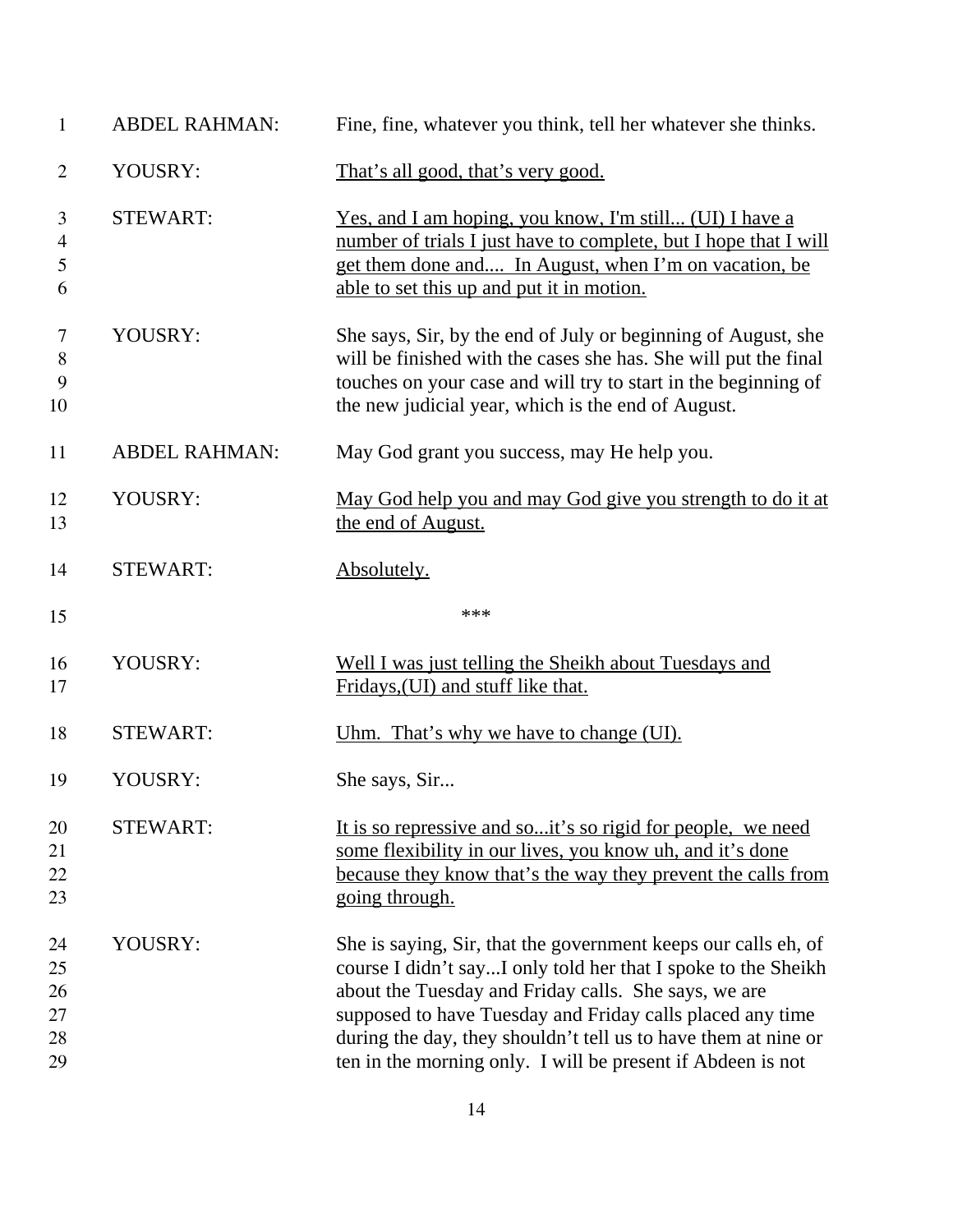| $\mathbf{1}$<br>$\overline{2}$<br>3<br>$\overline{4}$ |                      | there, and if I am not present, Ramsey will be there. It can be<br>made at three in the afternoon instead of nine in the morning.<br>If one of us is late, they wait till we arrive; we can call them<br>and say we are ready and they will call us then. You see, Sir?         |
|-------------------------------------------------------|----------------------|---------------------------------------------------------------------------------------------------------------------------------------------------------------------------------------------------------------------------------------------------------------------------------|
| 5                                                     | <b>ABDEL RAHMAN:</b> | Uhm.                                                                                                                                                                                                                                                                            |
| 6                                                     | YOUSRY:              | So we wouldn't (UI).                                                                                                                                                                                                                                                            |
| 7                                                     | <b>ABDEL RAHMAN:</b> | Yes, but they will say, eh, we need to know in advance.                                                                                                                                                                                                                         |
| 8<br>9<br>10                                          | YOUSRY:              | Well, they, they might insist that they need to know a certain<br>time so, like that, they can prepare everything, so we can't<br>really $(UI)$                                                                                                                                 |
| 11<br>12<br>13<br>14                                  | <b>STEWART:</b>      | They do, but they uh, you know, when you say, "Well how<br>about if we have it in the afternoon rather than the morning.<br>because it is easier for lawyers to be in the office in the<br>afternoon."                                                                          |
| 15<br>16<br>17<br>18<br>19                            | YOUSRY:              | She says, Sir, "It is much easier for me as a lawyer, or for any<br>other lawyer, to be in the office after they finish with the<br>court; they finish with the court at three o'clock. They can be<br>in their offices at four o'clock, we can have the call at that<br>time." |
| 20                                                    | <b>ABDEL RAHMAN:</b> | This is not possible.                                                                                                                                                                                                                                                           |
| 21                                                    | <b>STEWART:</b>      | You can't do that.                                                                                                                                                                                                                                                              |
| 22                                                    | YOUSRY:              | It is not impossible.                                                                                                                                                                                                                                                           |
| 23<br>24                                              | <b>ABDEL RAHMAN:</b> | It is not possible at four o'clock because they would say, the<br>employees are done.                                                                                                                                                                                           |
| 25                                                    | YOUSRY:              | [Simultaneously] It's too late for them (UI).                                                                                                                                                                                                                                   |
| 26<br>27                                              | <b>ABDEL RAHMAN:</b> | They would say that those now are for service, they have<br>nothing to do with eh                                                                                                                                                                                               |
| 28                                                    | YOUSRY:              | The people who work in the afternoon shift, they have                                                                                                                                                                                                                           |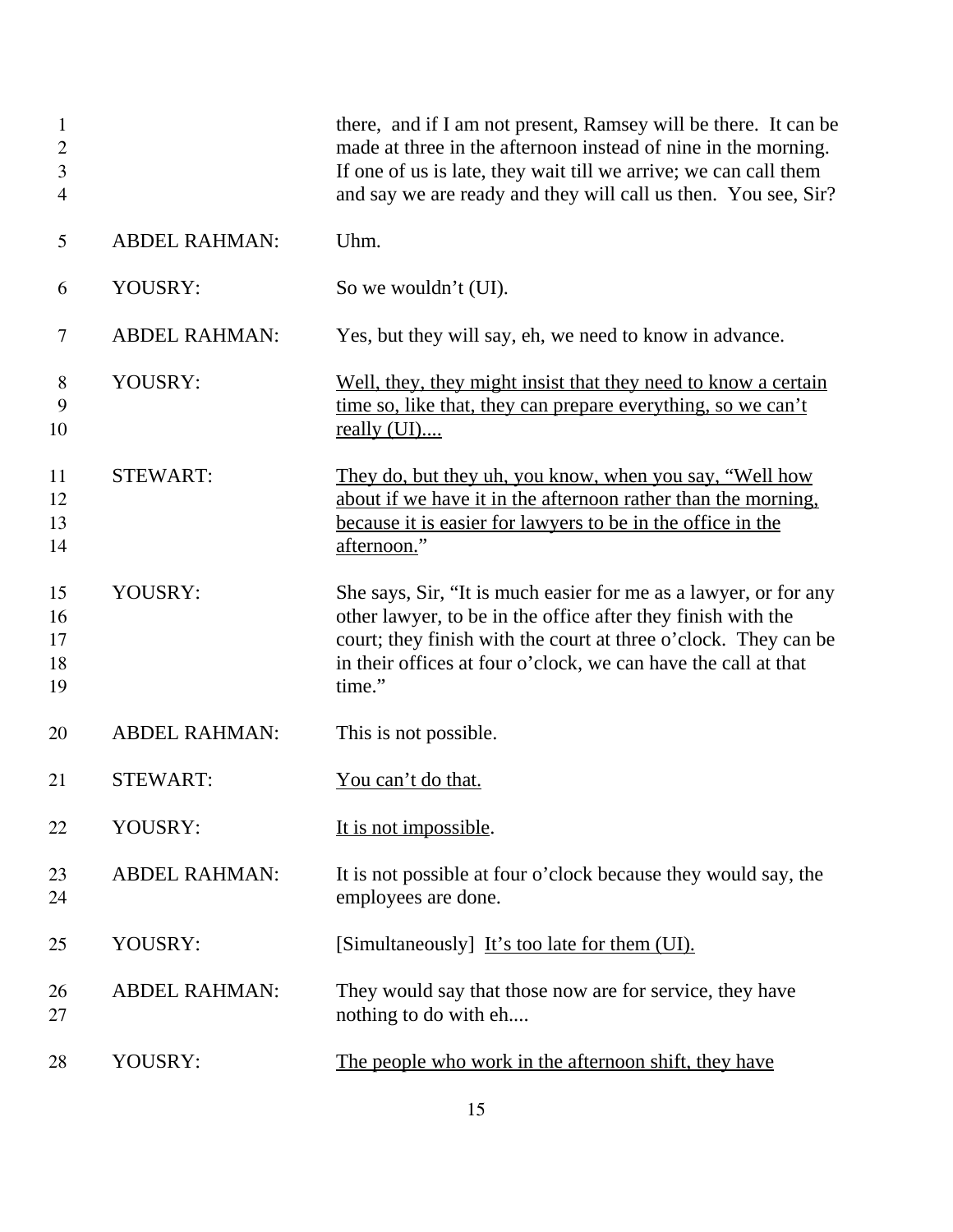| $\mathbf{1}$                                                   |                      | nothing to do with the legal calls.                                                                                                                                                                                                                                                                                                                                                                                                                                                                                                                                                                                                                                                                      |
|----------------------------------------------------------------|----------------------|----------------------------------------------------------------------------------------------------------------------------------------------------------------------------------------------------------------------------------------------------------------------------------------------------------------------------------------------------------------------------------------------------------------------------------------------------------------------------------------------------------------------------------------------------------------------------------------------------------------------------------------------------------------------------------------------------------|
| $\overline{2}$                                                 | <b>STEWART:</b>      | Yes, right.                                                                                                                                                                                                                                                                                                                                                                                                                                                                                                                                                                                                                                                                                              |
| 3<br>$\overline{4}$                                            | <b>ABDEL RAHMAN:</b> | The shift, the shift is from eight to four o'clock. Those who<br>finish at four would start moving around three-thirty.                                                                                                                                                                                                                                                                                                                                                                                                                                                                                                                                                                                  |
| 5<br>6                                                         | YOUSRY:              | They, they work from eight to four, and the people who leave<br>at four, they close everything down around three-thirty.                                                                                                                                                                                                                                                                                                                                                                                                                                                                                                                                                                                 |
| 7<br>8<br>9                                                    | <b>STEWART:</b>      | Right, and we, we could do try to see if we do it very early,<br>you know, that was also a thought, you know, to have it early,<br>but that didn't work either.                                                                                                                                                                                                                                                                                                                                                                                                                                                                                                                                          |
| 10<br>11<br>12                                                 | YOUSRY:              | She says, Sir, she is now working on these things and if any<br>changes happen, we can change and try to have it earlier than<br>that. (UI).                                                                                                                                                                                                                                                                                                                                                                                                                                                                                                                                                             |
| 13                                                             | <b>ABDEL RAHMAN:</b> | But why didn't you come on Tuesday?                                                                                                                                                                                                                                                                                                                                                                                                                                                                                                                                                                                                                                                                      |
| 14                                                             | YOUSRY:              | But I did, I went on Friday, not Tuesday.                                                                                                                                                                                                                                                                                                                                                                                                                                                                                                                                                                                                                                                                |
| 15                                                             | <b>ABDEL RAHMAN:</b> | Tuesday.                                                                                                                                                                                                                                                                                                                                                                                                                                                                                                                                                                                                                                                                                                 |
| 16<br>17<br>18<br>19<br>20<br>21<br>22<br>23<br>24<br>25<br>26 | YOUSRY:              | Yeah and on Tuesday, what happened is I am telling him<br>about Tuesday now Abdeen was not there on Tuesday, he<br>told me to call in the morning because Ramsey wasn't there,<br>he asked me to call and see if Larry was there. I called at nine<br>in the morning, his secretary, Jack, answered, and told me that<br>Ramsey was there. I asked him to tell them that I would be<br>there. I left in ten minutes but arrived late, not for any reason<br>but because they were doing some road construction, I was<br>stuck on the bridge for forty-five minutes, I arrived and I<br>told Mr. Ramsey, I said to him, "Mr. Ramsey, I left a message<br>saying I would be coming, why did you hang up?" |
| 27<br>28                                                       | <b>ABDEL RAHMAN:</b> | He told me, he told me there is nothing that shows he is<br>coming.                                                                                                                                                                                                                                                                                                                                                                                                                                                                                                                                                                                                                                      |
| 29<br>30                                                       | YOUSRY:              | (UI) I waited at the office after Mr. Ramsey hung up with<br>you, I stayed about half an hour (UI), I gathered some stuff                                                                                                                                                                                                                                                                                                                                                                                                                                                                                                                                                                                |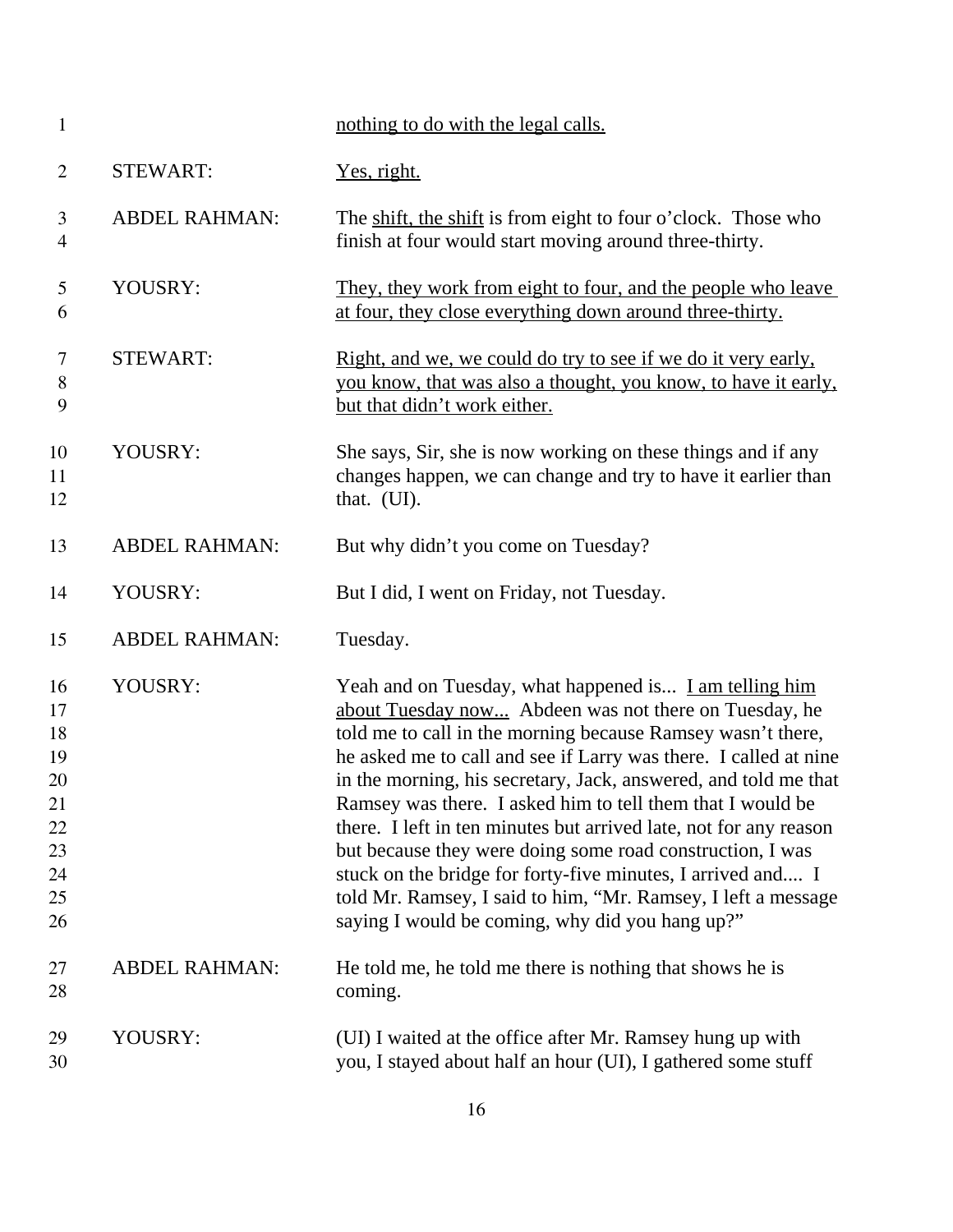| $\mathbf{1}$                       |                      | (UI), Abdeen.                                                                                                                                                                                                                                                                                            |
|------------------------------------|----------------------|----------------------------------------------------------------------------------------------------------------------------------------------------------------------------------------------------------------------------------------------------------------------------------------------------------|
| $\overline{2}$                     | <b>ABDEL RAHMAN:</b> | No, I spoke with him for about five minutes.                                                                                                                                                                                                                                                             |
| 3<br>$\overline{\mathcal{A}}$<br>5 | YOUSRY:              | Yes, he mentioned that to me, I said to him, "Mr. Ramsey, I<br>spoke to Jack" He said, "It's okay, okay, the Sheikh knows<br>that you are going on Friday."                                                                                                                                              |
| 6<br>7                             | <b>ABDEL RAHMAN:</b> | No, but I was worried about the visit, that was the first thing I<br>was going to ask you about.                                                                                                                                                                                                         |
| 8<br>9                             | YOUSRY:              | He did. Ramsey said, "The Sheikh asked about the visit and I<br>told him that he would go."                                                                                                                                                                                                              |
| 10                                 | <b>ABDEL RAHMAN:</b> | No, he didn't know anything, he said, next week.                                                                                                                                                                                                                                                         |
| 11                                 | YOUSRY:              | He forgets.                                                                                                                                                                                                                                                                                              |
| 12<br>13                           | <b>ABDEL RAHMAN:</b> | Yeah, he said next week. I told him, no, it's this week, hah,<br>you see?                                                                                                                                                                                                                                |
| 14<br>15<br>16<br>17<br>18         | YOUSRY:              | Uhm. Well the, the Sheikh, when he discussed it with Mr.<br>Clark on Tuesday, because I went late, Mr. Clark hung up<br>after five minutes even though I called and I said I am on my<br>way. And Mr. Clark didn't know that we are coming today,<br>he was thinking that we were coming the week after. |
| 19                                 | <b>STEWART:</b>      | Uhm.                                                                                                                                                                                                                                                                                                     |
| 20                                 | YOUSRY:              | The Sheikh told him, no, it's this week. He gets, he forgets.                                                                                                                                                                                                                                            |
| 21                                 | <b>STEWART:</b>      | (UI) Well, what is he? He must be almost eighty.                                                                                                                                                                                                                                                         |
| 22                                 | YOUSRY:              | She says, Sir, is Ramsey eighty years old or eh, how old is he?                                                                                                                                                                                                                                          |
| 23                                 | <b>ABDEL RAHMAN:</b> | Maybe.                                                                                                                                                                                                                                                                                                   |
| 24                                 | YOUSRY:              | Is he seventy four or seventy five?                                                                                                                                                                                                                                                                      |
| 25                                 | <b>ABDEL RAHMAN:</b> | I don't know.                                                                                                                                                                                                                                                                                            |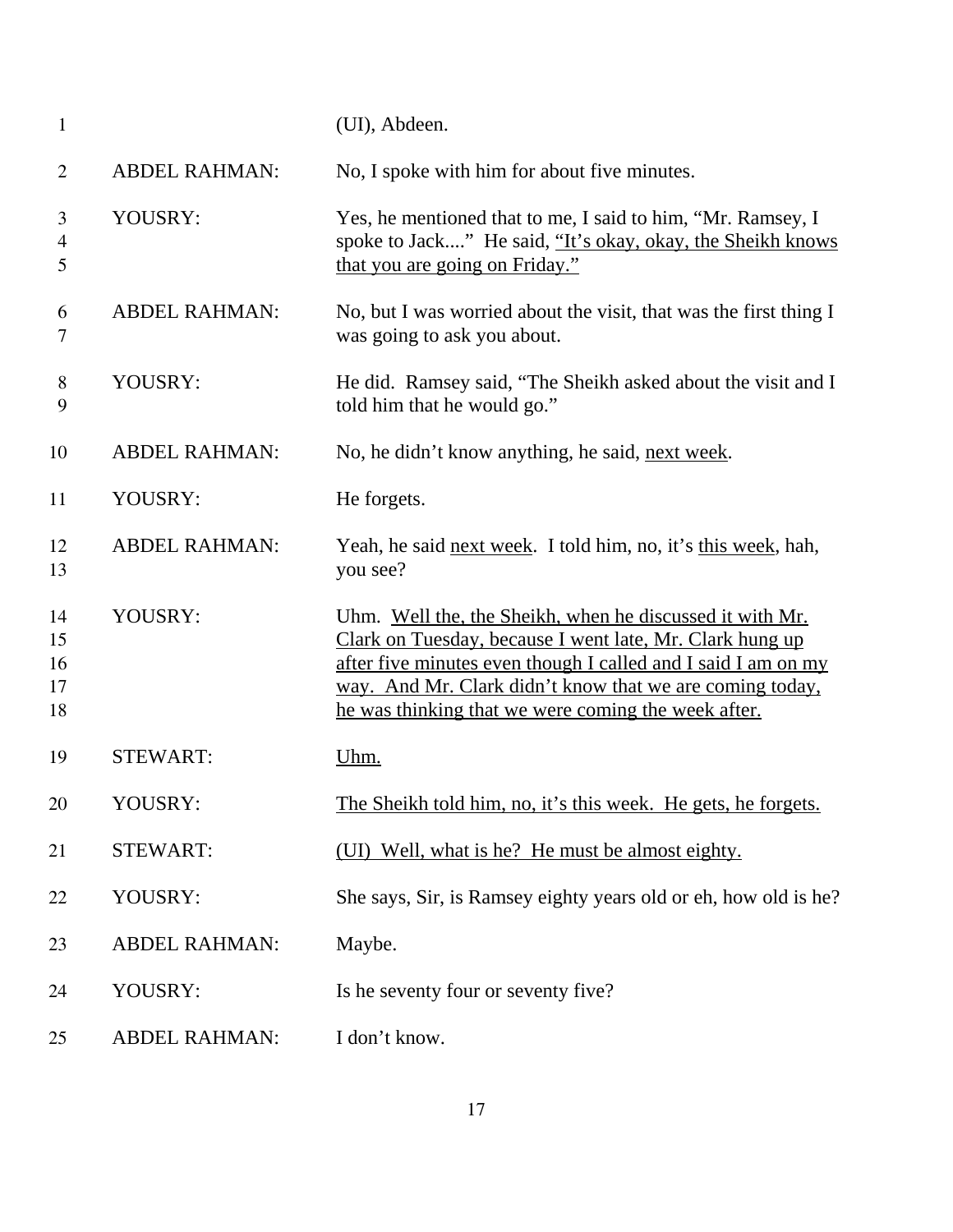| YOUSRY:              | About seventy five, I think.                                                                                                                                   |
|----------------------|----------------------------------------------------------------------------------------------------------------------------------------------------------------|
| <b>STEWART:</b>      | Yeah. Because I mean-                                                                                                                                          |
| YOUSRY:              | He still has a lot of energy. You know (UI)-                                                                                                                   |
| <b>STEWART:</b>      | <u>Yeah, no, no, you're right, definitely, but things do start, to,</u><br>you know                                                                            |
| YOUSRY:              | She says, Sir, that his health is good and everything, but<br>maybe he started to forget.                                                                      |
| <b>STEWART:</b>      | My memory, is not as good as (UI) to, you know, you can't                                                                                                      |
| YOUSRY:              | She says, Sir, that her memory became weak.                                                                                                                    |
| <b>STEWART:</b>      | <u>Ah!</u>                                                                                                                                                     |
| YOUSRY:              | She herself, Lynne's memory.                                                                                                                                   |
| <b>STEWART:</b>      | [Laughs]                                                                                                                                                       |
| YOUSRY:              | There are letters for you, Sir, from Nasser, his wife, Ahmed<br>and Usama, no, no I'm sorry, I mean Nabil, and of course,<br>Firas. He called Lynne yesterday- |
| <b>ABDEL RAHMAN:</b> | Uhm.                                                                                                                                                           |
| YOUSRY:              | [Gesticulating] - and told her she has to kiss the hand and the<br>foot of the Sheikh.                                                                         |
| <b>ABDEL RAHMAN:</b> | [Laughing] May God guide him.                                                                                                                                  |
| YOUSRY:              | I told him that Firas insisted that you have to kiss his hands<br>and his feet.                                                                                |
| <b>STEWART:</b>      | <u>That's right.</u>                                                                                                                                           |
| YOUSRY:              | She says, Sir                                                                                                                                                  |
| <b>ABDEL RAHMAN:</b> | Ah, uh.                                                                                                                                                        |
|                      |                                                                                                                                                                |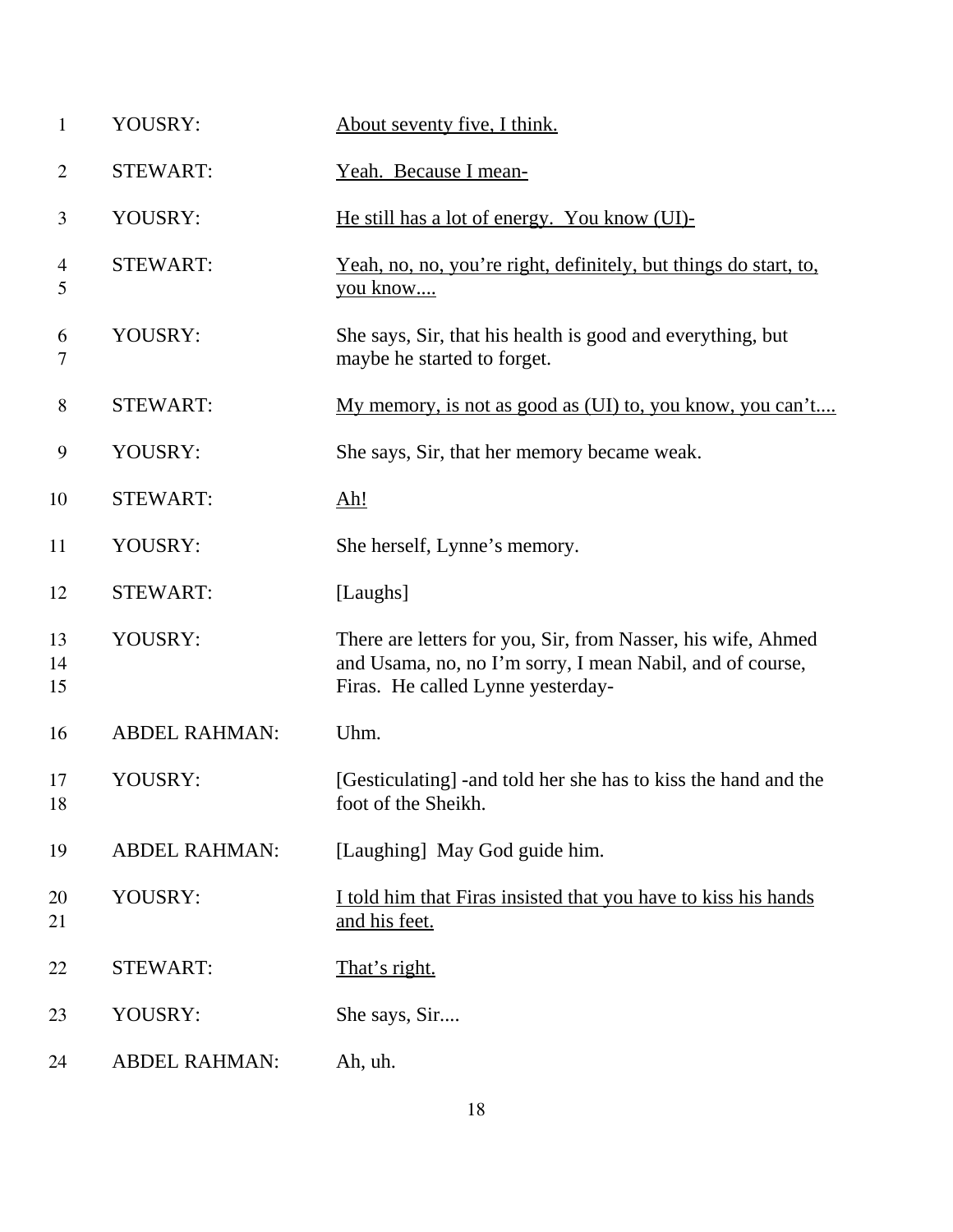| $\mathbf{1}$<br>$\overline{c}$<br>3 | <b>STEWART:</b>      | (UI) And, and sent his extremely warm and uhand there's<br>not a day that goes by that would not be a better day if he<br>could see you                                                                                                                                       |
|-------------------------------------|----------------------|-------------------------------------------------------------------------------------------------------------------------------------------------------------------------------------------------------------------------------------------------------------------------------|
| $\overline{4}$                      | YOUSRY:              | She says, Sir-                                                                                                                                                                                                                                                                |
| 5<br>6                              | <b>STEWART:</b>      | [Simultaneously] and the moment they open this place up he<br>would be the first down here to                                                                                                                                                                                 |
| 7<br>8<br>9<br>10<br>11             | YOUSRY:              | She says, Sir, that Firas told her that every day that passes<br>without him seeing you, Sir, is a miserable day, no happiness<br>in his life. He is waiting for the day when visits will be<br>permitted, he will be the first among those waiting here to kiss<br>hands and |
| 12                                  | <b>ABDEL RAHMAN:</b> | May God guide him.                                                                                                                                                                                                                                                            |
| 13                                  | YOUSRY:              | May God help him and may God provide for him.                                                                                                                                                                                                                                 |
| 14<br>15<br>16                      | <b>STEWART:</b>      | And he said please to always include him in your prayers<br>because he is someone who thinks of you, and cares for you<br>and                                                                                                                                                 |
| 17<br>18                            | YOUSRY:              | He says, Sir, please include him in your prayers because he<br>always prays for you, Sir, and                                                                                                                                                                                 |
| 19                                  | <b>STEWART:</b>      | do anything for you.                                                                                                                                                                                                                                                          |
| 20                                  | <b>ABDEL RAHMAN:</b> | May God bless you. His wife has a society, named                                                                                                                                                                                                                              |
| 21                                  | YOUSRY:              | A charity organization.                                                                                                                                                                                                                                                       |
| 22                                  | <b>ABDEL RAHMAN:</b> | Yeah, ask her if she knows about it.                                                                                                                                                                                                                                          |
| 23<br>24<br>25                      | YOUSRY:              | His wife is eh, some, some kind of an organizer and she has a<br>women's, uh, movement, some Muslim women's<br>movement                                                                                                                                                       |
| 26                                  | <b>STEWART:</b>      | Uhm hm.                                                                                                                                                                                                                                                                       |
| 27                                  | YOUSRY:              | in California.                                                                                                                                                                                                                                                                |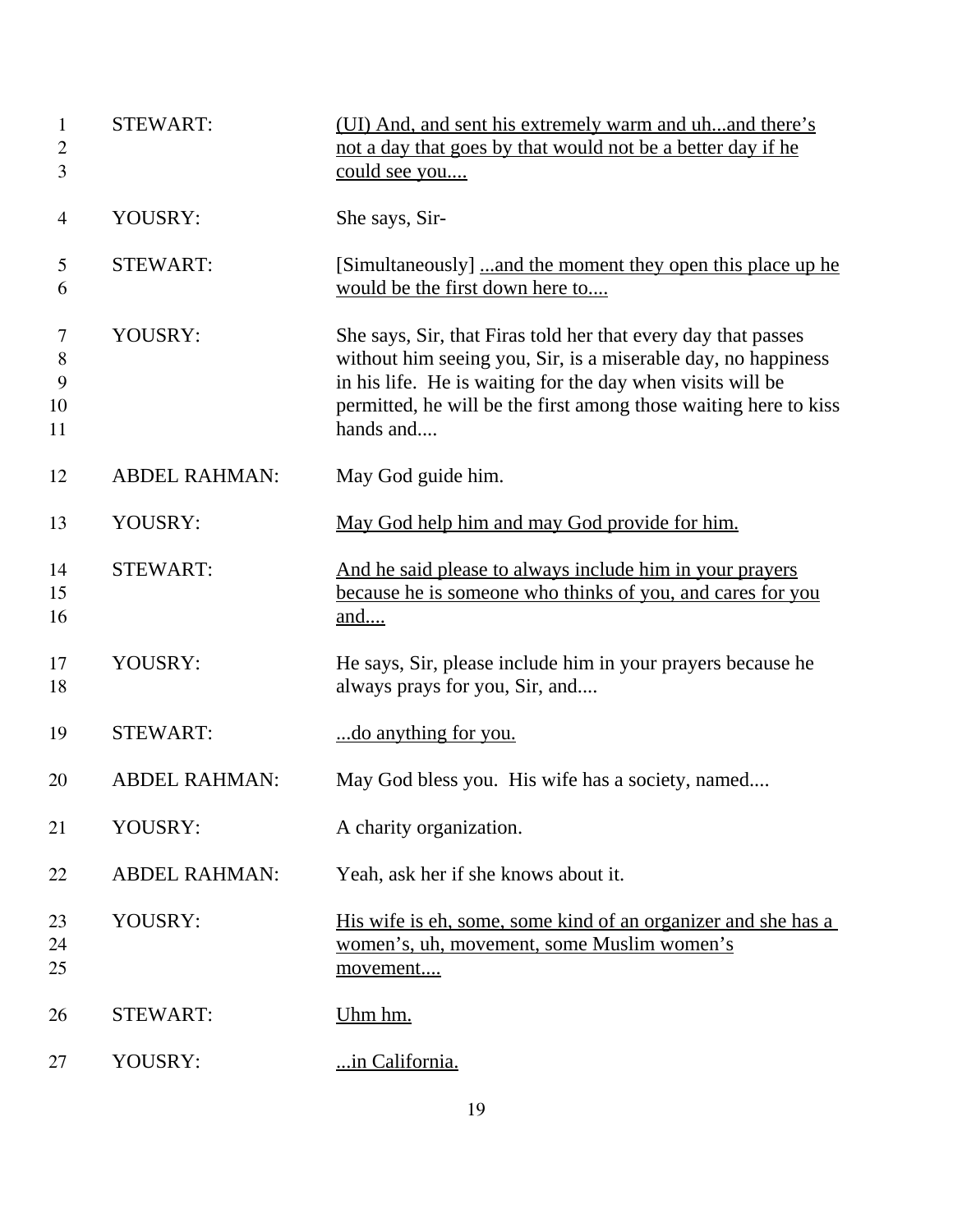| 1                                | <b>STEWART:</b>      | Uhm hm.                                                                                                                                                                                                                                                                                                              |
|----------------------------------|----------------------|----------------------------------------------------------------------------------------------------------------------------------------------------------------------------------------------------------------------------------------------------------------------------------------------------------------------|
| $\overline{2}$                   |                      | ***                                                                                                                                                                                                                                                                                                                  |
| 3<br>$\overline{4}$              | YOUSRY:              | The visit, Sir May I tell him about the Louis Farrakhan<br>thing and what's (UI)?                                                                                                                                                                                                                                    |
| 5                                | <b>STEWART:</b>      | Oh, please.                                                                                                                                                                                                                                                                                                          |
| 6                                | YOUSRY:              | You, Sir, agreed to have Louis Farrakhan visit you.                                                                                                                                                                                                                                                                  |
| 7                                | <b>ABDEL RAHMAN:</b> | Ah.                                                                                                                                                                                                                                                                                                                  |
| 8                                | YOUSRY:              | Fine. Now, Sir, we said so to Mr. Abdeen-                                                                                                                                                                                                                                                                            |
| 9                                | <b>ABDEL RAHMAN:</b> | Uhm.                                                                                                                                                                                                                                                                                                                 |
| 10                               | YOUSRY:              | -and to Mr. Ramsey.                                                                                                                                                                                                                                                                                                  |
| 11                               | <b>ABDEL RAHMAN:</b> | Uhm.                                                                                                                                                                                                                                                                                                                 |
| 12<br>13<br>14                   | YOUSRY:              | [Gesticulating] Now, neither Mr. Abdeen nor Mr. Ramsey<br>sent letters to Kaukab or to Louis Farrakhan saying that you,<br>Sir, approved the visit.                                                                                                                                                                  |
| 15                               | <b>ABDEL RAHMAN:</b> | Uhm.                                                                                                                                                                                                                                                                                                                 |
| 16                               | YOUSRY:              | You, Sir, did approve the visit.                                                                                                                                                                                                                                                                                     |
| 17                               | ABDEL RAHMAN:        | Uhm.                                                                                                                                                                                                                                                                                                                 |
| 18<br>19<br>20<br>21<br>22<br>23 | YOUSRY:              | [Gesticulating] Kaukab calls Ahmed, he tells him, "We need<br>the answer." Ahmed calls Abdeen and says, "Send the<br>answer." Abdeen says okay, but nothing is received. Ahmed<br>and Nasser visited Lynne last night and told her they are<br>worried that Ramsey and Abdeen do not want this to take<br>place now. |
| 24                               | <b>ABDEL RAHMAN:</b> | Why?                                                                                                                                                                                                                                                                                                                 |
| 25                               | YOUSRY:              | Why do you think Ramsey and Abdeen don't want it to go                                                                                                                                                                                                                                                               |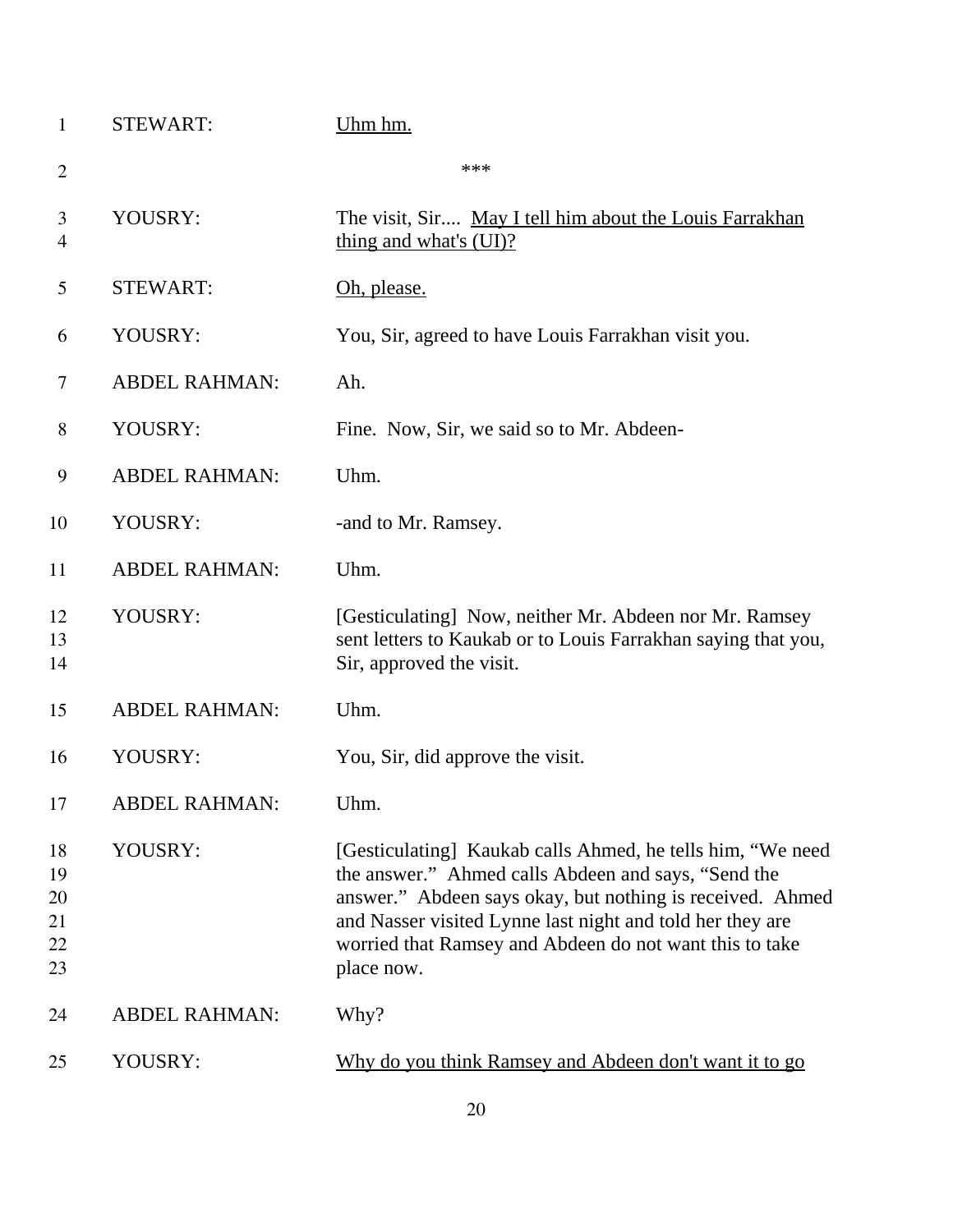| $\mathbf{1}$                           |                      | through now?                                                                                                                                                                                                                                                                                                                                                                                                                                  |
|----------------------------------------|----------------------|-----------------------------------------------------------------------------------------------------------------------------------------------------------------------------------------------------------------------------------------------------------------------------------------------------------------------------------------------------------------------------------------------------------------------------------------------|
| $\overline{2}$                         | <b>STEWART:</b>      | <u>Uhm</u>                                                                                                                                                                                                                                                                                                                                                                                                                                    |
| 3                                      | YOUSRY:              | <b>What Ahmed and Nasser told you?</b>                                                                                                                                                                                                                                                                                                                                                                                                        |
| $\overline{4}$<br>5<br>6               | <b>STEWART:</b>      | Farrakhan has a, a, a very, uh, heavy reputation, by that I<br>mean eh, he is really despised by a lot of groups, as the<br>Sheikh knows this, so ah, and eh                                                                                                                                                                                                                                                                                  |
| $\tau$                                 | YOUSRY:              | Mainstream.                                                                                                                                                                                                                                                                                                                                                                                                                                   |
| 8<br>9<br>10                           | <b>STEWART:</b>      | Mainstream, definitely, and eh, but also, you know, he, he's a<br>deathly enemy of, of, Jewish interests because of his remarks<br>and eh, you know people are very timid these days (UI).                                                                                                                                                                                                                                                    |
| 11<br>12<br>13<br>14<br>15<br>16<br>17 | YOUSRY:              | She says, Sir, that she believes, or that they believe, that<br>because Louis Farrakhan has a reputation in the American<br>society that he is an enemy of the Jews, a reputation that he is<br>against the surrendering movements, a reputation that he<br>resists oppressive governments, opposes American foreign<br>policy, it is possible that they are worried about him<br>interfering with this issue as it may cause harm, not help. |
| 18<br>19<br>20                         | <b>ABDEL RAHMAN:</b> | But no, we need any opportunity, any opportunity to publicize<br>my case. If he is capable of that, we have to do so. Besides,<br>he is not accused of any crime, he is accused of good things                                                                                                                                                                                                                                                |
| 21<br>22<br>23                         | YOUSRY:              | [Laughing] Yes. Well actually, we need any opportunity for<br>our case to be eh, public (UI) and people speak about it and if<br>he will help us and he'll speak about it, why not?                                                                                                                                                                                                                                                           |
| 24                                     | <b>STEWART:</b>      | [Simultaneously] Absolutely.                                                                                                                                                                                                                                                                                                                                                                                                                  |
| 25<br>26<br>27                         | YOUSRY:              | Especially that he is not accused of crimes; he is accused so<br>far of the things that you told me, they are great things why<br>can't we all be like him?                                                                                                                                                                                                                                                                                   |
| 28<br>29                               | <b>STEWART:</b>      | Well, the bad things are that eh, there is, um, he has taken a<br>lot of money on behalf of his community                                                                                                                                                                                                                                                                                                                                     |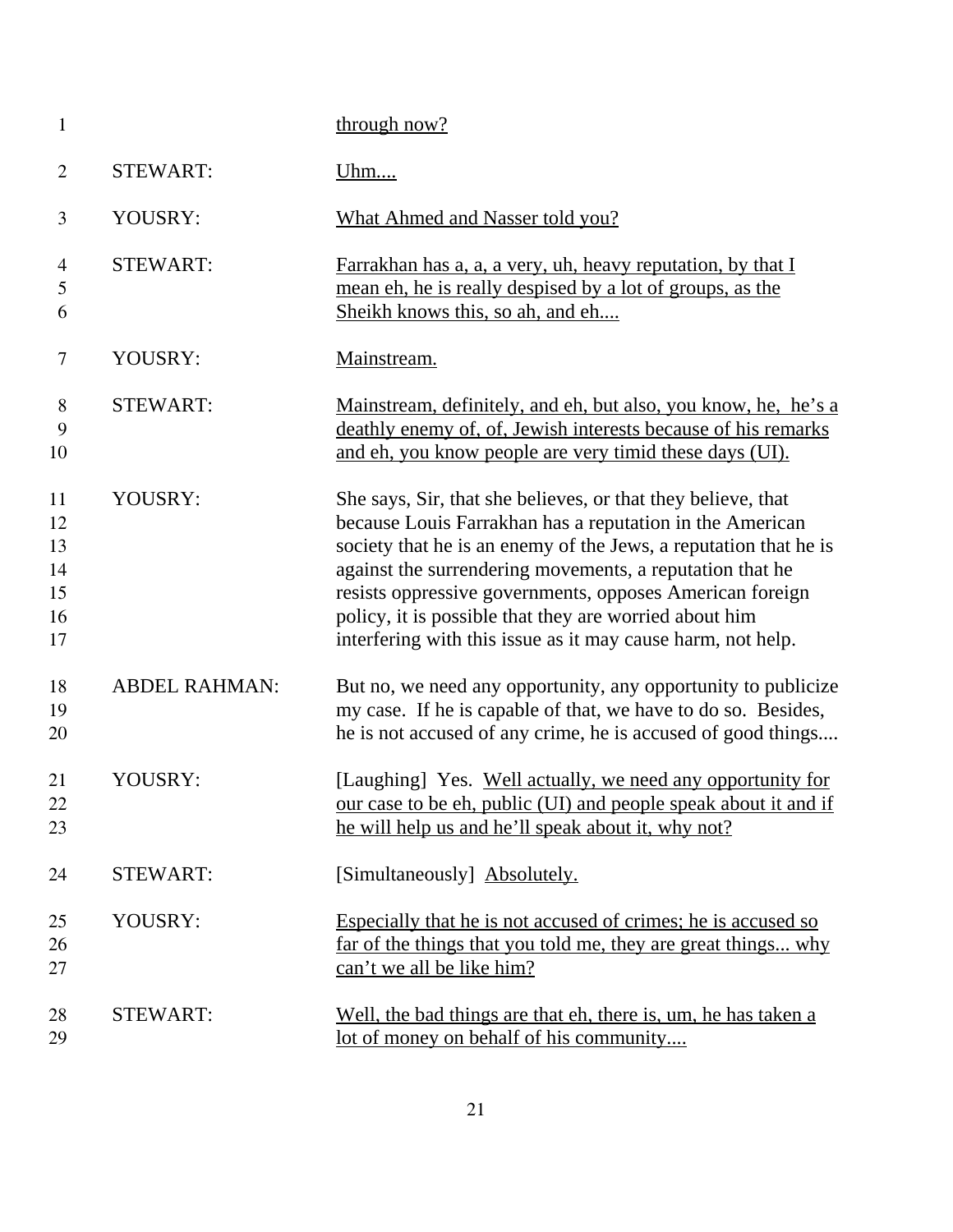| $\mathbf{1}$                            | YOUSRY:              | (UI)                                                                                                                                                                                                                                                                                                                                        |
|-----------------------------------------|----------------------|---------------------------------------------------------------------------------------------------------------------------------------------------------------------------------------------------------------------------------------------------------------------------------------------------------------------------------------------|
| $\overline{2}$<br>3<br>4<br>5<br>6<br>7 | <b>STEWART:</b>      | in other words, black people from Libya and other places;<br>and everynothing has ever been successful, nothing eh, you<br>know, they had a fish business for a long time, things like<br>that. So he is definitely thought that he has put a lot of that<br>money in his pockets and never done anything for the people<br>with itcorrupt. |
| 8<br>9<br>10<br>11<br>12<br>13          | YOUSRY:              | She says, Sir, that he is accused of taking money from<br>Qaddhafi and from Saudi Arabia to assist Muslims here, the<br>money was not all spent on the Muslims. Some of it was<br>spent on things it was not supposed to be spent on. However,<br>this doesn't stop us from all these things should not stop us<br>from using him           |
| 14                                      | <b>ABDEL RAHMAN:</b> | Ah.                                                                                                                                                                                                                                                                                                                                         |
| 15                                      | YOUSRY:              | (UI).                                                                                                                                                                                                                                                                                                                                       |
| 16<br>17                                | <b>ABDEL RAHMAN:</b> | [Simultaneously] It is a great opportunity. Besides, he will<br>struggle till he-                                                                                                                                                                                                                                                           |
| 18                                      | YOUSRY:              | -till he comes.                                                                                                                                                                                                                                                                                                                             |
| 19                                      | <b>ABDEL RAHMAN:</b> | Yeah, till he comes. We will not worry about anything.                                                                                                                                                                                                                                                                                      |
| 20                                      | YOUSRY:              | Exactly. Well actually, it's a great opportunity for us, and                                                                                                                                                                                                                                                                                |
| 21                                      | <b>STEWART:</b>      | [Simultaneously] Absolutely.                                                                                                                                                                                                                                                                                                                |
| 22<br>23<br>24                          | YOUSRY:              | regardless of what he does, regardless of what people think<br>of him, let him try to come, and let him try to bring out to the<br>public that the American government is refusing him.                                                                                                                                                     |
| 25<br>26                                | <b>STEWART:</b>      | I am a 100% and especially since he certainly would try to<br>ehI understand he's very ill. That's what I had heard-                                                                                                                                                                                                                        |
| 27                                      | YOUSRY:              | Yeah.                                                                                                                                                                                                                                                                                                                                       |
| 28                                      | <b>STEWART:</b>      | And that uh, this may be, you know, his way of moving                                                                                                                                                                                                                                                                                       |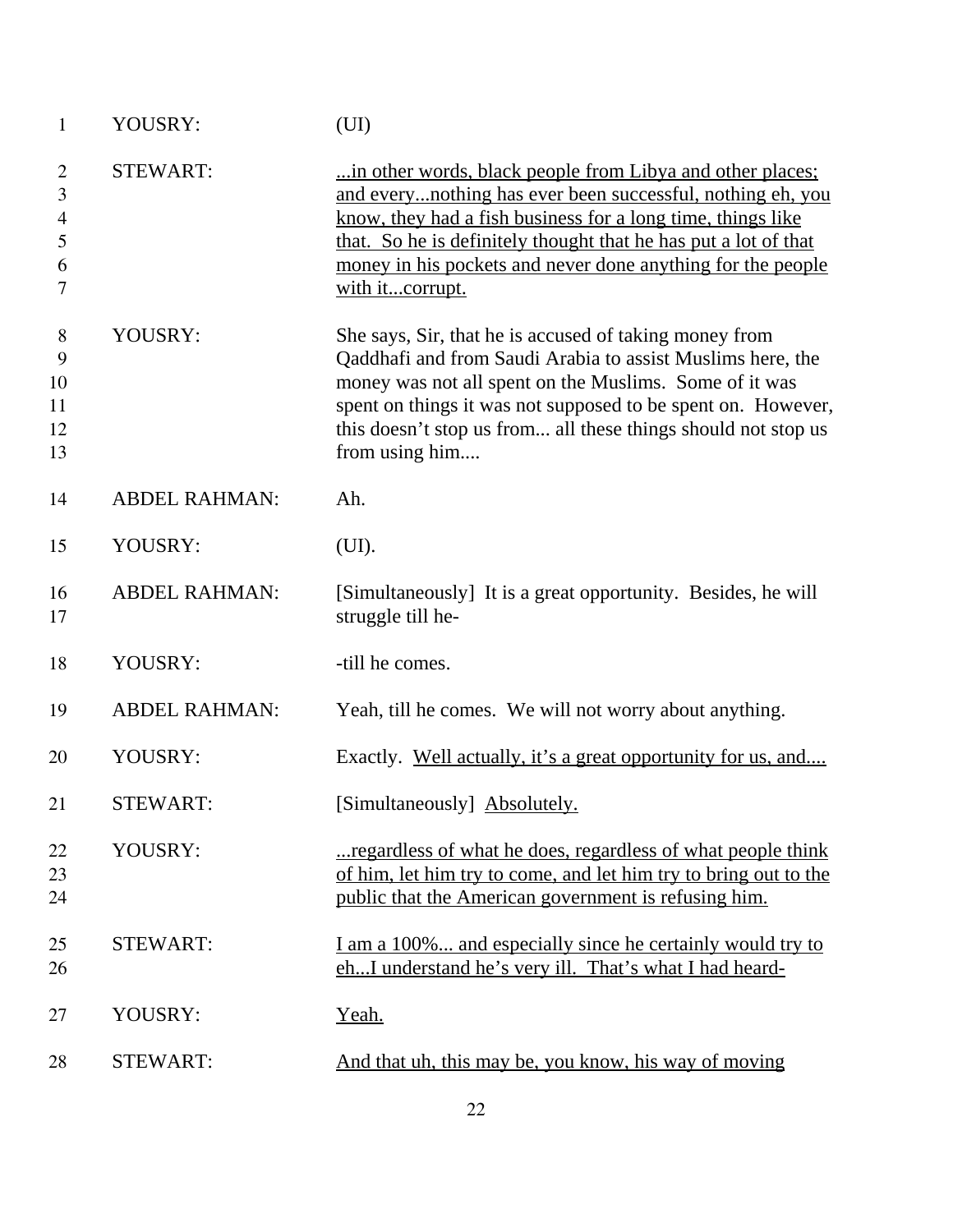| $\mathbf{1}$<br>$\overline{2}$           |                      | towards mainstream Islam and away from the eh, the so-<br>called-                                                                                                                                                                                                                                                                                                         |
|------------------------------------------|----------------------|---------------------------------------------------------------------------------------------------------------------------------------------------------------------------------------------------------------------------------------------------------------------------------------------------------------------------------------------------------------------------|
| 3                                        | YOUSRY:              | Black Islam.                                                                                                                                                                                                                                                                                                                                                              |
| $\overline{4}$                           | <b>STEWART:</b>      | Black Islam.                                                                                                                                                                                                                                                                                                                                                              |
| 5<br>6<br>$\overline{7}$<br>8<br>9<br>10 | YOUSRY:              | She says, Sir that she knows now and agrees a hundred<br>percent, especially since Louis Farrakhan is sick, he had<br>cancer, he was cured, praise be to God, but his health is bad.<br>She knows that his health is bad, she is aware of the bad<br>picture the people use here. It is in his interest to fight for<br>you, to regain his good reputation among Muslims. |
| 11                                       | <b>ABDEL RAHMAN:</b> | Exactly so.                                                                                                                                                                                                                                                                                                                                                               |
| 12                                       | YOUSRY:              | That is a good-                                                                                                                                                                                                                                                                                                                                                           |
| 13<br>14                                 | <b>ABDEL RAHMAN:</b> | And tell her if she would please write it herself or authorize<br>one of the paralegal people to write it with her permission.                                                                                                                                                                                                                                            |
| 15<br>16                                 | YOUSRY:              | Well, this is what they agreed upon yesterday, Sir. Lynne will<br>tell Abdeen that she will write a letter if he doesn't.                                                                                                                                                                                                                                                 |
| 17<br>18                                 | <b>ABDEL RAHMAN:</b> | Yeah, yeah, tell her, tell her that this is in the Sheikh's<br>interest, and that everybody thinks it is so.                                                                                                                                                                                                                                                              |
| 19<br>20<br>21<br>22<br>23               | YOUSRY:              | Yes, Sir. Well actually, I would, uh, ask you a favor. If, um,<br>you can please call Abdeen and tell him if he's not going to<br>write that letter, and you have to read it, and if he's not going<br>to write it, you write one and you send it to both Sir, to<br>Kaukab and to Farrakhan, right?                                                                      |
| 24                                       | <b>ABDEL RAHMAN:</b> | Yeah, yeah.                                                                                                                                                                                                                                                                                                                                                               |
| 25                                       | YOUSRY:              | To both (UI).                                                                                                                                                                                                                                                                                                                                                             |
| 26<br>27                                 | <b>ABDEL RAHMAN:</b> | No, don't worry about one to Farrakhan, because Kaukab is<br>the one conveying the message.                                                                                                                                                                                                                                                                               |
| 28                                       | YOUSRY:              | Right.                                                                                                                                                                                                                                                                                                                                                                    |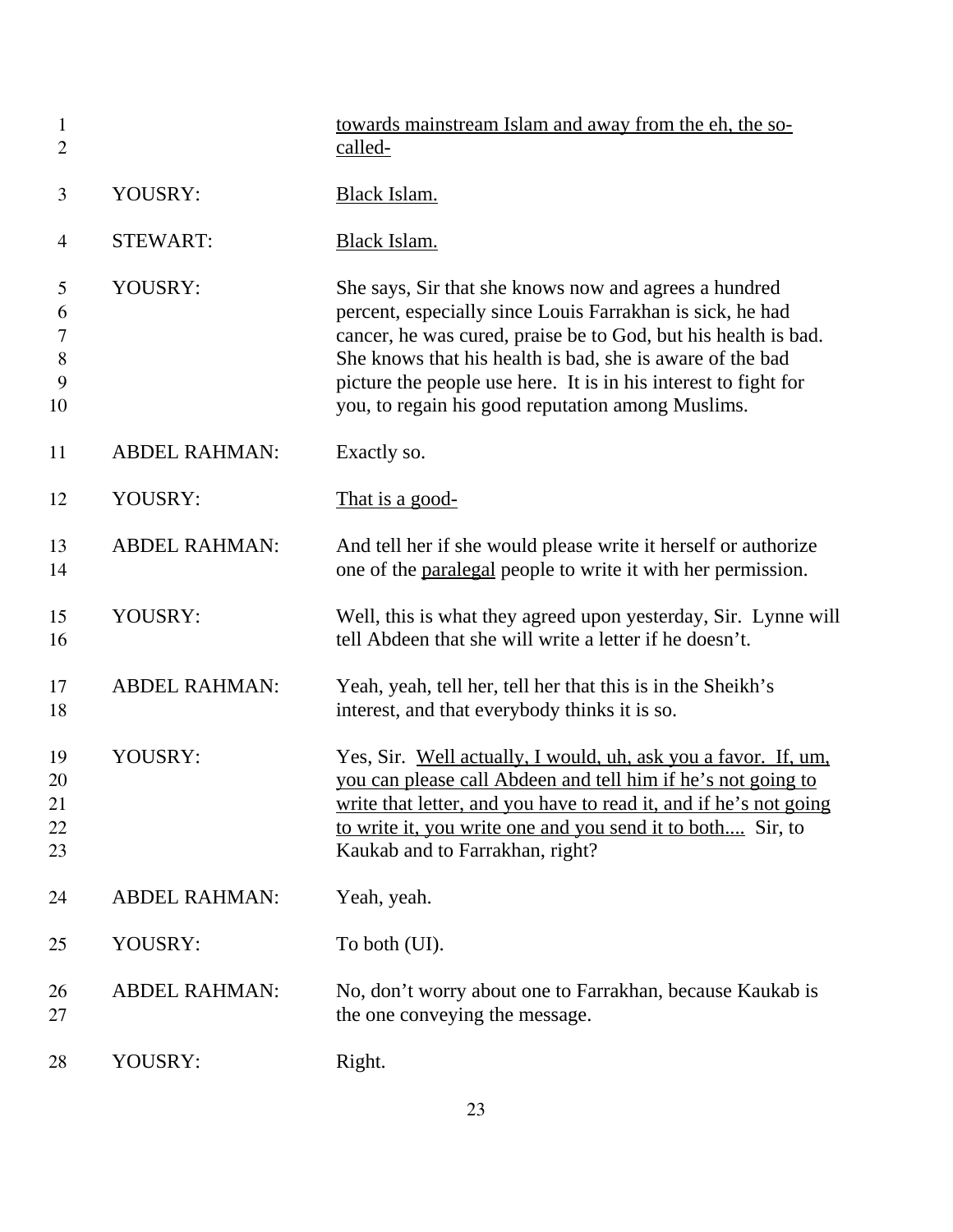| $\mathbf{1}$                               | <b>ABDEL RAHMAN:</b> | So we only respond to the message.                                                                                                                                                            |
|--------------------------------------------|----------------------|-----------------------------------------------------------------------------------------------------------------------------------------------------------------------------------------------|
| $\overline{2}$<br>3<br>$\overline{4}$<br>5 | YOUSRY:              | We will have to um, respond to the letter that we received.<br>We received a letter from Kaukab, and we are going to<br>respond to Kaukab and let Kaukab do the rest of Farrakhan's,<br>okay? |
| 6                                          | <b>STEWART:</b>      | Absolutely (UI), very good.                                                                                                                                                                   |
| 7<br>8                                     | YOUSRY:              | Alright, Sir. Can we have Lynne be the link between Kaukab<br>and so-                                                                                                                         |
| 9                                          | <b>ABDEL RAHMAN:</b> | Yeah.                                                                                                                                                                                         |
| 10                                         | YOUSRY:              | -besides Abdeen.                                                                                                                                                                              |
| 11                                         | <b>ABDEL RAHMAN:</b> | Yeah.                                                                                                                                                                                         |
| 12<br>13                                   | YOUSRY:              | Right. Ah well, actually, also if you like, you can tell Kaukab<br>that he can call you on this matter.                                                                                       |
| 14                                         | <b>STEWART:</b>      | <u>Okay.</u>                                                                                                                                                                                  |
| 15<br>16<br>17                             | YOUSRY:              | If, uh, Abdeen is busy he can call you. [Pause] All right, Sir.<br>This was one of the reasons they raised (UI) last night. I<br>mentioned it to Abdeen more than once.                       |
| 18                                         | <b>ABDEL RAHMAN:</b> | No, if he struggles and tries by any means, it's a big gain!                                                                                                                                  |
| 19<br>20                                   | YOUSRY:              | Uhm. And even if he doesn't succeed in coming, it's a big<br>gain that the newspapers write-                                                                                                  |
| 21                                         | <b>ABDEL RAHMAN:</b> | Yeah.                                                                                                                                                                                         |
| 22<br>23                                   | YOUSRY:              | -that Louis Farrakhan is not allowed to visit Sheikh Omar<br>Abdel Rahman.                                                                                                                    |
| 24                                         | <b>ABDEL RAHMAN:</b> | Yeah, yeah, yeah. He can make the newspapers write.                                                                                                                                           |
| 25                                         | YOUSRY:              | He is capable                                                                                                                                                                                 |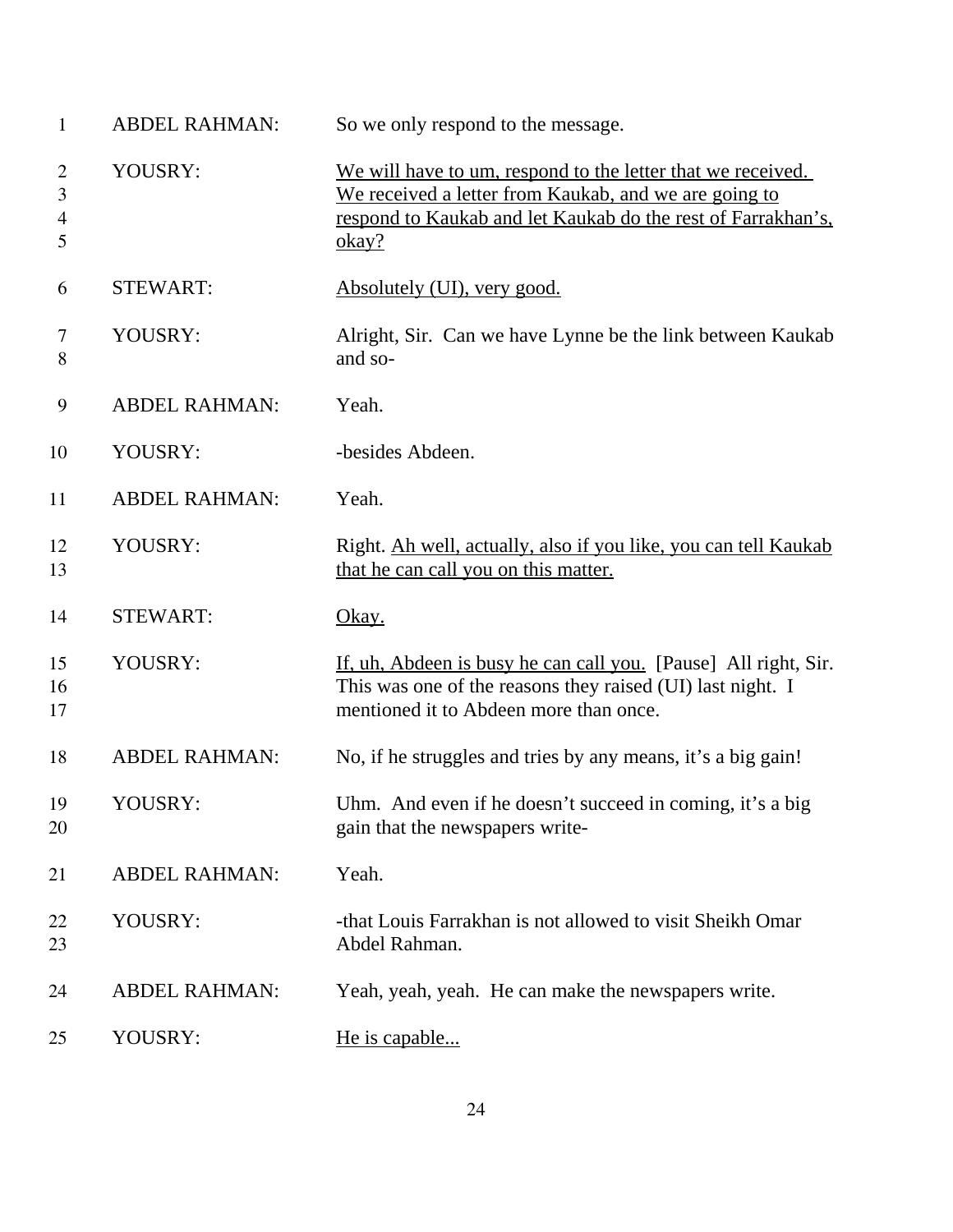| $\mathbf{1}$                     | <b>ABDEL RAHMAN:</b> | He has power-                                                                                                                                                                                                                                                                                                                   |
|----------------------------------|----------------------|---------------------------------------------------------------------------------------------------------------------------------------------------------------------------------------------------------------------------------------------------------------------------------------------------------------------------------|
| $\overline{2}$                   | YOUSRY:              | Right.                                                                                                                                                                                                                                                                                                                          |
| 3                                | <b>ABDEL RAHMAN:</b> | -or authority.                                                                                                                                                                                                                                                                                                                  |
| 4                                | YOUSRY:              | He is capable of eh, bringing the news media into this place-                                                                                                                                                                                                                                                                   |
| 5                                | <b>STEWART:</b>      | Absolutely.                                                                                                                                                                                                                                                                                                                     |
| 6<br>7                           | YOUSRY:              | and writing about why was he rejected, why can't he visit<br>and they bring me up to the floor-                                                                                                                                                                                                                                 |
| $8\,$                            | <b>STEWART:</b>      | Absolutely.                                                                                                                                                                                                                                                                                                                     |
| 9                                | YOUSRY:              | -and that will start the discussion.                                                                                                                                                                                                                                                                                            |
| 10<br>11                         | <b>STEWART:</b>      | Absolutely. And he definitely wants the visit, as the Sheikh<br>being a great scholar and a great religious leader.                                                                                                                                                                                                             |
| 12<br>13<br>14<br>15<br>16<br>17 | YOUSRY:              | And of course, Sir, it is very useful for us, because he doesn't<br>want to visit "the prisoner," he wants to visit the scholar of<br>Al-Azhar, more well known for his knowledge and<br>understanding of Islam than anyone. This is useful for us<br>because it will help change the bad image the people have of<br>you, Sir. |
| 18                               | <b>ABDEL RAHMAN:</b> | Right.                                                                                                                                                                                                                                                                                                                          |
| 19                               | YOUSRY:              | <u>That's a very good idea (UI).</u>                                                                                                                                                                                                                                                                                            |
| 20                               | <b>STEWART:</b>      | <u>A very, very good (UI).</u>                                                                                                                                                                                                                                                                                                  |
| 21<br>22<br>23<br>24<br>25       | YOUSRY:              | He wrote it in his letter, Sir. He wrote that you are a scholar<br>of Al-Azhar, known for your great knowledge, et cetera, et<br>cetera. And he hopes to meet you, Sir, to get hold of the truth<br>from you, not from the American government. Here Lynne,<br>you see?                                                         |
| 26                               | <b>STEWART:</b>      | Uhm hm.                                                                                                                                                                                                                                                                                                                         |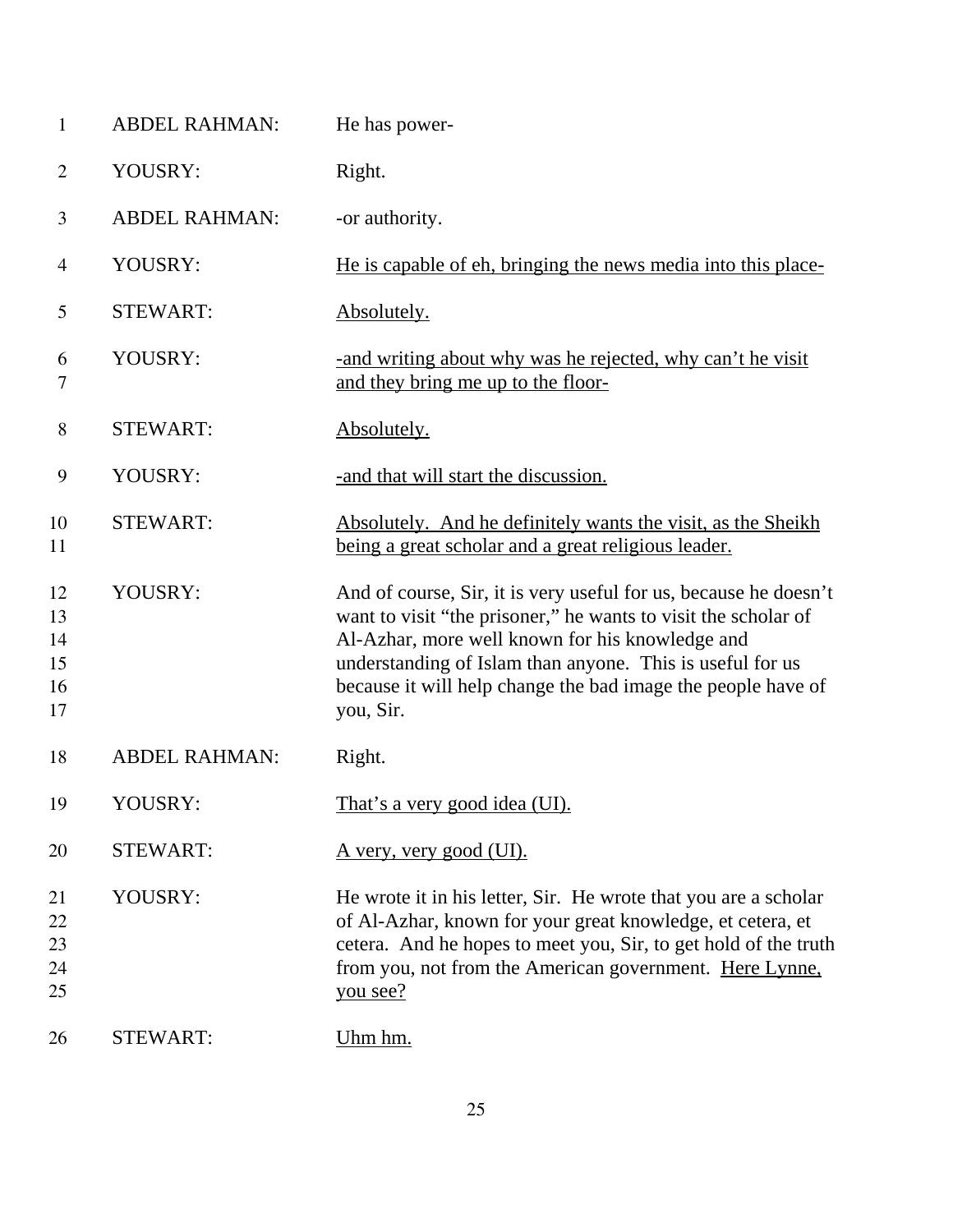| $\mathbf{1}$         | YOUSRY:              | This is the uh, the Nation of Islam letter.                                                                                                                                                         |
|----------------------|----------------------|-----------------------------------------------------------------------------------------------------------------------------------------------------------------------------------------------------|
| $\overline{2}$       | <b>STEWART:</b>      | Uhm hm.                                                                                                                                                                                             |
| 3                    | YOUSRY:              | Of course, you, Sir, have got to know that Layth Shubaylat-                                                                                                                                         |
| 4                    | <b>ABDEL RAHMAN:</b> | Ah.                                                                                                                                                                                                 |
| 5<br>6               | YOUSRY:              | -and Sheikh Yasin of Hamas issued a statement, saying that<br>the Unites States has to reconsider Sheikh Omar's case.                                                                               |
| 7                    | <b>ABDEL RAHMAN:</b> | Sheikh Yasin too?                                                                                                                                                                                   |
| 8                    | YOUSRY:              | Yes, Sheikh Yasin of Gaza.                                                                                                                                                                          |
| 9                    | <b>ABDEL RAHMAN:</b> | Gracious Lord!                                                                                                                                                                                      |
| 10<br>11             | YOUSRY:              | Do you also know, Sir, that Abu Sayyaf of the Philippines is<br>requesting your release?                                                                                                            |
| 12                   | <b>ABDEL RAHMAN:</b> | Abu Sayyaf, yeah.                                                                                                                                                                                   |
| 13                   | YOUSRY:              | How did you know?                                                                                                                                                                                   |
| 14                   | <b>ABDEL RAHMAN:</b> | Abdeen read it to me.                                                                                                                                                                               |
| 15                   | YOUSRY:              | Really?                                                                                                                                                                                             |
| 16                   | <b>ABDEL RAHMAN:</b> | Uhm.                                                                                                                                                                                                |
| 17<br>18<br>19<br>20 | YOUSRY:              | Mr. Abdeen is eh I am telling the Sheikh about the Abu<br>Sayyaf group in the Philippines, and they took hostages<br>The, in the New York Times, never said that they wanted to<br>free the Sheikh. |
| 21                   | <b>ABDEL RAHMAN:</b> | And Ramzi Yousef.                                                                                                                                                                                   |
| 22                   | <b>STEWART:</b>      | <u>Uhm.</u>                                                                                                                                                                                         |
| 23<br>24             | YOUSRY:              | But they eh, their demand is to free the Sheikh and Ramzi<br>Yousef.                                                                                                                                |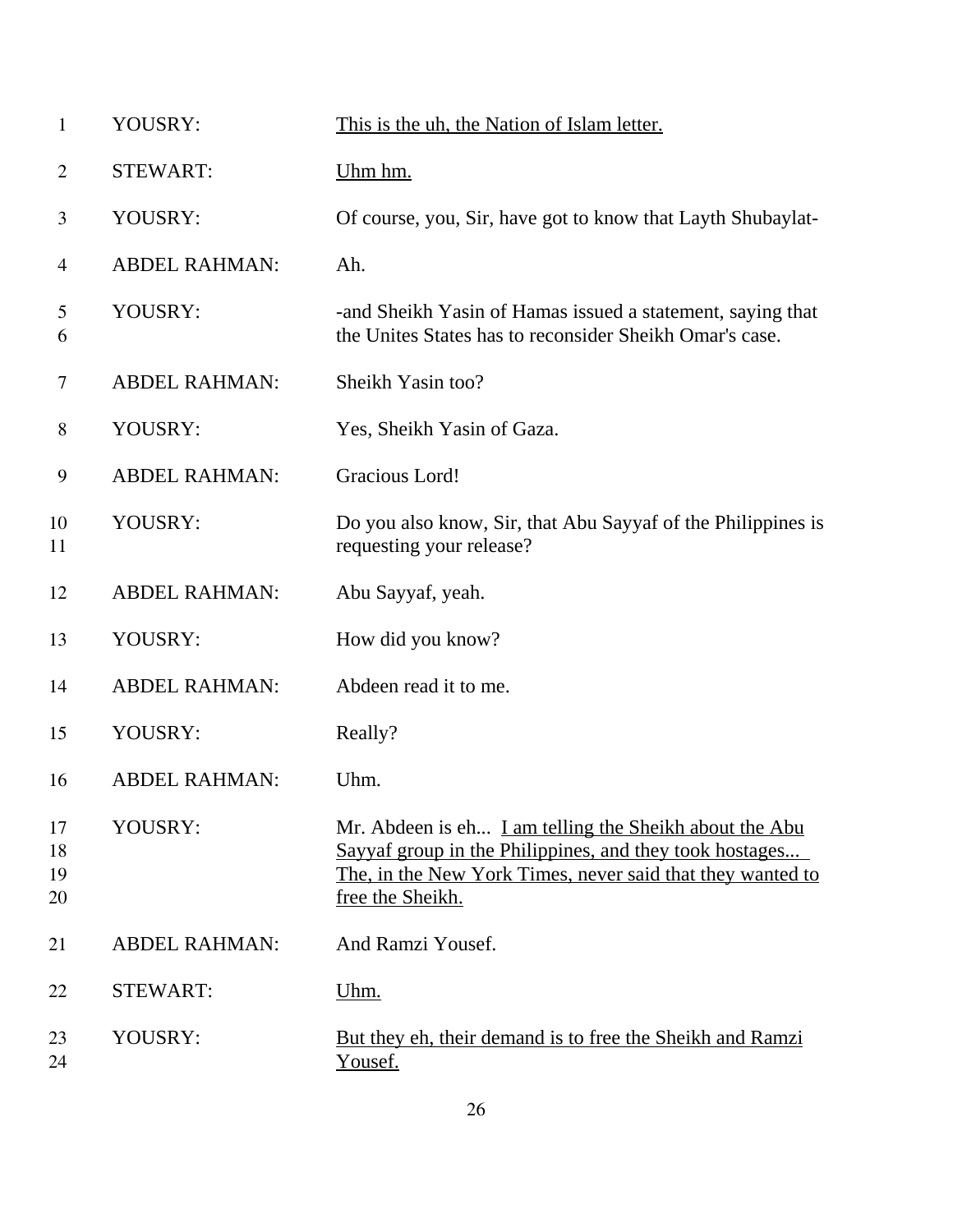| $\mathbf{1}$  | <b>STEWART:</b>                   |                                              | Good for them, I didn't read that either.                                                                                    |
|---------------|-----------------------------------|----------------------------------------------|------------------------------------------------------------------------------------------------------------------------------|
| 2             | YOUSRY:                           |                                              | She says, Sir that she never read it in the newspapers either.                                                               |
| 3             | <b>ABDEL RAHMAN:</b>              | No, I eh, eh                                 |                                                                                                                              |
| 4             | <b>STEWART:</b>                   | <u>Amazing, and they never said that.</u>    |                                                                                                                              |
| 5             | YOUSRY:                           | <u>Yeah, they never did, they never did.</u> |                                                                                                                              |
| 6             | <b>ABDEL RAHMAN:</b>              |                                              | But are they still holding the hostages?                                                                                     |
| 7             | YOUSRY:                           | Yes Sir, they still hold the hostages.       |                                                                                                                              |
| 8             | <b>ABDEL RAHMAN:</b>              | Uhm.                                         |                                                                                                                              |
| 9<br>10<br>11 | YOUSRY:                           | will kill them.                              | [Arranging his papers] They are still holding them, they are<br>telling them that unless they respond to their demands, they |
| 12            | <b>ABDEL RAHMAN:</b>              | Wow!                                         |                                                                                                                              |
| 13<br>14      | YOUSRY:                           | raising a big fuss.                          | Especially a German female with a heart condition, they are                                                                  |
| 15            | <b>STEWART:</b>                   |                                              | Have they still, are they still holding them?                                                                                |
| 16            | YOUSRY:                           | Yeah, and they still have them.              |                                                                                                                              |
| 17            | <b>GOVERNMENT VERSION:</b>        |                                              | <b>DEFENSE VERSION:</b>                                                                                                      |
| 18<br>19      | STEWART: (UI)That was a very (UI) |                                              | STEWART: That's so sad That was a<br><u>very</u> $(UI)$                                                                      |
| 20            | <b>ABDEL RAHMAN:</b>              | Uhm.                                         |                                                                                                                              |
| 21<br>22      | YOUSRY:                           |                                              | What else do we have? Lynne said we would leave the<br>newspapers out today so we can talk about regular stuff, and          |

tomorrow we read the newspapers for the Sheikh.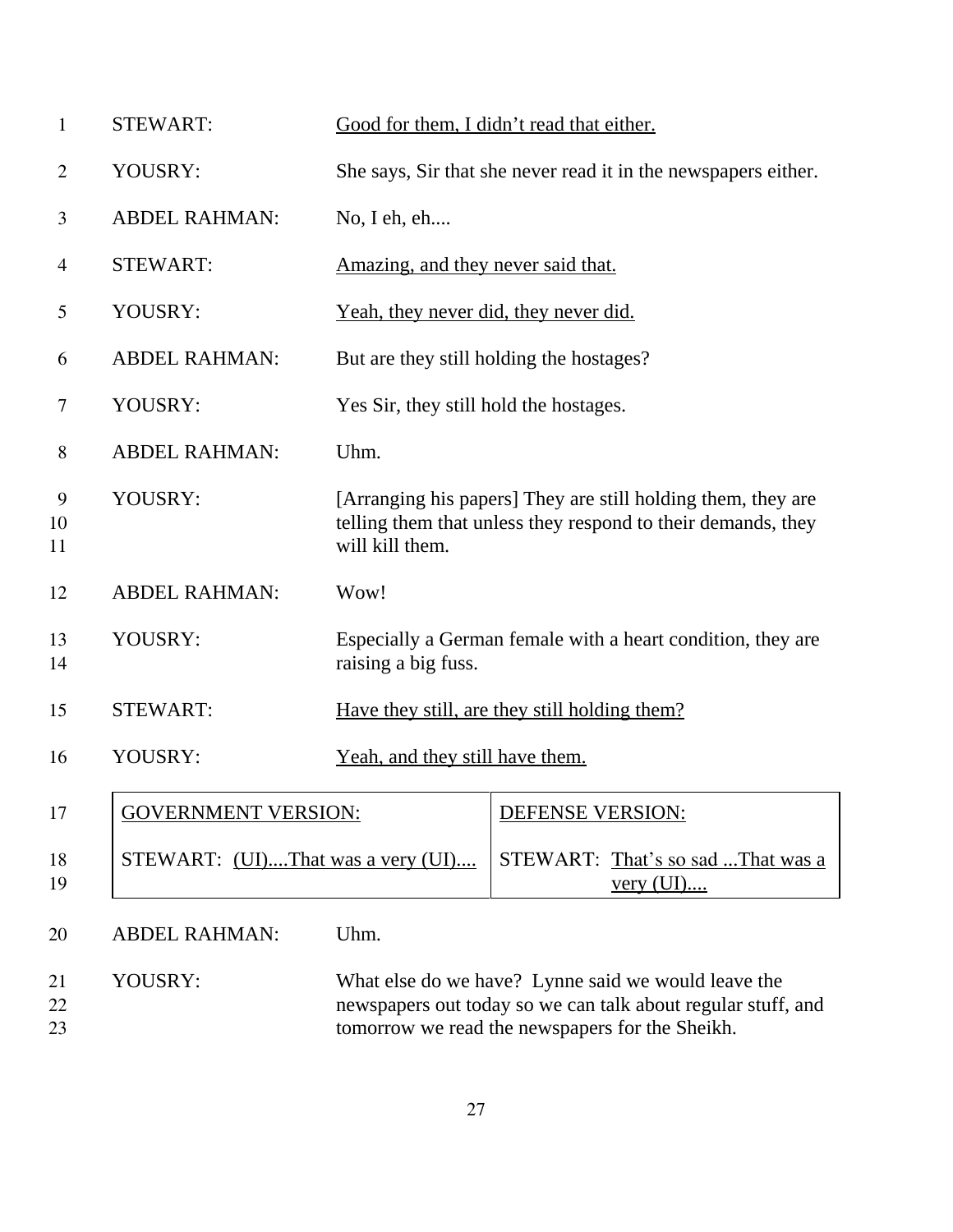| $\mathbf{1}$                            | <b>ABDEL RAHMAN:</b> | Okay, fine.                                                                                                                                                                                                                                                                                                                              |
|-----------------------------------------|----------------------|------------------------------------------------------------------------------------------------------------------------------------------------------------------------------------------------------------------------------------------------------------------------------------------------------------------------------------------|
| $\overline{2}$<br>3<br>4<br>5<br>6<br>7 | YOUSRY:              | I only brought one newspaper that has eh [He looks]<br>through his notes then picks a newspaper under Stewart's pad.<br>He reads] The Egyptian Government Continues to Chase<br>Islamists While Violence Abates. The State Security Court<br>Sentences Thirteen Defendants Who Belong to the Islamic<br>Group, Three of Them Are Minors. |
| 8                                       | <b>ABDEL RAHMAN:</b> | Minors?                                                                                                                                                                                                                                                                                                                                  |
| 9                                       | YOUSRY:              | Uhm.                                                                                                                                                                                                                                                                                                                                     |
| 10                                      | <b>ABDEL RAHMAN:</b> | Oh.                                                                                                                                                                                                                                                                                                                                      |
| 11                                      | YOUSRY:              | That is, the eh, in Al-Hayat newspaper.                                                                                                                                                                                                                                                                                                  |
| 12                                      | <b>STEWART:</b>      | Uhmm.                                                                                                                                                                                                                                                                                                                                    |
| 13                                      | YOUSRY:              | It's in Al-Quds also, Sir.                                                                                                                                                                                                                                                                                                               |
| 14                                      | <b>ABDEL RAHMAN:</b> | Also?                                                                                                                                                                                                                                                                                                                                    |
| 15                                      | YOUSRY:              | Yeah.                                                                                                                                                                                                                                                                                                                                    |
| 16                                      | <b>STEWART:</b>      | What is this?                                                                                                                                                                                                                                                                                                                            |
| 17<br>18<br>19                          | YOUSRY:              | This, these are members of Gama'a al-Islamiyya, the<br>Egyptian government now is sentenced - sentencing, them to<br>long-term prison-                                                                                                                                                                                                   |
| 20                                      | <b>STEWART:</b>      | Uhm.                                                                                                                                                                                                                                                                                                                                     |
| 21                                      | YOUSRY:              | -imprisonment, and including three eh, below the age of 16.                                                                                                                                                                                                                                                                              |
| 22                                      | <b>STEWART:</b>      | Uhm.                                                                                                                                                                                                                                                                                                                                     |
| 23<br>24                                | YOUSRY:              | So, Ahmed thought it was important, and Abdeen gave me<br>approval to read it.                                                                                                                                                                                                                                                           |
| 25                                      | <b>STEWART:</b>      | Uhm hm.                                                                                                                                                                                                                                                                                                                                  |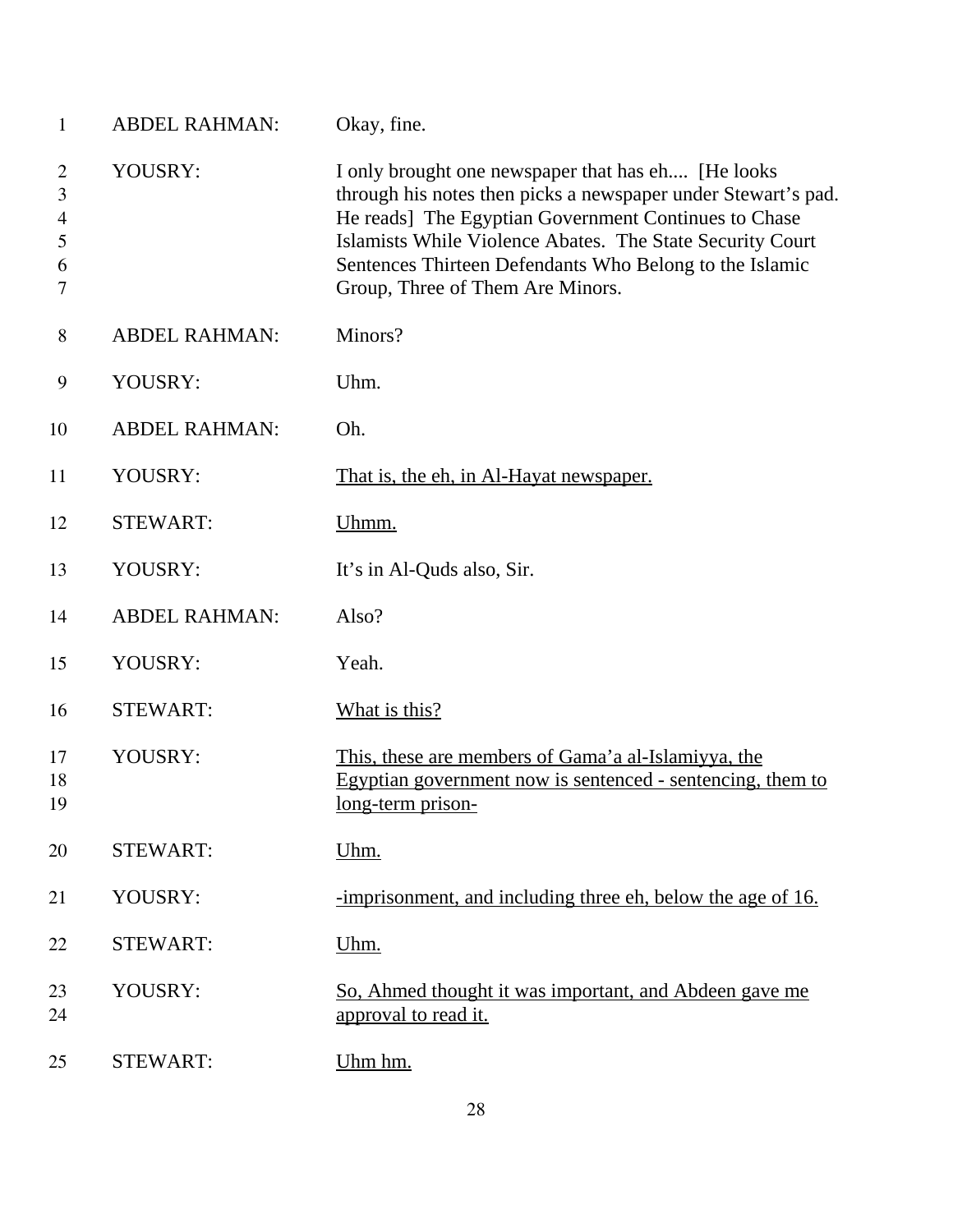| $\mathbf{1}$                                                                                                   | <b>ABDEL RAHMAN:</b> | Read the news article.                                                                                                                                                                                                                                                                                                                                                                                                                                                                                                                                                                                                                                                                                                                                                                                                                                                                                                                                                                                                                                                                                                              |
|----------------------------------------------------------------------------------------------------------------|----------------------|-------------------------------------------------------------------------------------------------------------------------------------------------------------------------------------------------------------------------------------------------------------------------------------------------------------------------------------------------------------------------------------------------------------------------------------------------------------------------------------------------------------------------------------------------------------------------------------------------------------------------------------------------------------------------------------------------------------------------------------------------------------------------------------------------------------------------------------------------------------------------------------------------------------------------------------------------------------------------------------------------------------------------------------------------------------------------------------------------------------------------------------|
| $\overline{2}$                                                                                                 | YOUSRY:              | The whole thing?                                                                                                                                                                                                                                                                                                                                                                                                                                                                                                                                                                                                                                                                                                                                                                                                                                                                                                                                                                                                                                                                                                                    |
| 3                                                                                                              | <b>ABDEL RAHMAN:</b> | Yeah.                                                                                                                                                                                                                                                                                                                                                                                                                                                                                                                                                                                                                                                                                                                                                                                                                                                                                                                                                                                                                                                                                                                               |
| $\overline{\mathcal{A}}$<br>5<br>6<br>$\tau$<br>$8\,$<br>9<br>10                                               | YOUSRY:              | [Reading] The Egyptian government was able to stop the<br>wave of violence which reached its climax in the Luxor attack<br>of 1997. Nevertheless, it still follows the Islamists who<br>belong to the Islamic Group, 43 of whom will stand trial in<br>court this month. Emergency trials (UI) irrevocable ruling<br>(UI) acts of violence done by armed organizations, the third<br>involves activists who belong to organizations believed to be                                                                                                                                                                                                                                                                                                                                                                                                                                                                                                                                                                                                                                                                                  |
| 11<br>12<br>13<br>14                                                                                           |                      | affiliated with the Muslim Brotherhood.<br>It is expected that the State Security Court will issue a<br>sentence on the $10^{th}$ of May, the current month of May - no,<br>that's wrong, it should be the $20th$ , that is tomorrow-                                                                                                                                                                                                                                                                                                                                                                                                                                                                                                                                                                                                                                                                                                                                                                                                                                                                                               |
| 15                                                                                                             | <b>ABDEL RAHMAN:</b> | Okay.                                                                                                                                                                                                                                                                                                                                                                                                                                                                                                                                                                                                                                                                                                                                                                                                                                                                                                                                                                                                                                                                                                                               |
| 16<br>17<br>18<br>19<br>20<br>21<br>22<br>23<br>24<br>25<br>26<br>27<br>28<br>29<br>30<br>31<br>32<br>33<br>34 | YOUSRY:              | [Reading] -the $20th$ , will sentence 13 defendants, three of them<br>are minors. This is within the framework of a trial of an<br>Islamic Group in Al-Menya linked to the Islamic Group, the<br>most important armed group in Egypt.<br>Their leader, Sha'baan Haridi (PH), 30 years old, from a rural<br>area, had been previously sentenced to death on April 13, for<br>killing three policemen and seven civilians, three of them<br>were children, between 1995 and 1997.<br>The Group is charged with an armed attack to finance the<br>Islamic Group. The others can be sentenced to life<br>imprisonment with hard labor. The Islamic Group announced<br>its responsibility for the Luxor attack, in which 58 tourists and<br>4 Egyptians were killed in November 97. However, in March<br>99, the Group announced suspension of violent operations;<br>there was a truce on earth since the end of 1998. On May<br>23 <sup>rd</sup> , the State Security Court will have deliberations<br>concerning the case of ten Islamists, among them four<br>women, charged with reactivating Islamic Group activities in<br>Asyut. |
| 35                                                                                                             | <b>STEWART:</b>      | [Nodding as she makes a double hand motion tap on the table]                                                                                                                                                                                                                                                                                                                                                                                                                                                                                                                                                                                                                                                                                                                                                                                                                                                                                                                                                                                                                                                                        |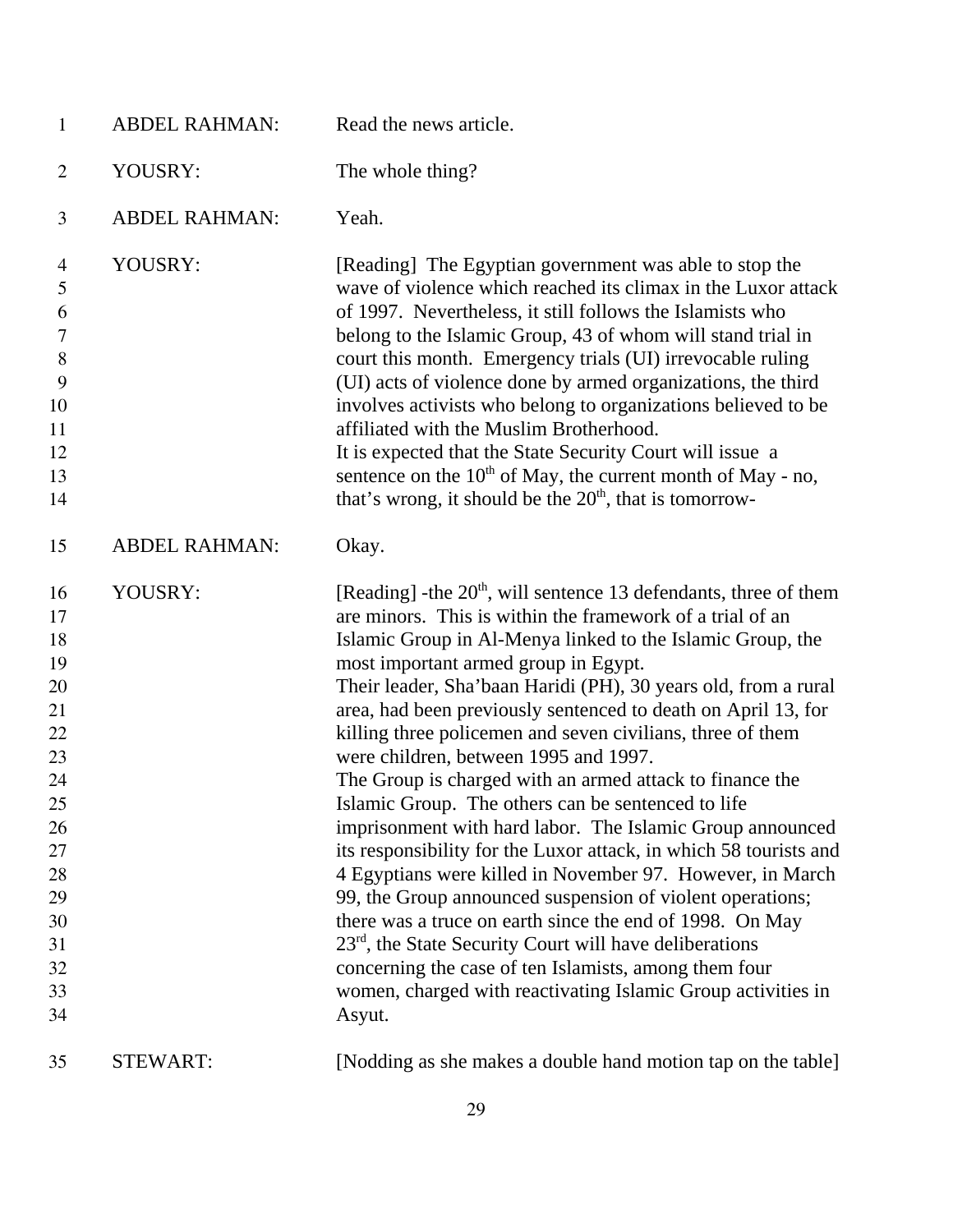| $\mathbf{1}$                                 | YOUSRY:              | Okay, Sir? [He gives the newspaper back to Stewart]                                                                                                                                                                                                                                                                                                                                                                                                                                                                   |
|----------------------------------------------|----------------------|-----------------------------------------------------------------------------------------------------------------------------------------------------------------------------------------------------------------------------------------------------------------------------------------------------------------------------------------------------------------------------------------------------------------------------------------------------------------------------------------------------------------------|
| $\overline{2}$                               | <b>ABDEL RAHMAN:</b> | Uhm. Okay.                                                                                                                                                                                                                                                                                                                                                                                                                                                                                                            |
| 3                                            | YOUSRY:              | Eh, the rest is about the Muslim Brotherhood.                                                                                                                                                                                                                                                                                                                                                                                                                                                                         |
| 4<br>5                                       | <b>ABDEL RAHMAN:</b> | Uhm. [Pause] Ask her about her future anticipation<br>concerning our case, Miss Lynne.                                                                                                                                                                                                                                                                                                                                                                                                                                |
| 6                                            | YOUSRY:              | What do you think the future holds for us?                                                                                                                                                                                                                                                                                                                                                                                                                                                                            |
| 7                                            | <b>STEWART:</b>      | What do I think?                                                                                                                                                                                                                                                                                                                                                                                                                                                                                                      |
| $8\,$                                        | YOUSRY:              | Hmm?                                                                                                                                                                                                                                                                                                                                                                                                                                                                                                                  |
| 9<br>10<br>11<br>12<br>13<br>14              | <b>STEWART:</b>      | I think the future holds for us a long and protracted struggle<br>to The wrongs of the earth are getting greater and greater<br>economically. Distances between people, and that I don't<br>think it can be resolved unless people are aware that their best<br>interests are not in piling up wealth in this world or in, you<br>know, just                                                                                                                                                                          |
| 15                                           | YOUSRY:              | Will that have an impact on his case?                                                                                                                                                                                                                                                                                                                                                                                                                                                                                 |
| 16                                           | <b>STEWART:</b>      | In his case? Yes, I think ultimately                                                                                                                                                                                                                                                                                                                                                                                                                                                                                  |
| 17<br>18<br>19<br>20<br>21<br>22<br>23<br>24 | YOUSRY:              | Lynne says, Sir, your case is part of a conflict (UI); it is part<br>of the existing universal conflict between the rich and the<br>poor countries. Many people like you, Sir, are in jails, many<br>people like you, Sir, have armed groups, many of them have<br>been defeated and many of them are still struggling. The (UI)<br>between the rich and the poor will result in exerting pressure<br>on these countries to release or to improve relations (UI); this<br>can have an impact on the case of you, Sir. |
| 25<br>26                                     | <b>STEWART:</b>      | I look for a solution in his case like what happened in Ireland<br>within the last two years and eh                                                                                                                                                                                                                                                                                                                                                                                                                   |
| 27<br>28                                     | YOUSRY:              | She says, Sir, there is a big possibility that your case can be<br>solved the same way-                                                                                                                                                                                                                                                                                                                                                                                                                               |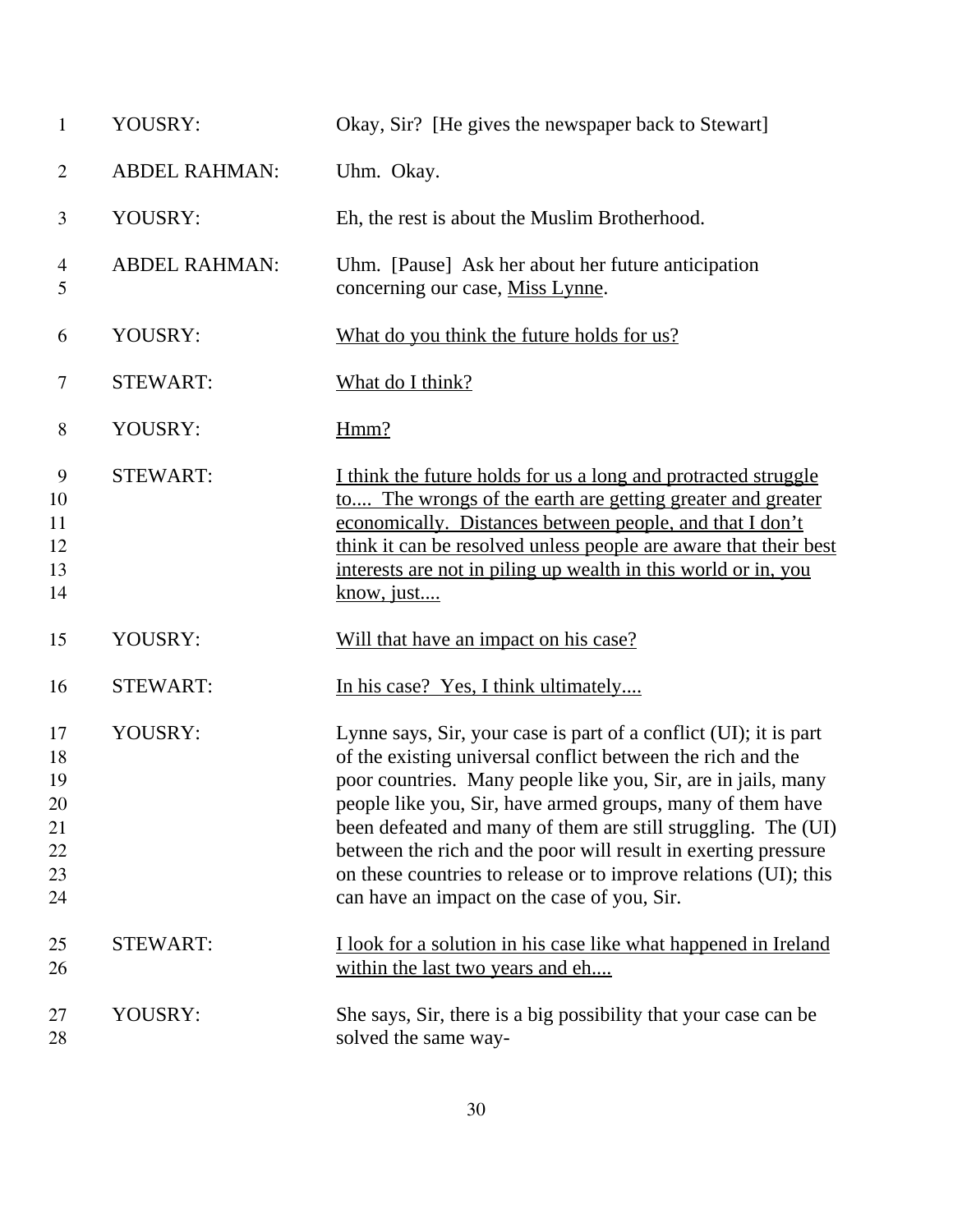| $\mathbf{1}$<br>$\overline{2}$         | <b>STEWART:</b>      | [Simultaneously] Once they were able to set up their own<br>government                                                                                                                                                                                                                                                                                                                                          |
|----------------------------------------|----------------------|-----------------------------------------------------------------------------------------------------------------------------------------------------------------------------------------------------------------------------------------------------------------------------------------------------------------------------------------------------------------------------------------------------------------|
| 3                                      | YOUSRY:              | -the case of the Red Army case in Ireland was solved-                                                                                                                                                                                                                                                                                                                                                           |
| $\overline{4}$                         | <b>STEWART:</b>      | -and all the IRA soldiers were freed-                                                                                                                                                                                                                                                                                                                                                                           |
| 5                                      | YOUSRY:              | -and as the government there was changed                                                                                                                                                                                                                                                                                                                                                                        |
| 6                                      | <b>STEWART:</b>      | -in both England and eh-                                                                                                                                                                                                                                                                                                                                                                                        |
| 7                                      | YOUSRY:              | all trials-                                                                                                                                                                                                                                                                                                                                                                                                     |
| 8<br>9                                 | <b>STEWART:</b>      | -in northern Ireland and eh, they are people that I knew from<br>the MCC actually.                                                                                                                                                                                                                                                                                                                              |
| 10<br>11<br>12<br>13<br>14             | YOUSRY:              | All those sentenced in Ireland in cases of violence against the<br>British, some of them were arrested here in America and in<br>the MCC, all of them are now in their countries. This is<br>because there was a change of government, there was a real<br>change.                                                                                                                                              |
| 15                                     | <b>ABDEL RAHMAN:</b> | What government?                                                                                                                                                                                                                                                                                                                                                                                                |
| 16                                     | YOUSRY:              | The government of Ireland.                                                                                                                                                                                                                                                                                                                                                                                      |
| 17                                     | <b>ABDEL RAHMAN:</b> | Ah.                                                                                                                                                                                                                                                                                                                                                                                                             |
| 18<br>19<br>20<br>21<br>22<br>23<br>24 | <b>STEWART:</b>      | <u>Yeah. The uh, that is why it's very important that the politics</u><br>still be maintained and that uh, uh Your image is who you<br>are is, is is important, very important. I think things like that<br>in the Philippines, even though it may be futile and not be<br>successful, they still keep your nameas someone that eh, the<br>Mujahideen eh, consider their own hero. It is very, very<br>crucial. |
| 25<br>26<br>27<br>28<br>29             | YOUSRY:              | She says, Sir, it's very important to keep the policy of<br>struggle, to keep our policy clear and known, to keep the<br>personality, image, and voice of you, Sir, as one concerned<br>with the jihad movements in the world against tyrants and for<br>the oppressed. Now, the Philippines consider you one of their                                                                                          |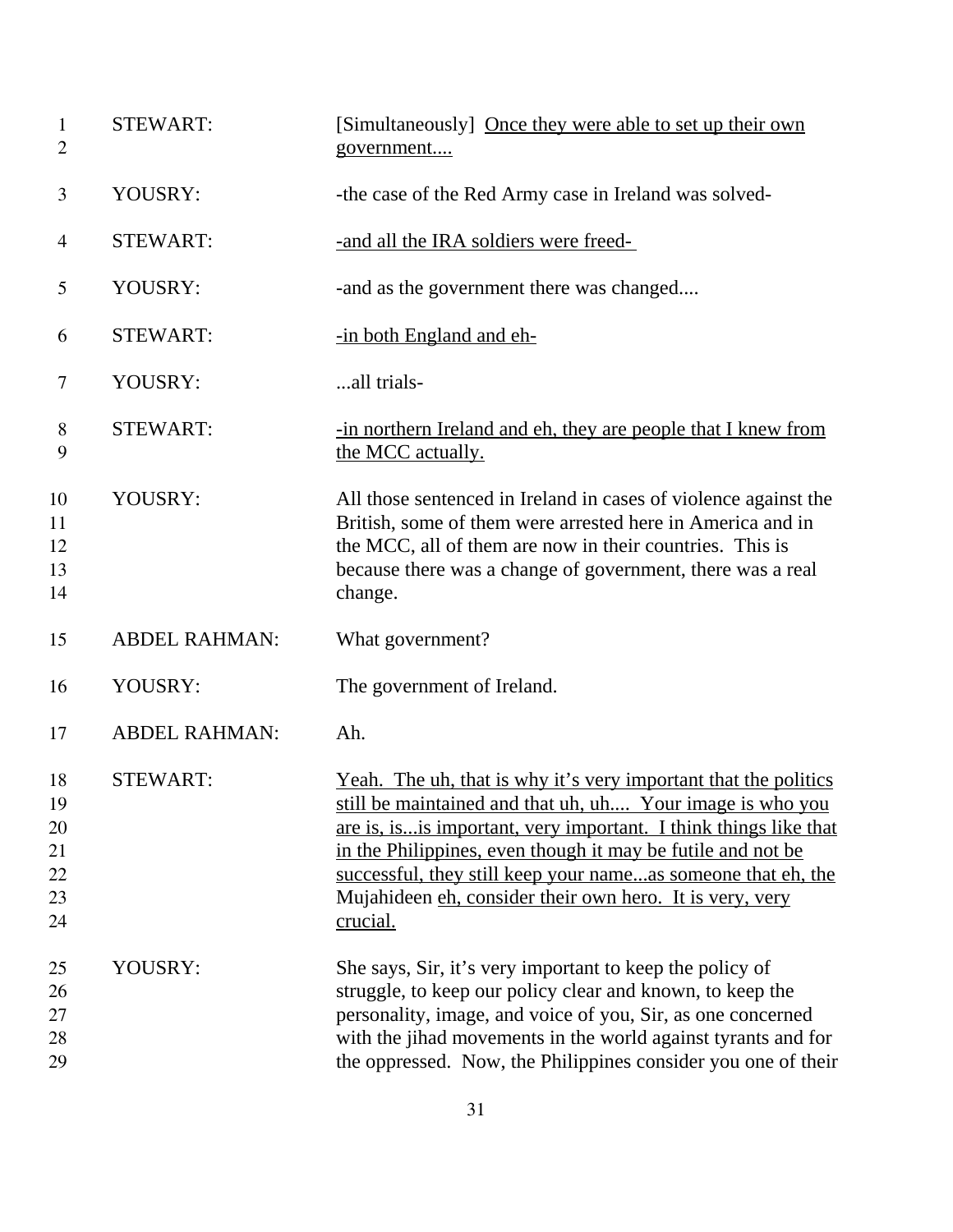| $\mathbf{1}$         |                      | heroes, this, in the end, can lead to some real change.                                                                                                                                                         |
|----------------------|----------------------|-----------------------------------------------------------------------------------------------------------------------------------------------------------------------------------------------------------------|
| $\overline{2}$<br>3  | <b>ABDEL RAHMAN:</b> | But eh, eh, do you think that the American government eh,<br>would hold me here, for an opportunity as a trump card?                                                                                            |
| 4<br>5<br>6<br>7     | YOUSRY:              | Do you think that the United States of America, the<br>government of the United States of America, is keeping me<br>here as a card, a trump card they can use at a time when they<br>(UI)?                      |
| $8\,$                | <b>STEWART:</b>      | I think so.                                                                                                                                                                                                     |
| 9                    | YOUSRY:              | She says, Sir, that she believes they will use you                                                                                                                                                              |
| 10<br>11             | <b>STEWART:</b>      | I think that theI think that the whole prosecution, I thought<br>that from the first day, was politically uh, motivated.                                                                                        |
| 12<br>13<br>14       | YOUSRY:              | She says, Sir, that she knew from the first day you, Sir, were<br>arrested that the whole issue was political, and that you, Sir,<br>in her view, is considered a political card.                               |
| 15<br>16             | <b>STEWART:</b>      | They feel that if Egypt slides from their grasp eh, they at least<br>have the leader of the new Egypt uh, in their uh                                                                                           |
| 17<br>18<br>19<br>20 | YOUSRY:              | [Simultaneously] She says, Sir, they felt that they will be<br>holding the new leading personality of the new government of<br>Egypt if Egypt would ever be defeated in Mubarak's person<br>and his government- |
| 21                   | <b>STEWART:</b>      | They (UI).                                                                                                                                                                                                      |
| 22<br>23             | YOUSRY:              | and based on that, they would have the link or build a linking<br>bridge.                                                                                                                                       |
| 24<br>25             | <b>STEWART:</b>      | I believe, the Americans know they can not hold any interest<br>in the Middle East if they don't have Egypt.                                                                                                    |
| 26<br>27<br>28       | YOUSRY:              | She says, Sir, that she firmly believes that the United States of<br>America considers Egypt to be the key of its policy in the<br>Middle East. You, Sir, are considered a big part of this key.                |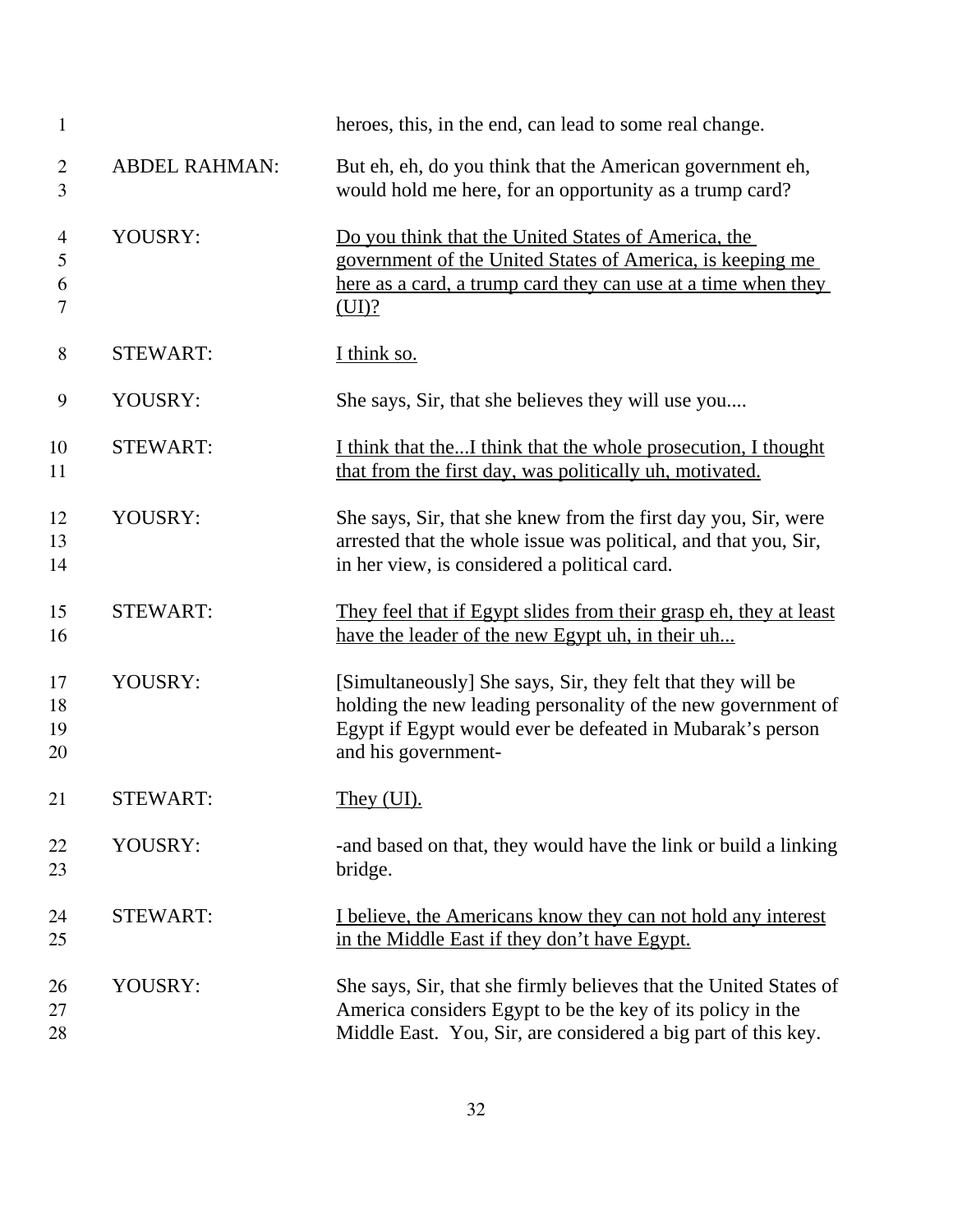| $\mathbf{1}$<br>$\overline{2}$         | <b>STEWART:</b>      | And although their puppets have maintained uhm, you know,<br>the uh, the status quo for a long time eh, that can't be forever.                                                                                                                                                                                                                                                                            |
|----------------------------------------|----------------------|-----------------------------------------------------------------------------------------------------------------------------------------------------------------------------------------------------------------------------------------------------------------------------------------------------------------------------------------------------------------------------------------------------------|
| 3<br>$\overline{4}$<br>5               | YOUSRY:              | And they definitely know that the puppets they move today<br>carry out their instructions, but will not continue to do so to<br>the end.                                                                                                                                                                                                                                                                  |
| 6<br>7                                 | <b>ABDEL RAHMAN:</b> | Ask her if she believes that the American government desires<br>that I become its agent.                                                                                                                                                                                                                                                                                                                  |
| $8\,$<br>9                             | YOUSRY:              | Do you think that the American government thinks or wants<br>that, uh, use me as an agent for it in the Middle East?                                                                                                                                                                                                                                                                                      |
| 10                                     | <b>STEWART:</b>      | Eh, I don't think they would go that far.                                                                                                                                                                                                                                                                                                                                                                 |
| 11                                     | YOUSRY:              | The word "agent-"                                                                                                                                                                                                                                                                                                                                                                                         |
| 12                                     | <b>STEWART:</b>      | I don't think so.                                                                                                                                                                                                                                                                                                                                                                                         |
| 13                                     | YOUSRY:              | Sir, eh, what does the word "agent" mean?                                                                                                                                                                                                                                                                                                                                                                 |
| 14                                     | <b>ABDEL RAHMAN:</b> | It means, one who carries out its orders, like they buy me.                                                                                                                                                                                                                                                                                                                                               |
| 15<br>16<br>17                         | YOUSRY:              | You think that they want to buy me, or that they think that<br>they want to use their influence to buy me, to buy my<br>cooperation with them?                                                                                                                                                                                                                                                            |
| 18<br>19<br>20<br>21<br>22<br>23       | <b>STEWART:</b>      | <u>I don't know. You know there are some people that-whose</u><br>image is irreproachable and that they understand they, they<br>could not uhm, it, it would- well let me put it this way, in the,<br>well in some ways, they are responsible for your image as far<br>as that's concerned here, and there, so, eh, eh, I don't, I don't<br>know that answer, they are capable of almost anything.        |
| 24<br>25<br>26<br>27<br>28<br>29<br>30 | YOUSRY:              | She says, Sir, that she doesn't know the answer to this<br>question. But you must bear in mind that what is now said<br>about you, you are (UI), you are an important person and (UI)<br>against their policy, is all made by them. They know, more<br>than anybody else, that you, Sir, being here eh, eh, as a major<br>enemy to them, at the same time, your return to Egypt can be<br>useful to them. |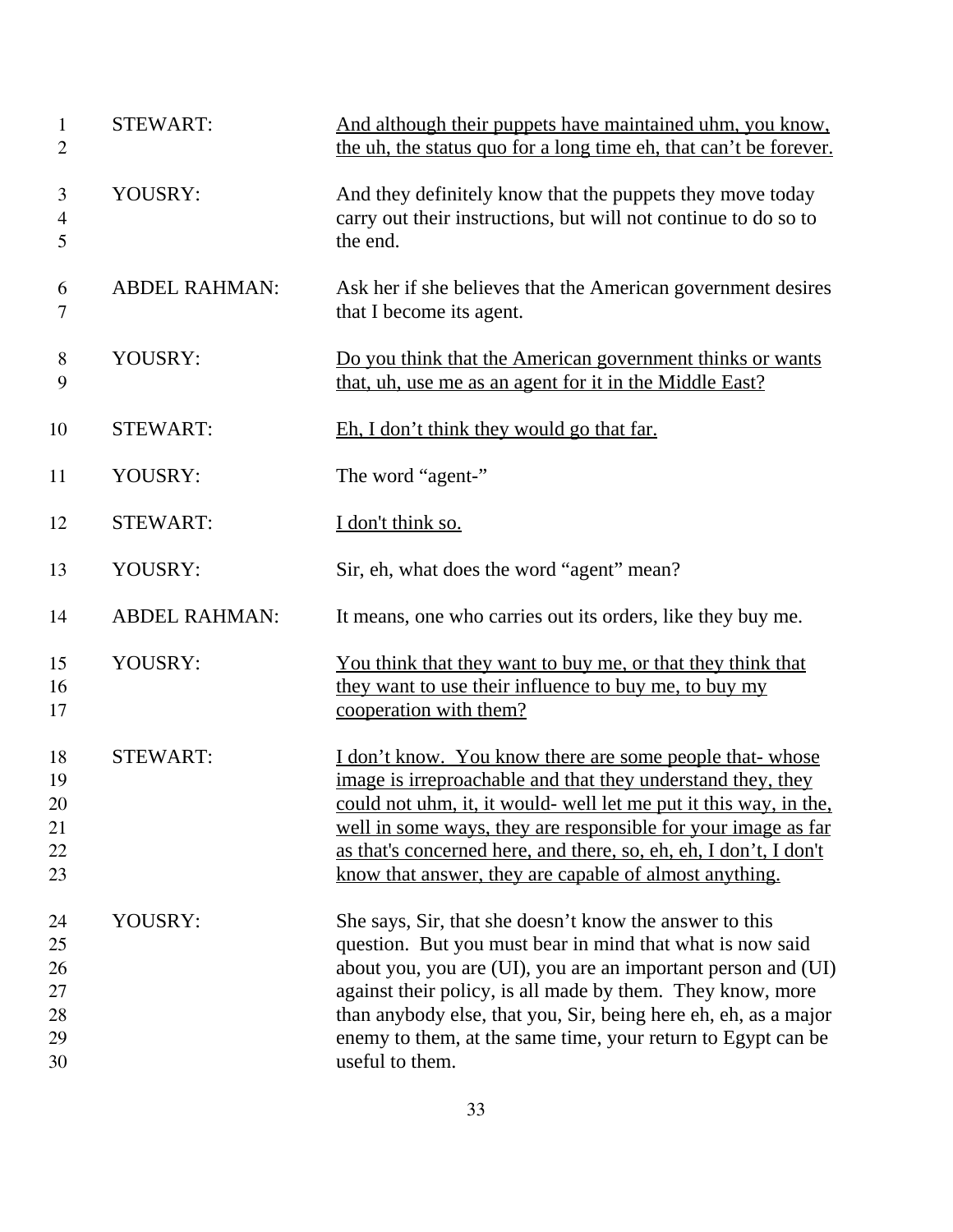| $\mathbf{1}$                                       | <b>ABDEL RAHMAN:</b> | In what way can it be useful to them?                                                                                                                                                                                                                                                                                                                                                                                                                                                                                                                            |
|----------------------------------------------------|----------------------|------------------------------------------------------------------------------------------------------------------------------------------------------------------------------------------------------------------------------------------------------------------------------------------------------------------------------------------------------------------------------------------------------------------------------------------------------------------------------------------------------------------------------------------------------------------|
| $\overline{2}$<br>3                                | YOUSRY:              | How would the Americans uh, benefit from uh, me being here<br>and keeping me here?                                                                                                                                                                                                                                                                                                                                                                                                                                                                               |
| $\overline{4}$<br>5<br>6<br>7                      | <b>STEWART:</b>      | By, they keep the Egyptian people from having a focus, a<br>focal point, a way to push their Movement into uh, a<br>personality who would seize the reins of power, right, and<br><u>eh</u>                                                                                                                                                                                                                                                                                                                                                                      |
| 8                                                  | YOUSRY:              | Ah, in other words, in other word, muscles, no brains.                                                                                                                                                                                                                                                                                                                                                                                                                                                                                                           |
| 9                                                  | <b>STEWART:</b>      | <u>Yeah.</u>                                                                                                                                                                                                                                                                                                                                                                                                                                                                                                                                                     |
| 10<br>11<br>12<br>13<br>14<br>15<br>16<br>17<br>18 | YOUSRY:              | She says, Sir, that being here is very beneficial to them<br>because even if your Movement, the Islamic Movement in<br>Egypt, a major and a strong Movement, if you seize its<br>driving power which is the brain, you paralyze it. So they are<br>killing two birds with one stone, they know that the brains are<br>here, they have Hosni Mubarak, the head of the Egyptian<br>government in place, and at the same time they annihilate the<br>Movement with you, Sir, being here. In other words, they are<br>controlling him and annihilating the Movement. |
| 19                                                 | <b>STEWART:</b>      | <u>And uh-</u>                                                                                                                                                                                                                                                                                                                                                                                                                                                                                                                                                   |
| 20                                                 | YOUSRY:              | Ah. There is uh-                                                                                                                                                                                                                                                                                                                                                                                                                                                                                                                                                 |
| 21<br>22                                           | <b>STEWART:</b>      | And they hope that people will forget, that is their, that's why<br>they-                                                                                                                                                                                                                                                                                                                                                                                                                                                                                        |
| 23                                                 | YOUSRY:              | Of course, they hope that people will forget.                                                                                                                                                                                                                                                                                                                                                                                                                                                                                                                    |
| 24<br>25                                           | <b>STEWART:</b>      | When the people forget, then, they have, they have won in a<br>(UI).                                                                                                                                                                                                                                                                                                                                                                                                                                                                                             |
| 26<br>27<br>28                                     | YOUSRY:              | She says, Sir, that, as you know, people end up forgetting<br>things. Do you remember, Sir, the portion of the program you<br>requested, the radio program your wife told you about?                                                                                                                                                                                                                                                                                                                                                                             |
| 29                                                 | <b>ABDEL RAHMAN:</b> | Yeah.                                                                                                                                                                                                                                                                                                                                                                                                                                                                                                                                                            |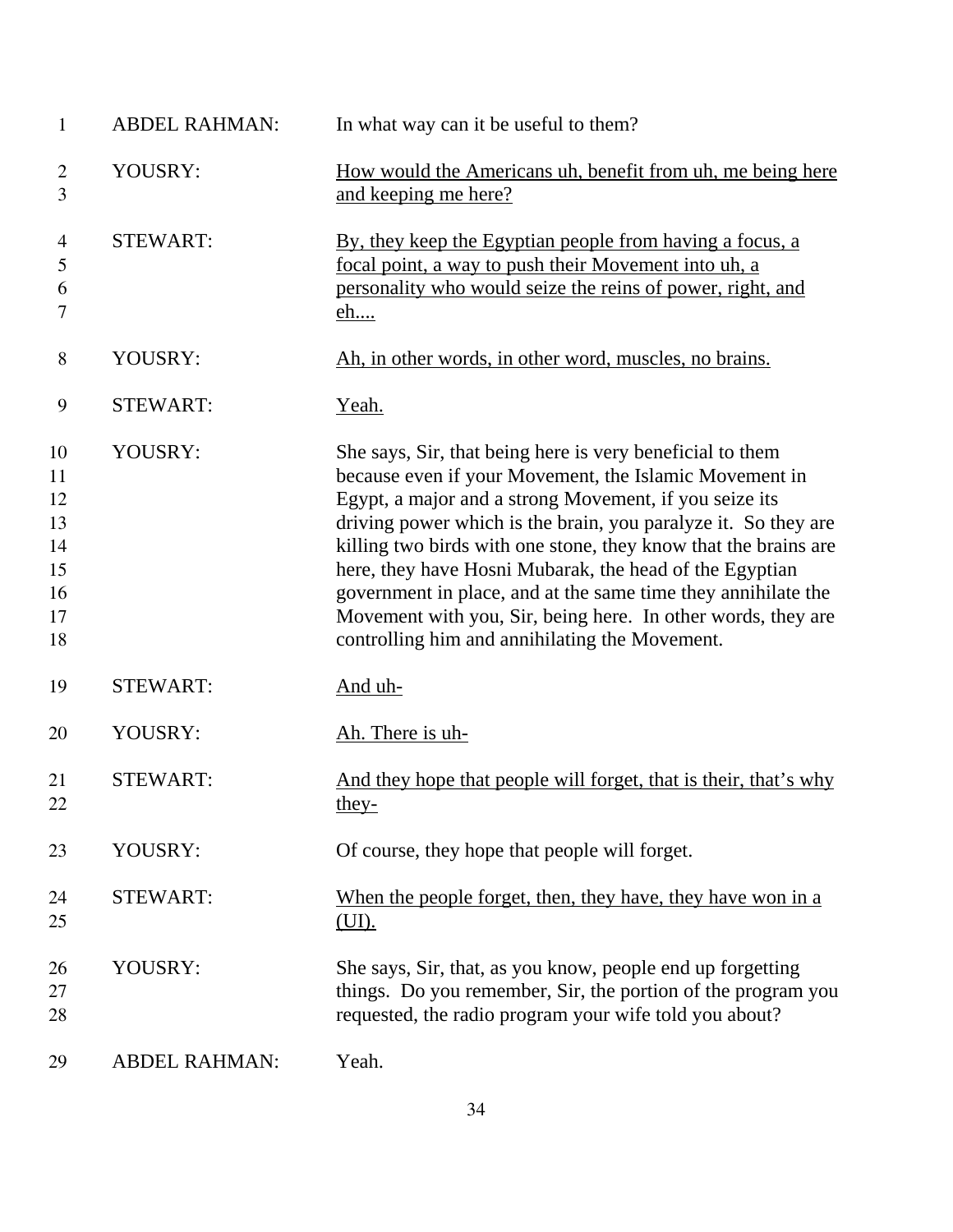| $\mathbf{1}$<br>$\overline{2}$                                                                                                   | YOUSRY:              | It is here, it may be useful to shed light on the things they say.<br>Can I read it to you?                                                                                                                                                                                                                                                                                                                                                                                                                                                                                                                                                                                                                                                                                                                                                                                                                                                                                                                                                                                                                                                                                                                                                                                                                                                                                    |
|----------------------------------------------------------------------------------------------------------------------------------|----------------------|--------------------------------------------------------------------------------------------------------------------------------------------------------------------------------------------------------------------------------------------------------------------------------------------------------------------------------------------------------------------------------------------------------------------------------------------------------------------------------------------------------------------------------------------------------------------------------------------------------------------------------------------------------------------------------------------------------------------------------------------------------------------------------------------------------------------------------------------------------------------------------------------------------------------------------------------------------------------------------------------------------------------------------------------------------------------------------------------------------------------------------------------------------------------------------------------------------------------------------------------------------------------------------------------------------------------------------------------------------------------------------|
| 3                                                                                                                                | <b>ABDEL RAHMAN:</b> | Is it here?                                                                                                                                                                                                                                                                                                                                                                                                                                                                                                                                                                                                                                                                                                                                                                                                                                                                                                                                                                                                                                                                                                                                                                                                                                                                                                                                                                    |
| $\overline{4}$                                                                                                                   | YOUSRY:              | Yeah.                                                                                                                                                                                                                                                                                                                                                                                                                                                                                                                                                                                                                                                                                                                                                                                                                                                                                                                                                                                                                                                                                                                                                                                                                                                                                                                                                                          |
| 5                                                                                                                                | <b>ABDEL RAHMAN:</b> | Who sent it?                                                                                                                                                                                                                                                                                                                                                                                                                                                                                                                                                                                                                                                                                                                                                                                                                                                                                                                                                                                                                                                                                                                                                                                                                                                                                                                                                                   |
| 6                                                                                                                                | YOUSRY:              | Muntasir Al-Zayat sent it in summary. [Holds up the paper]                                                                                                                                                                                                                                                                                                                                                                                                                                                                                                                                                                                                                                                                                                                                                                                                                                                                                                                                                                                                                                                                                                                                                                                                                                                                                                                     |
| 7                                                                                                                                | <b>ABDEL RAHMAN:</b> | Read it.                                                                                                                                                                                                                                                                                                                                                                                                                                                                                                                                                                                                                                                                                                                                                                                                                                                                                                                                                                                                                                                                                                                                                                                                                                                                                                                                                                       |
| 8<br>9                                                                                                                           | YOUSRY:              | [Reading] Dear Brother Abu Omar, [interjecting] he is<br>addressing it to Ahmed.                                                                                                                                                                                                                                                                                                                                                                                                                                                                                                                                                                                                                                                                                                                                                                                                                                                                                                                                                                                                                                                                                                                                                                                                                                                                                               |
| 10                                                                                                                               | <b>ABDEL RAHMAN:</b> | Ah.                                                                                                                                                                                                                                                                                                                                                                                                                                                                                                                                                                                                                                                                                                                                                                                                                                                                                                                                                                                                                                                                                                                                                                                                                                                                                                                                                                            |
| 11<br>12<br>13<br>14<br>15<br>16<br>17<br>18<br>19<br>20<br>21<br>22<br>23<br>24<br>25<br>26<br>27<br>28<br>29<br>30<br>31<br>32 | YOUSRY:              | [Reading] This is the letter I spoke to you about, and which<br>was brought by Abdullah for his father. An ambassador<br>named Samih Derar (PH), a former Consul of Egypt to the<br>United States, says that you- [points to Abdel Rahman]<br>meaning you, Sir- [resumes reading] had threatened him in a<br>sermon you delivered on a Friday, because he had alcohol<br>with the Americans during celebrations of one of the national<br>days. One of your supporting reporters said that he had<br>alcohol. The ambassador said that he didn't have alcohol, and<br>went on saying that America is now treating you- [points to<br>Abdel Rahman] -meaning you, Sir- [reading] well or better<br>than well. It facilitates for you an enjoyable means of life in<br>return for what you did for them in Afghanistan. The<br>ambassador says that they gained the Sheikh notoriety when<br>they gave him a visa and helped him escape to Sudan after he<br>fled Egypt when he was charged in Sadat's case. You, Sir,<br>can answer to that as you are well aware of (UI). The<br>ambassador is presently working as the ambassador of Egypt<br>to Sweden. These statements were broadcast in a program<br>called, "Witness of Present Time", presented by Omar<br>Battisha from the Cairo Broadcasting Station, on Feb. 20,<br>2000, and rebroadcast on the $23^{\text{rd}}$ . |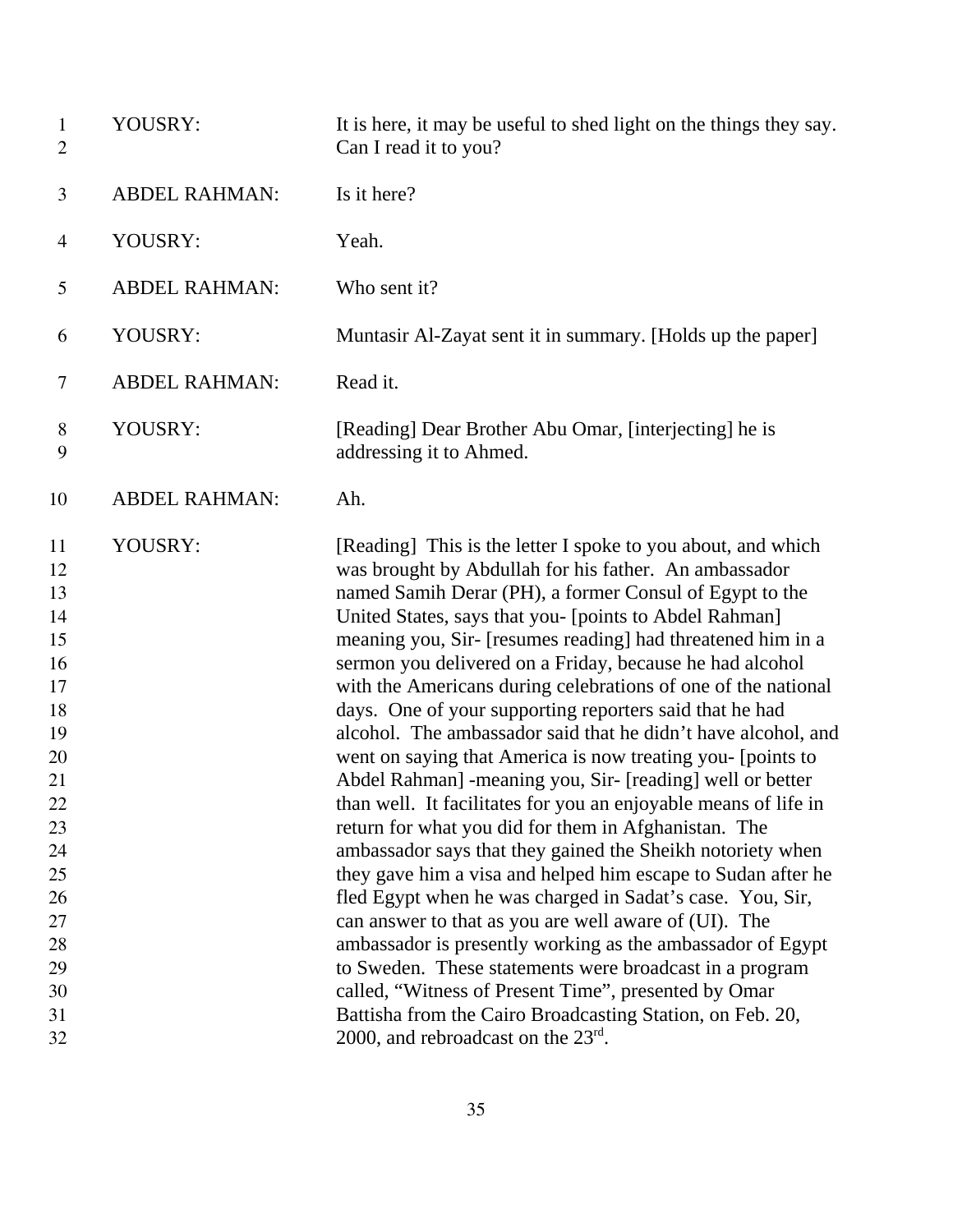| $\mathbf{1}$               | <b>ABDEL RAHMAN:</b> | That was                                                                                                                                                                                                                                                               |
|----------------------------|----------------------|------------------------------------------------------------------------------------------------------------------------------------------------------------------------------------------------------------------------------------------------------------------------|
| $\overline{2}$<br>3        | YOUSRY:              | The 23rd. So it was on the 20th, and on the 23rd of February,<br>2000.                                                                                                                                                                                                 |
| 4                          | <b>ABDEL RAHMAN:</b> | Uhm.                                                                                                                                                                                                                                                                   |
| 5                          | YOUSRY:              | This is-                                                                                                                                                                                                                                                               |
| 6                          | <b>STEWART:</b>      | [Simultaneously] From the lawyer?                                                                                                                                                                                                                                      |
| 7<br>8                     | YOUSRY:              | This is a summary from the lawyer in Egypt about the<br>program, the radio program-                                                                                                                                                                                    |
| 9                          | <b>STEWART:</b>      | Hmm, hmm.                                                                                                                                                                                                                                                              |
| 10<br>11<br>12<br>13<br>14 | YOUSRY:              | -that uh, uh, the former Egyptian ambassador here said that<br>the Sheikh, Sheikh Omar, is being, being treated wonderfully<br>in the United States of America, and that is being done<br>because the Sheikh had played a role uh, for the Americans in<br>Afghanistan |
| 15                         | <b>STEWART:</b>      | [Simultaneously] Ah, they are doing that again?                                                                                                                                                                                                                        |
| 16<br>17<br>18             | YOUSRY:              | - therefore, they are repaying him and uh, the Sheikh after all,<br>the Americans were the ones who took him from Egypt to the<br>Sudan, and from Sudan to the United States.                                                                                          |
| 19                         | <b>STEWART:</b>      | The old, uh                                                                                                                                                                                                                                                            |
| 20                         | YOUSRY:              | <u>Yeah, so, the lawyers are asking the Sheikh -</u>                                                                                                                                                                                                                   |
| 21                         | <b>ABDEL RAHMAN:</b> | Read for me, read the first part so I can answer to it.                                                                                                                                                                                                                |
| 22<br>23                   | YOUSRY:              | [Takes the paper back and reads] An ambassador named<br>Samih Derar (PH)-                                                                                                                                                                                              |
| 24                         | <b>ABDEL RAHMAN:</b> | Ah.                                                                                                                                                                                                                                                                    |
| 25                         | YOUSRY:              | -a former Consul of Egypt to the United States-                                                                                                                                                                                                                        |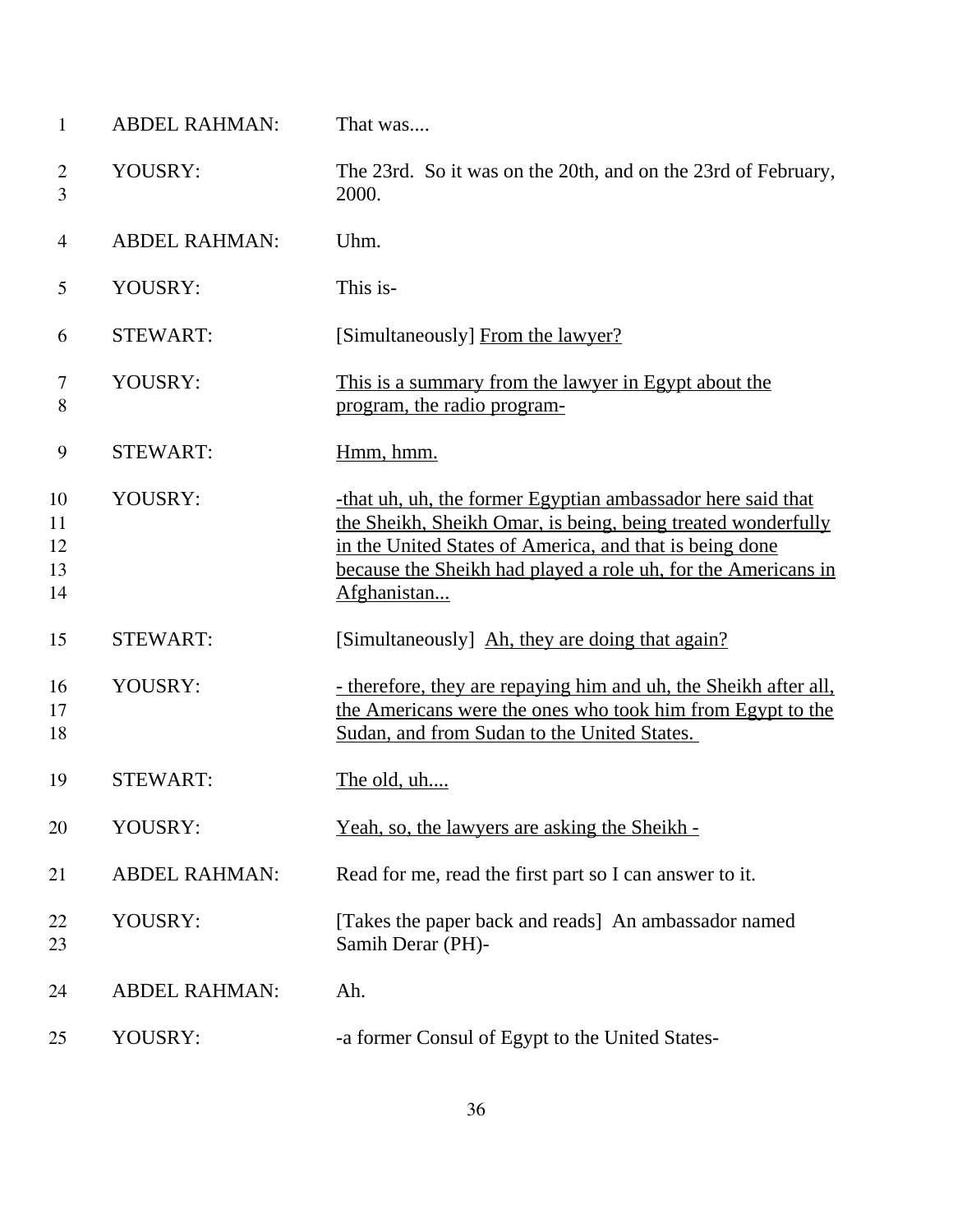| $\mathbf{1}$                                 | <b>ABDEL RAHMAN:</b> | Uhm.                                                                                                                                                                                                                                                                                                                                                                                                                                                                                    |
|----------------------------------------------|----------------------|-----------------------------------------------------------------------------------------------------------------------------------------------------------------------------------------------------------------------------------------------------------------------------------------------------------------------------------------------------------------------------------------------------------------------------------------------------------------------------------------|
| $\overline{2}$<br>3                          | YOUSRY:              | -says that you- [pointing to Abdel Rahman] -meaning you,<br>Sir-                                                                                                                                                                                                                                                                                                                                                                                                                        |
| $\overline{4}$                               | <b>ABDEL RAHMAN:</b> | Uhm.                                                                                                                                                                                                                                                                                                                                                                                                                                                                                    |
| 5<br>6<br>$\tau$<br>8                        | YOUSRY:              | [Reading] -had threatened him in a sermon you delivered on a<br>Friday, because he had alcohol with the Americans during<br>celebrations of one of the national days. One of your<br>supporting reporters said the same thing.                                                                                                                                                                                                                                                          |
| 9                                            | <b>ABDEL RAHMAN:</b> | Uhm.                                                                                                                                                                                                                                                                                                                                                                                                                                                                                    |
| 10<br>11<br>12<br>13<br>14<br>15<br>16<br>17 | YOUSRY:              | [Reading] The ambassador said he didn't have alcohol, and<br>went on saying that America is now treating you well or<br>better than well. It facilitates for you an enjoyable means of<br>life in return for what you did for them in Afghanistan. The<br>ambassador says that they gained the Sheikh notoriety when<br>they gave him a visa and helped him escape from Sudan after<br>he fled Egypt, when he was charged in Sadat's assassination<br>case. You can, Sir answer to that |
| 18                                           | <b>ABDEL RAHMAN:</b> | Enough, that's enough "Helped him escape?"                                                                                                                                                                                                                                                                                                                                                                                                                                              |
| 19                                           | YOUSRY:              | "Helped him escape from"                                                                                                                                                                                                                                                                                                                                                                                                                                                                |
| 20                                           | <b>ABDEL RAHMAN:</b> | [Simultaneously] -from Sudan?                                                                                                                                                                                                                                                                                                                                                                                                                                                           |
| 21                                           | YOUSRY:              | "Helped him escape from Sudan after he fled Egypt."                                                                                                                                                                                                                                                                                                                                                                                                                                     |
| 22                                           | <b>ABDEL RAHMAN:</b> | How did they help me escape from Sudan?                                                                                                                                                                                                                                                                                                                                                                                                                                                 |
| 23                                           | YOUSRY:              | I don't know, this is nonsense.                                                                                                                                                                                                                                                                                                                                                                                                                                                         |
| 24<br>25                                     | <b>ABDEL RAHMAN:</b> | They helped him escape from Sudan after they helped him<br>flee from Egypt.                                                                                                                                                                                                                                                                                                                                                                                                             |
| 26                                           | YOUSRY:              | Uhm.                                                                                                                                                                                                                                                                                                                                                                                                                                                                                    |
| 27                                           | <b>ABDEL RAHMAN:</b> | Okay.                                                                                                                                                                                                                                                                                                                                                                                                                                                                                   |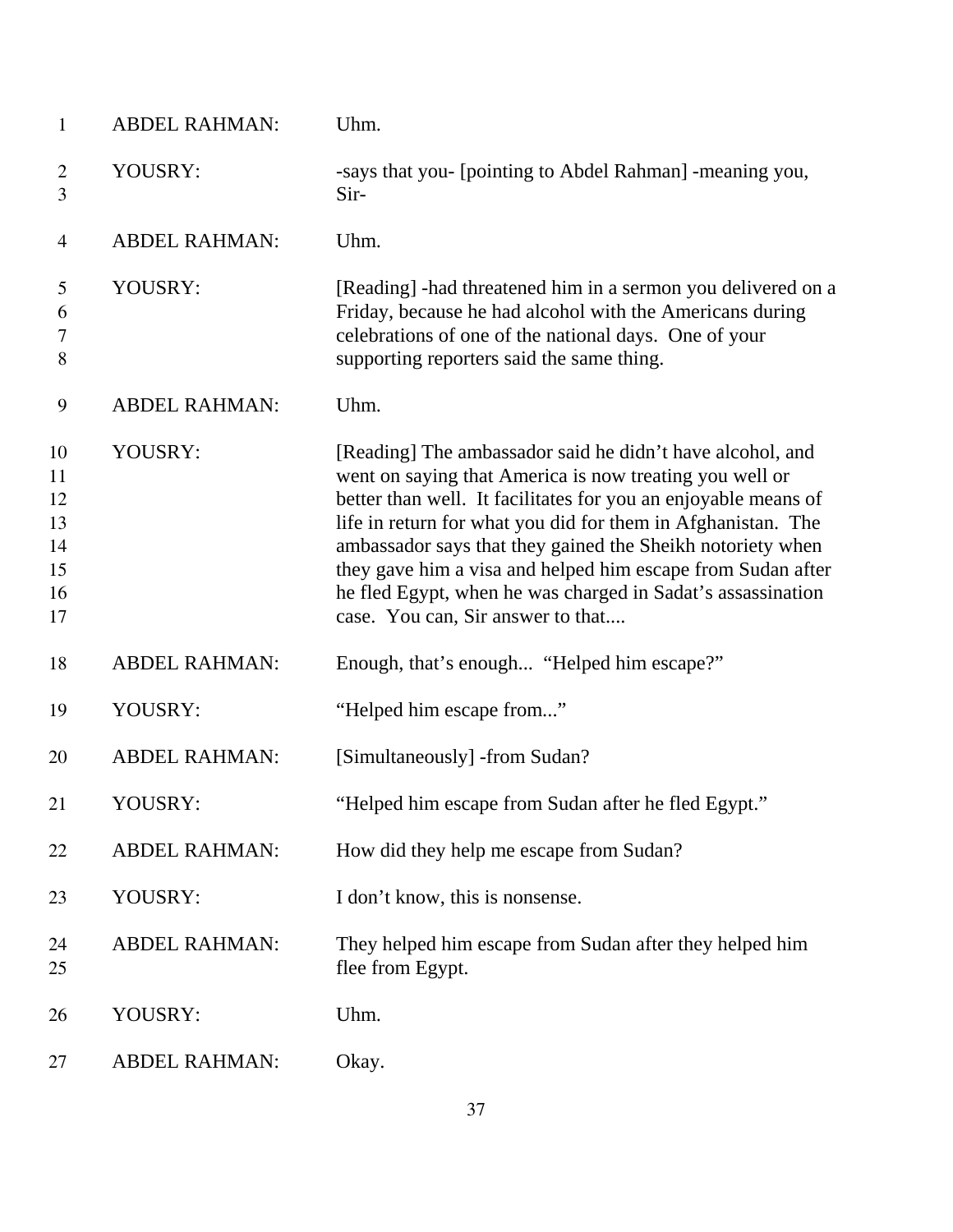| 1<br>$\overline{2}$ | YOUSRY:              | After they helped him flee from Egypt because he was<br>charged in Sadat's assassination case.                                            |
|---------------------|----------------------|-------------------------------------------------------------------------------------------------------------------------------------------|
| 3                   | <b>ABDEL RAHMAN:</b> | [Laughs]                                                                                                                                  |
| 4                   | YOUSRY:              | Meaning eh                                                                                                                                |
| 5                   | <b>ABDEL RAHMAN:</b> | This is all nonsense.                                                                                                                     |
| 6                   | YOUSRY:              | Uhm. Well, Sir                                                                                                                            |
| 7                   | <b>ABDEL RAHMAN:</b> | Okay.                                                                                                                                     |
| $8\,$               | YOUSRY:              | Stockholm is full of hashish, (UI) Sweden.                                                                                                |
| 9                   | <b>ABDEL RAHMAN:</b> | Uhm.                                                                                                                                      |
| 10                  | YOUSRY:              | You see, Sir?                                                                                                                             |
| 11                  | <b>ABDEL RAHMAN:</b> | Good thing they could get it.                                                                                                             |
| 12                  | YOUSRY:              | Yeah, [he inserts the paper in his notes] it's a summary.                                                                                 |
| 13                  | <b>ABDEL RAHMAN:</b> | Ah.                                                                                                                                       |
| 14                  | YOUSRY:              | They sent a summary, you see, Sir?                                                                                                        |
| 15                  | <b>ABDEL RAHMAN:</b> | Uhm.                                                                                                                                      |
| 16<br>17<br>18      | YOUSRY:              | [Taking a paper out of his notes] Do you want me, Sir, to<br>read Nabil's letter about the watch? This is Nabil's, uh,<br>Nabil's letter. |
| 19                  | <b>STEWART:</b>      | Uhm hm.                                                                                                                                   |
| 20<br>21            | YOUSRY:              | Lynne is saying, "approved" (UI) and signs, she signs it, Sir<br>(UI).                                                                    |
| 22                  | <b>ABDEL RAHMAN:</b> | (UI)                                                                                                                                      |
| 23                  | <b>STEWART:</b>      | I have almost as good a signature as the Sheikh's.                                                                                        |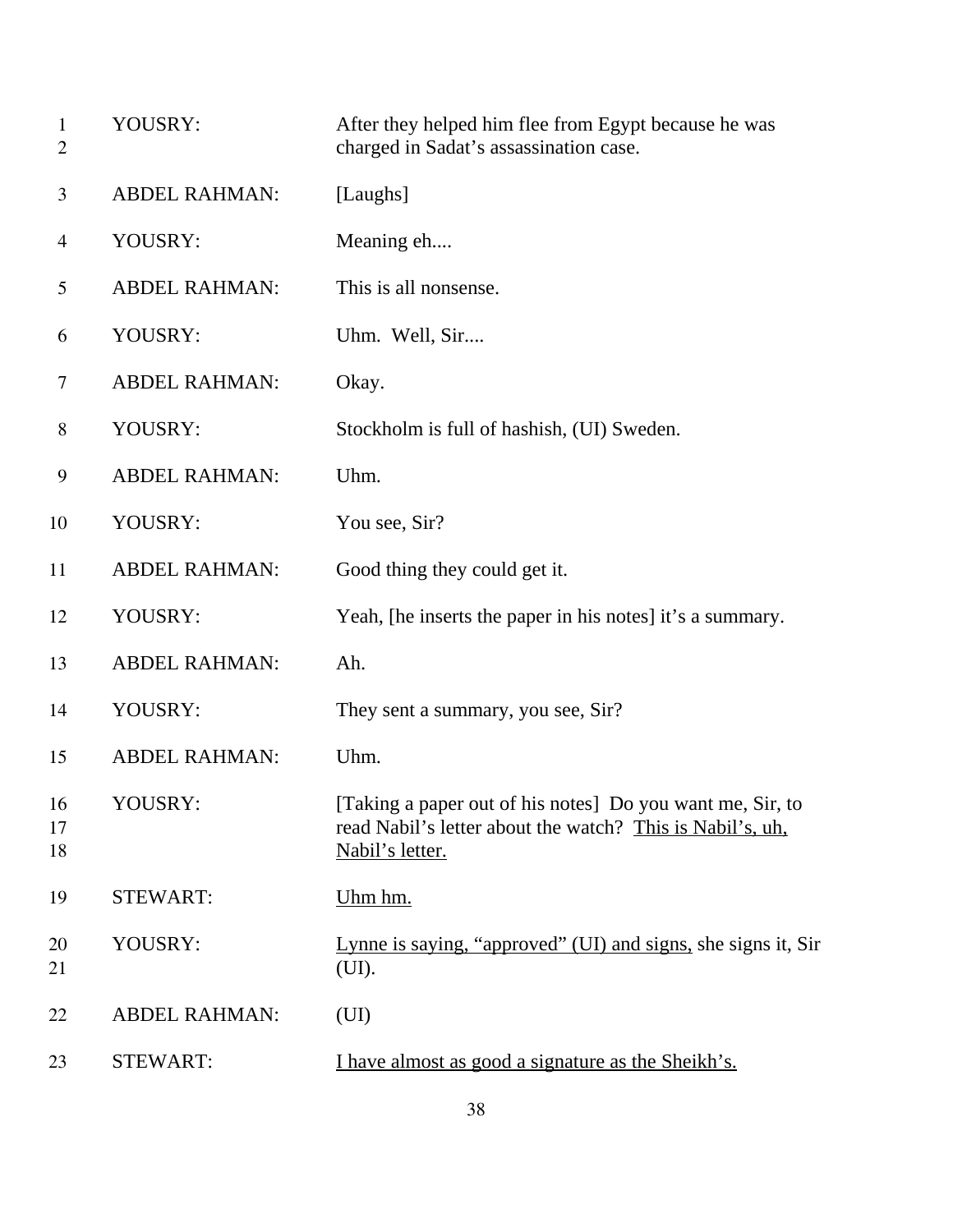| $\mathbf{1}$                                                         | <b>ABDEL RAHMAN:</b> | It's official.                                                                                                                                                                                                                                                                                                                                                                                                                                                                                                                                                                                                                                                                                                                     |
|----------------------------------------------------------------------|----------------------|------------------------------------------------------------------------------------------------------------------------------------------------------------------------------------------------------------------------------------------------------------------------------------------------------------------------------------------------------------------------------------------------------------------------------------------------------------------------------------------------------------------------------------------------------------------------------------------------------------------------------------------------------------------------------------------------------------------------------------|
| $\overline{2}$                                                       | YOUSRY:              | Very official.                                                                                                                                                                                                                                                                                                                                                                                                                                                                                                                                                                                                                                                                                                                     |
| 3                                                                    | <b>STEWART:</b>      | [Laughs]                                                                                                                                                                                                                                                                                                                                                                                                                                                                                                                                                                                                                                                                                                                           |
| 4<br>5                                                               | <b>ABDEL RAHMAN:</b> | You cannot just read it, you can go on top of the prison<br>building and read it!                                                                                                                                                                                                                                                                                                                                                                                                                                                                                                                                                                                                                                                  |
| 6                                                                    | YOUSRY:              | [Laughing] Oh, oh, it has already been signed!                                                                                                                                                                                                                                                                                                                                                                                                                                                                                                                                                                                                                                                                                     |
| $\tau$                                                               | <b>ABDEL RAHMAN:</b> | After it is signed                                                                                                                                                                                                                                                                                                                                                                                                                                                                                                                                                                                                                                                                                                                 |
| $8\,$<br>9                                                           | YOUSRY:              | Now, you know, I have the right not to read it here, I can go<br>upstairs and read it for the whole prison                                                                                                                                                                                                                                                                                                                                                                                                                                                                                                                                                                                                                         |
| 10                                                                   | <b>STEWART:</b>      | That's right                                                                                                                                                                                                                                                                                                                                                                                                                                                                                                                                                                                                                                                                                                                       |
| 11                                                                   | YOUSRY:              | since it is approved by you.                                                                                                                                                                                                                                                                                                                                                                                                                                                                                                                                                                                                                                                                                                       |
| 12                                                                   | <b>STEWART:</b>      | No question, no question, they'll all want to hear it.                                                                                                                                                                                                                                                                                                                                                                                                                                                                                                                                                                                                                                                                             |
| 13<br>14                                                             | YOUSRY:              | [Reading] Brother Mohammed Yousry, [interjecting] he is<br>addressing it to me.                                                                                                                                                                                                                                                                                                                                                                                                                                                                                                                                                                                                                                                    |
| 15                                                                   | <b>ABDEL RAHMAN:</b> | Uhm.                                                                                                                                                                                                                                                                                                                                                                                                                                                                                                                                                                                                                                                                                                                               |
| 16<br>17<br>18<br>19<br>20<br>21<br>22<br>23<br>24<br>25<br>26<br>27 | YOUSRY:              | [Reading] Peace be to you. I received a letter saying that our<br>honorable Sheikh, may God set him free, wants a battery for<br>the azan alarm watch. I will, God willing, send a new battery<br>to Abdeen. I also want you to inform the Sheikh of the<br>following points:<br>One: There is no wristwatch that automatically gives you the<br>changed prayer time according to El-Medina time, or that<br>chants the announcement of prayer time. There is one though,<br>that gives intermittent rings to announce prayer time, it<br>automatically adjusts itself. This watch is available, if the<br>Sheikh wants it, (UI) all I need to do, or something like that,<br>is send it to Abdeen, send it to him through Abdeen. |
| 28                                                                   | <b>ABDEL RAHMAN:</b> | Okay.                                                                                                                                                                                                                                                                                                                                                                                                                                                                                                                                                                                                                                                                                                                              |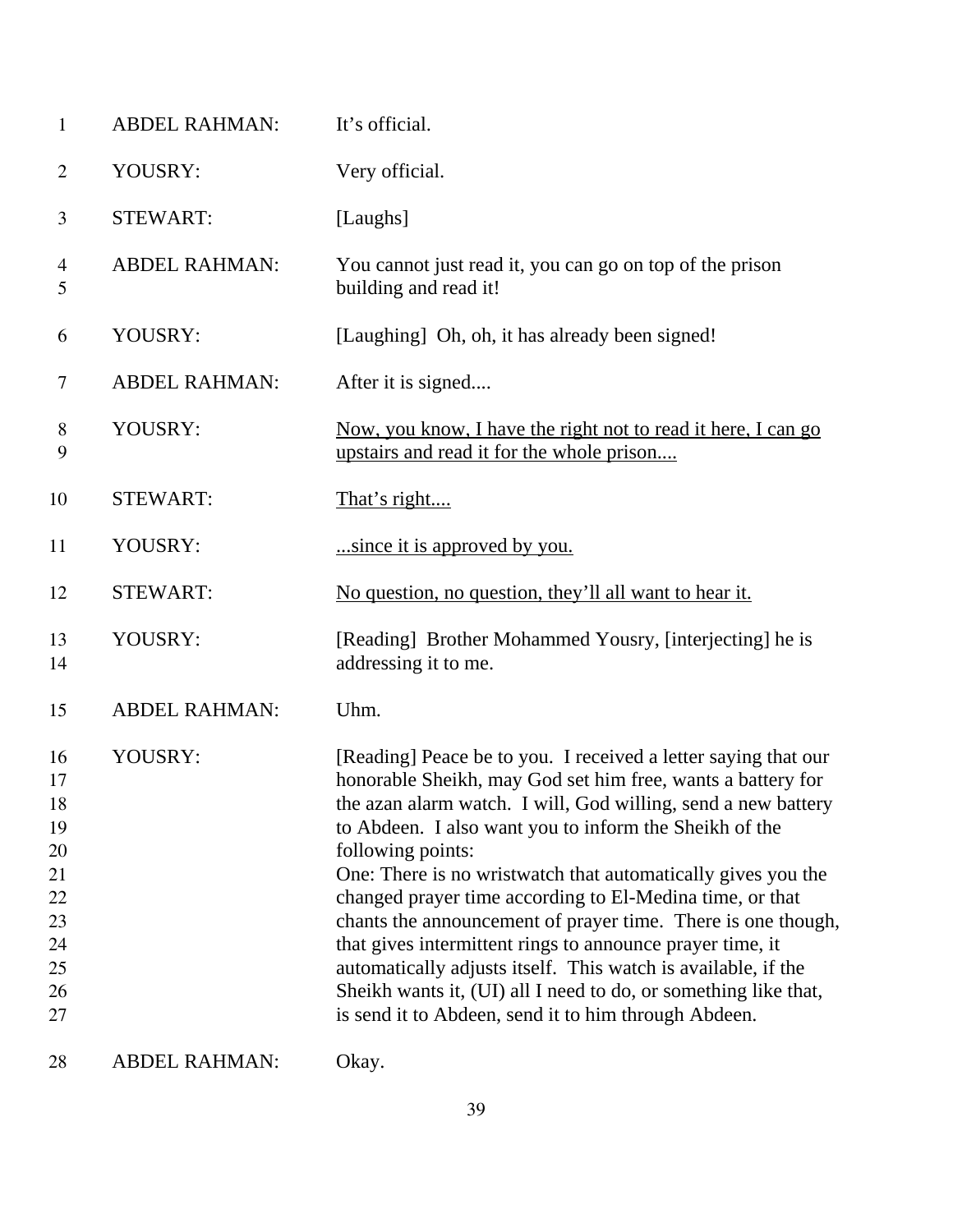| $\mathbf{1}$<br>$\overline{2}$<br>3<br>4 | YOUSRY:              | Two: [Pauses] The outer (UI), oh, the new watch can be very<br>easily adjusted, it is a Citizen brand. Its outer circle has three<br>buttons. I can send it to you if you want, I also want to know<br>the kind of band, you know, Sir, the watch band |
|------------------------------------------|----------------------|--------------------------------------------------------------------------------------------------------------------------------------------------------------------------------------------------------------------------------------------------------|
| 5                                        | <b>ABDEL RAHMAN:</b> | [Laughs]                                                                                                                                                                                                                                               |
| 6<br>7                                   | YOUSRY:              | [Reading] which the Sheikh prefers, metal, rubber or leather<br>or spandex.                                                                                                                                                                            |
| 8                                        | <b>ABDEL RAHMAN:</b> | Uhm.                                                                                                                                                                                                                                                   |
| 9                                        | YOUSRY:              | I don't understand what he means by spandex.                                                                                                                                                                                                           |
| 10                                       | <b>ABDEL RAHMAN:</b> | Okay, okay, okay                                                                                                                                                                                                                                       |
| 11<br>12                                 | YOUSRY:              | [Reading] A spandex band that latches by pressure or a<br>regular one that clasps.                                                                                                                                                                     |
| 13                                       | <b>ABDEL RAHMAN:</b> | Uhm.                                                                                                                                                                                                                                                   |
| 14<br>15<br>16                           | YOUSRY:              | [Continues reading] The Sheikh knows Brother Ahmad Al-<br>Rifa'i, and knows that he has twin boys, age 21, they are<br>Khalid and Basim.                                                                                                               |
| 17                                       | <b>ABDEL RAHMAN:</b> | Uhm.                                                                                                                                                                                                                                                   |
| 18                                       | YOUSRY:              | You know that, Sir?                                                                                                                                                                                                                                    |
| 19                                       | <b>ABDEL RAHMAN:</b> | Yeah.                                                                                                                                                                                                                                                  |
| 20                                       | YOUSRY:              | Well, Basim died.                                                                                                                                                                                                                                      |
| 21                                       | <b>ABDEL RAHMAN:</b> | What?                                                                                                                                                                                                                                                  |
| 22                                       | YOUSRY:              | Basim died.                                                                                                                                                                                                                                            |
| 23                                       | <b>ABDEL RAHMAN:</b> | Oh!                                                                                                                                                                                                                                                    |
| 24<br>25                                 | YOUSRY:              | He was studying in Spain, I mean in Italy. He drowned while<br>swimming                                                                                                                                                                                |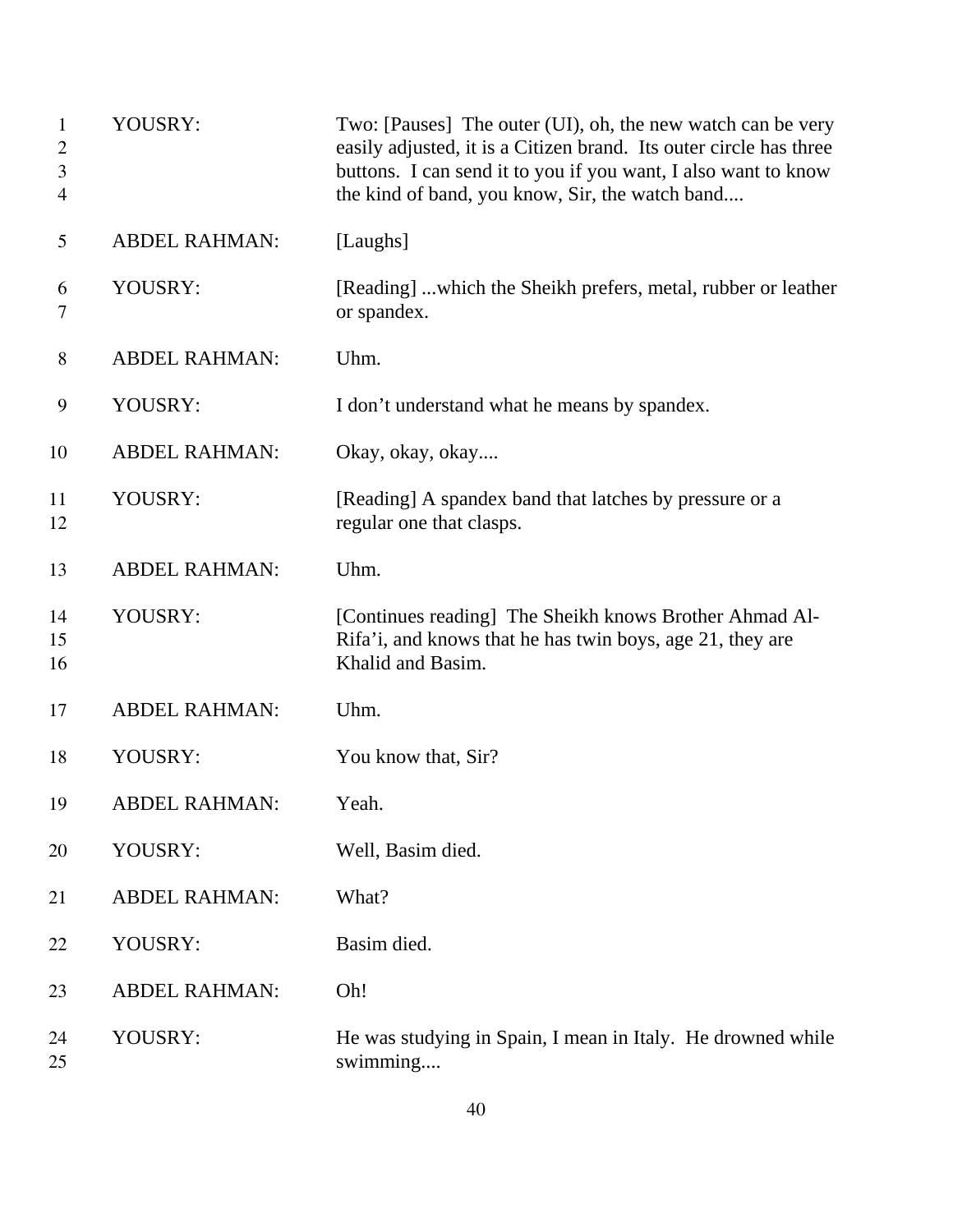| $\mathbf{1}$                          | <b>ABDEL RAHMAN:</b> | Uhm.                                                                                                                                                                           |
|---------------------------------------|----------------------|--------------------------------------------------------------------------------------------------------------------------------------------------------------------------------|
| $\overline{2}$<br>3<br>$\overline{4}$ | YOUSRY:              | he drowned. [Continues reading] They are among the<br>closest friends to Shadi, my son. In January, Basim went to<br>study for six months in Italy. On Sunday, April 30 we got |
| 5                                     |                      | news from Italy that Basim was swimming in a lake, he never                                                                                                                    |
| 6                                     |                      | got out; most likely, he drowned. His father went to Italy,                                                                                                                    |
| 7                                     |                      | Basim's body was found on Saturday, May 6, a week after he                                                                                                                     |
| 8                                     |                      | drowned. The body was given to Muslim doctors and                                                                                                                              |
| 9                                     |                      | prepared for burial in Italy. On Sunday, May 7, it was                                                                                                                         |
| 10<br>11                              |                      | brought to New Jersey and buried the same day in Al-Salam<br>cemetery for Muslims, in New Jersey. The cemetery is                                                              |
| 12                                    |                      | owned by three mosques, Al-Aman, Bilal and (UI) Mosques.                                                                                                                       |
| 13                                    |                      | I have a question on religious law; if a worshiper makes a                                                                                                                     |
| 14                                    |                      | mistake while praying the "Naql" [sic] prayer, like he forgets                                                                                                                 |
| 15                                    |                      | to kneel down or forgets to say the first chant [sic]. If he is                                                                                                                |
| 16                                    |                      | praying four worships, should he do the two "Sahw"                                                                                                                             |
| 17                                    |                      | prostrations as in the case of the "Obligatory" prayer? Most                                                                                                                   |
| 18                                    |                      | of the references we have say two "Sahw" prostrations are                                                                                                                      |
| 19                                    |                      | due if prayer is mistakenly performed. My understanding is                                                                                                                     |
| 20                                    |                      | that it applies to the two forms of prayer, the "Obligatory" and                                                                                                               |
| 21<br>22                              |                      | "Naql." [sic] However, one of the Imams said that it is meant                                                                                                                  |
| 23                                    |                      | to apply only to the "Obligatory" prayer, and if a worshiper<br>makes a mistake in the "Naql" [sic] prayer, he doesn't have to                                                 |
| 24                                    |                      | make the two "Sahw" prostrations. This Imam was a guest of                                                                                                                     |
| 25                                    |                      | Bilal Mosque during the month of Ramadan. He says he was                                                                                                                       |
| 26                                    |                      | your colleague in the Tanta Institute for Religion, his name is                                                                                                                |
| 27                                    |                      | eh, oh, [interjecting] the name is not clear at all, his name is                                                                                                               |
| 28                                    |                      | eh, [interrogatively] Al-Sayid Abd Al-Hadi Yasin-                                                                                                                              |
| 29                                    | <b>ABDEL RAHMAN:</b> | Al-Sayid Abd Al-Hadi Yasin?                                                                                                                                                    |
| 30                                    | YOUSRY:              | Something, eh, Abdallah Sayid Abd Al-Hadi Yasin?                                                                                                                               |
| 31                                    | <b>ABDEL RAHMAN:</b> | I don't know, okay.                                                                                                                                                            |
| 32                                    | YOUSRY:              | It is not clear at all, Sir.                                                                                                                                                   |
| 33                                    | <b>ABDEL RAHMAN:</b> | Uhm.                                                                                                                                                                           |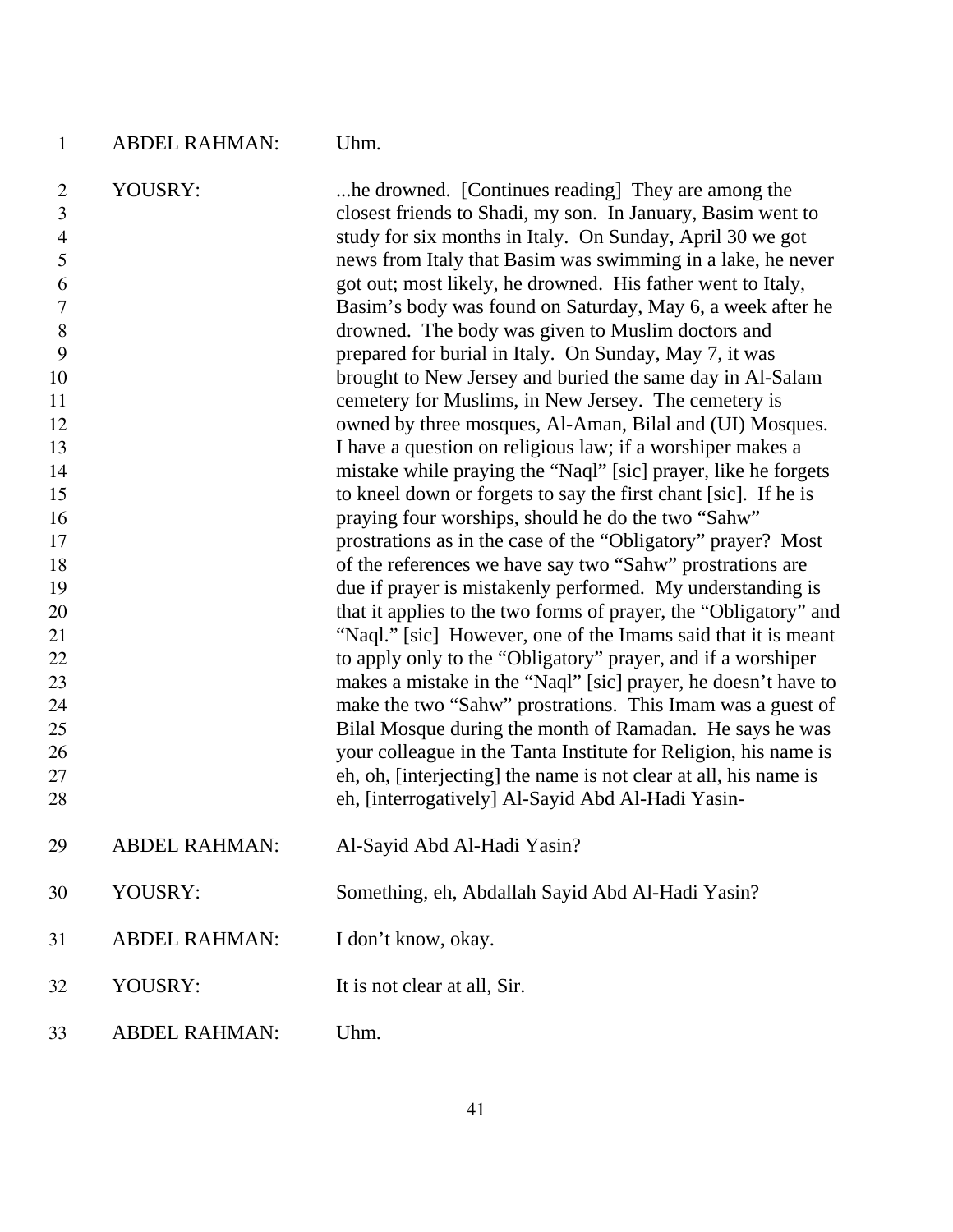| $\mathbf{1}$              | YOUSRY:              | Sorry.                                                                                                                                                                                                                                                                                         |
|---------------------------|----------------------|------------------------------------------------------------------------------------------------------------------------------------------------------------------------------------------------------------------------------------------------------------------------------------------------|
| $\overline{2}$            | <b>ABDEL RAHMAN:</b> | Is that it?                                                                                                                                                                                                                                                                                    |
| 3                         | YOUSRY:              | Al-Sayid Yasin.                                                                                                                                                                                                                                                                                |
| $\overline{4}$            | <b>ABDEL RAHMAN:</b> | Uhm.                                                                                                                                                                                                                                                                                           |
| 5<br>6<br>7<br>$8\,$<br>9 | YOUSRY:              | [Reading] 5- This is another question, one of our brothers<br>donated an amount of money and said that it was interest from<br>a bank and that he wanted to get rid of it because he doesn't<br>accept usury. As the chairman of the Council, I went by the<br>saying (UI) is good, He accepts |
| 10                        | <b>ABDEL RAHMAN:</b> | God is good, He doesn't accept (UI).                                                                                                                                                                                                                                                           |
| 11                        | YOUSRY:              | The word "God" is not there.                                                                                                                                                                                                                                                                   |
| 12                        | <b>ABDEL RAHMAN:</b> | Okay, okay.                                                                                                                                                                                                                                                                                    |
| 13                        | YOUSRY:              | God is good, He accepts                                                                                                                                                                                                                                                                        |
| 14                        | <b>ABDEL RAHMAN:</b> | Uhm.                                                                                                                                                                                                                                                                                           |
| 15<br>16<br>17<br>18      | YOUSRY:              | Okay Sir. [Reading] use this amount of money to buy toilet<br>paper and cleansers for the bathrooms in the mosque. In other<br>words, this amount of money will be used to buy, uh,<br>[articulating] consumption products only.                                                               |
| 19                        | <b>ABDEL RAHMAN:</b> | Uhm, okay.                                                                                                                                                                                                                                                                                     |
| 20                        | YOUSRY:              | This is it, Sir.                                                                                                                                                                                                                                                                               |
| 21                        | <b>ABDEL RAHMAN:</b> | Hah?                                                                                                                                                                                                                                                                                           |
| 22                        | YOUSRY:              | This is it.                                                                                                                                                                                                                                                                                    |
| 23<br>24                  | <b>ABDEL RAHMAN:</b> | Can you read the point he mentioned before this one, the<br>question on eh?                                                                                                                                                                                                                    |
| 25                        | YOUSRY:              | The question on religious law?                                                                                                                                                                                                                                                                 |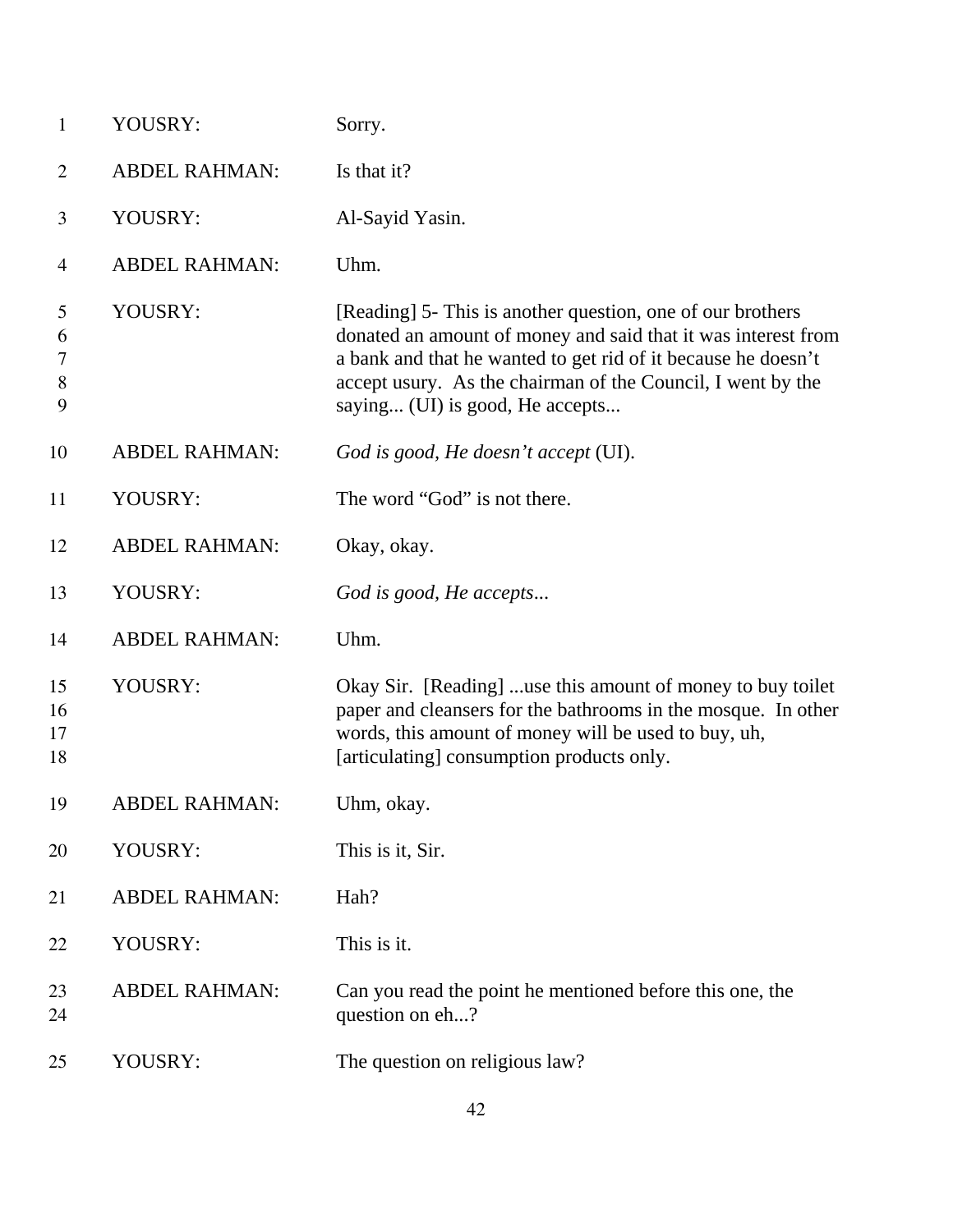| $\mathbf{1}$                                             | <b>ABDEL RAHMAN:</b> | Yeah.                                                                                                                                                                                                                                                                                                                                                                                                                                                                                                                                                                                                                       |
|----------------------------------------------------------|----------------------|-----------------------------------------------------------------------------------------------------------------------------------------------------------------------------------------------------------------------------------------------------------------------------------------------------------------------------------------------------------------------------------------------------------------------------------------------------------------------------------------------------------------------------------------------------------------------------------------------------------------------------|
| $\overline{2}$<br>$\mathfrak{Z}$<br>$\overline{4}$       | YOUSRY:              | Okay, the question on religious law: If a worshiper makes a<br>mistake while saying the "Naql" [sic] prayer, like he<br>forgets                                                                                                                                                                                                                                                                                                                                                                                                                                                                                             |
| 5                                                        | <b>ABDEL RAHMAN:</b> | [Correcting him] The "Nafl" prayer.                                                                                                                                                                                                                                                                                                                                                                                                                                                                                                                                                                                         |
| 6<br>7                                                   | YOUSRY:              | Right, Sir, the Nafl prayer. Like he forgets to kneel down, or<br>forgets to say eh, [interrogatively] the first chant-                                                                                                                                                                                                                                                                                                                                                                                                                                                                                                     |
| 8                                                        | <b>ABDEL RAHMAN:</b> | The first chant?                                                                                                                                                                                                                                                                                                                                                                                                                                                                                                                                                                                                            |
| 9<br>10                                                  | YOUSRY:              | The word "first" is there, but the word next to it Oh, can it<br>be, forgot the "first testimony?"                                                                                                                                                                                                                                                                                                                                                                                                                                                                                                                          |
| 11                                                       | <b>ABDEL RAHMAN:</b> | Yeah.                                                                                                                                                                                                                                                                                                                                                                                                                                                                                                                                                                                                                       |
| 12<br>13<br>14<br>15<br>16<br>17<br>18<br>19<br>20<br>21 | YOUSRY:              | Right, Sir. [Continues reading]or forgets to say the first<br>testimony. If he is praying four worships, should he do two<br>"Sahw" prostrations as in the case of the "Obligatory" prayer?<br>Most of the references we have say the two "Sahw"<br>prostrations are due if prayer is mistakenly performed. My<br>understanding is that it applies to prayer in general, the<br>"Obligatory" and the "Nafl." However, one of the Imams<br>said that it is meant to apply only to the "Obligatory" prayer,<br>and if a worshiper makes a mistake in the "Nafl" prayer, he<br>doesn't have to do the two "Sahw" prostrations. |
| 22                                                       | <b>ABDEL RAHMAN:</b> | Uhm                                                                                                                                                                                                                                                                                                                                                                                                                                                                                                                                                                                                                         |
| 23<br>24<br>25<br>26                                     | YOUSRY:              | [Reading] This Imam was a guest of Bilal Mosque during the<br>month of Ramadan. He says he used to be your colleague in<br>Tanta Institute for Religion. His name is Abdallah Al-Sayid<br>Abd Al-Hadi Yasin.                                                                                                                                                                                                                                                                                                                                                                                                                |
| 27                                                       | <b>ABDEL RAHMAN:</b> | Uhm.                                                                                                                                                                                                                                                                                                                                                                                                                                                                                                                                                                                                                        |
| 28<br>29                                                 | YOUSRY:              | This is as clear as possible, Sir, I don't know if it is correct or<br>incorrect.                                                                                                                                                                                                                                                                                                                                                                                                                                                                                                                                           |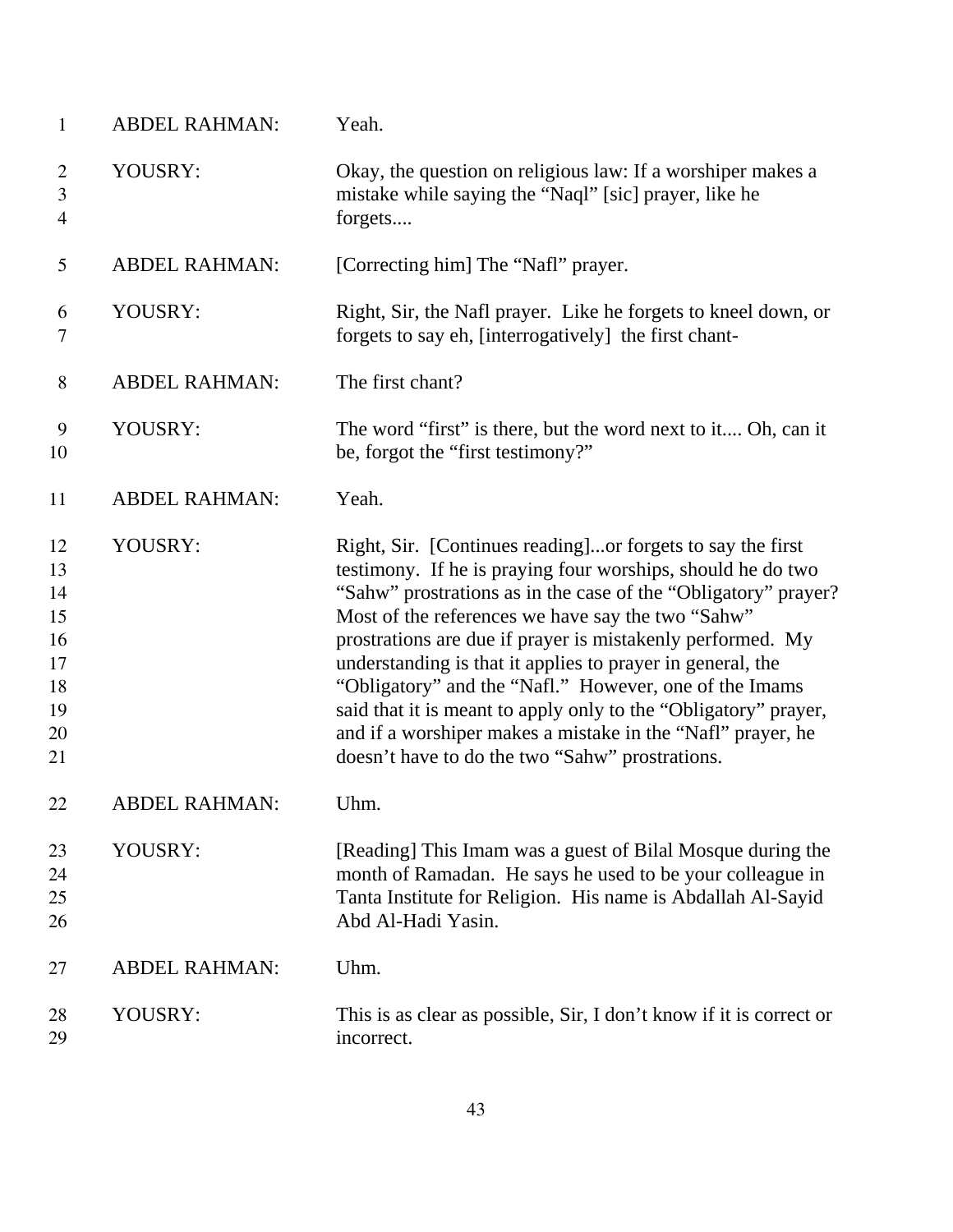| $\mathbf{1}$   | <b>ABDEL RAHMAN:</b> | Okay.                                                                                                        |
|----------------|----------------------|--------------------------------------------------------------------------------------------------------------|
| $\overline{2}$ | YOUSRY:              | Uh [brief pause] Uh, that's all.                                                                             |
| 3              | <b>ABDEL RAHMAN:</b> | Okay fine, okay.                                                                                             |
| $\overline{4}$ | YOUSRY:              | Alright? [Puts the letter aside]                                                                             |
| 5              | <b>ABDEL RAHMAN:</b> | Uhm.                                                                                                         |
| 6<br>7         | YOUSRY:              | About the watch, I'll tell him to send itwhat do you want us<br>to do with that, [points to the manual] Sir? |
| 8              | <b>ABDEL RAHMAN:</b> | What is it?                                                                                                  |
| 9<br>10        | YOUSRY:              | That one you brought, Sir, [taking the manual from in front of<br>Abdel Rahman] the manual.                  |
| 11             | <b>ABDEL RAHMAN:</b> | You couldn't bring batteries with it?                                                                        |
| 12             | YOUSRY:              | Nabil said he has a watch and batteries.                                                                     |
| 13             | <b>ABDEL RAHMAN:</b> | [Laughs]                                                                                                     |
| 14<br>15       | YOUSRY:              | You see, Sir, meaning eh, we will send the right watch. [Puts]<br>the manual down and picks up the letter]   |
| 16             | <b>ABDEL RAHMAN:</b> | Yeah, for sure.                                                                                              |
| 17             | YOUSRY:              | Alright, Sir. Now, the-                                                                                      |
| 18             | <b>ABDEL RAHMAN:</b> | Tell Lynne                                                                                                   |
| 19             | YOUSRY:              | -we will send the new battery too.                                                                           |
| 20             | <b>ABDEL RAHMAN:</b> | Yeah.                                                                                                        |
| 21             |                      | ***                                                                                                          |
| 22             | <b>STEWART:</b>      | [Pulls a few papers from her pad, gives the letter to Yousry]                                                |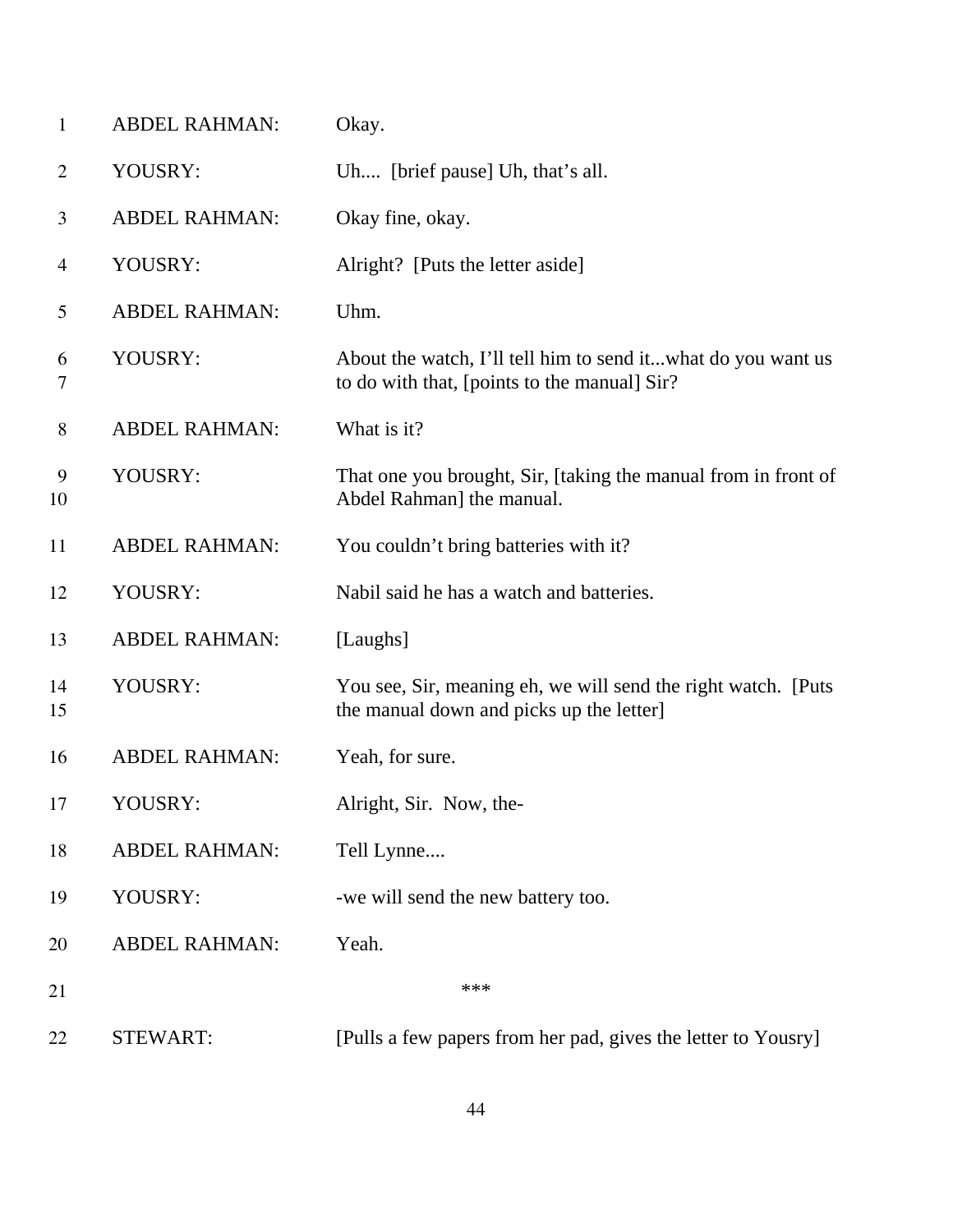| $\mathbf{1}$<br>2<br>3<br>4                                                                | YOUSRY:              | [Taking the papers] See, Sir, there is a letter from Umm<br>Nagwa, she is Nasser's wife, of course, a letter from Nasser,<br>and a letter from Ahmed. Which one do you want me to read<br>first?                                                                                                                                                                                                                                                                                                                                                                                                                                                                                                                                                                                                                                                                               |
|--------------------------------------------------------------------------------------------|----------------------|--------------------------------------------------------------------------------------------------------------------------------------------------------------------------------------------------------------------------------------------------------------------------------------------------------------------------------------------------------------------------------------------------------------------------------------------------------------------------------------------------------------------------------------------------------------------------------------------------------------------------------------------------------------------------------------------------------------------------------------------------------------------------------------------------------------------------------------------------------------------------------|
| 5                                                                                          |                      | ***                                                                                                                                                                                                                                                                                                                                                                                                                                                                                                                                                                                                                                                                                                                                                                                                                                                                            |
| 6                                                                                          | YOUSRY:              | Do you want me to read the letter, Sir?                                                                                                                                                                                                                                                                                                                                                                                                                                                                                                                                                                                                                                                                                                                                                                                                                                        |
| 7                                                                                          | <b>ABDEL RAHMAN:</b> | Yeah.                                                                                                                                                                                                                                                                                                                                                                                                                                                                                                                                                                                                                                                                                                                                                                                                                                                                          |
| 8<br>9<br>10<br>11<br>12<br>13<br>14<br>15<br>16<br>17<br>18<br>19<br>20<br>21<br>22<br>23 | YOUSRY:              | [Reading] In the name of God, Most Merciful, Most<br>Compassionate. Praise be to God, and may the peace and<br>blessings of God be to the Prophet.<br>Dear Esteemed Sheikh,<br>Life is tasteless without you. No lessons, no learning<br>sessions, we live like cattle and even worse. The Salafis, to<br>be more accurate, those who claim they are Salafis, control<br>the mosques, you are talking unto dead people.<br>I presently work for a big engineering company, it is not an<br>advantage to work for a big company. Everyone (UI) each<br>other and try to step on the other, but thank God for His<br>abundant grace (UI) for the start of a suitable job in the area I<br>understand the most, though I don't understand much, as you<br>know.<br>I still can't start anything else, like a magazine or a website,<br>[Explaining] it is a site on the computer- |
| 24                                                                                         | <b>ABDEL RAHMAN:</b> | Uhm.                                                                                                                                                                                                                                                                                                                                                                                                                                                                                                                                                                                                                                                                                                                                                                                                                                                                           |
| 25<br>26<br>27<br>28<br>29                                                                 | YOUSRY:              | [Resumes reading] -or join any mosque management. I don't<br>know if it is laziness, lack of time, or what happened at the<br>days of Abu Bakr Mosque, and, [trying to read a word] oh,<br>and your case, Sir, is (UI). [Interjecting] I don't know what.<br>[Reading] It is not time yet to go back to work for God's sake.                                                                                                                                                                                                                                                                                                                                                                                                                                                                                                                                                   |
| 30                                                                                         | <b>ABDEL RAHMAN:</b> | Go ahead.                                                                                                                                                                                                                                                                                                                                                                                                                                                                                                                                                                                                                                                                                                                                                                                                                                                                      |
| 31<br>32<br>33                                                                             | YOUSRY:              | [Continues reading] Where are the days of sermons and<br>lessons? Talking about sermons and lessons, I started giving<br>sermons and lessons, but stopped. I told you, Sir, we are like                                                                                                                                                                                                                                                                                                                                                                                                                                                                                                                                                                                                                                                                                        |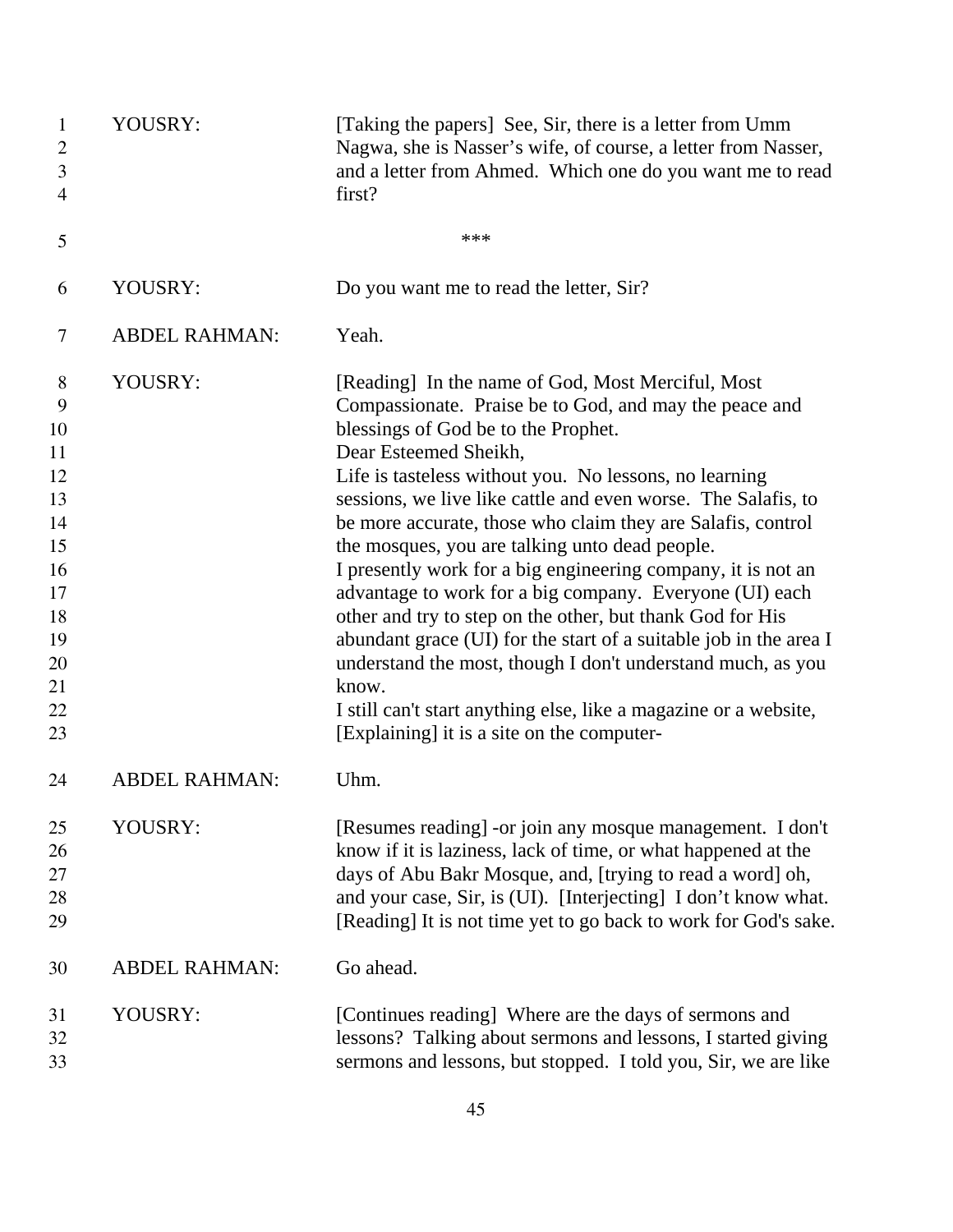| $\mathbf{1}$<br>$\mathbf{2}$<br>$\mathfrak{Z}$<br>$\overline{4}$<br>5<br>6<br>7<br>$8\,$<br>9 |                      | cattle, or worse. Umm Ahmed is fine, Omar, Nagwa, and<br>Ahmed are fine. Salwa tries to study, but it is difficult for her<br>to study and take care of the house and the children. We pray<br>God to give you a way out, please let us know if we can do<br>anything, no matter what. One thing I like to emphasize to<br>you, I don't fear anything other than His Majesty God. To<br>me, nothing counts other than pleasing Him. Please accept<br>my love and best regards till we get together here in this<br>world, or in, in paradise. |
|-----------------------------------------------------------------------------------------------|----------------------|-----------------------------------------------------------------------------------------------------------------------------------------------------------------------------------------------------------------------------------------------------------------------------------------------------------------------------------------------------------------------------------------------------------------------------------------------------------------------------------------------------------------------------------------------|
| 10                                                                                            | <b>ABDEL RAHMAN:</b> | Okay, fine.                                                                                                                                                                                                                                                                                                                                                                                                                                                                                                                                   |
| 11<br>12                                                                                      | YOUSRY:              | Your brother in God, Nasser. [Puts down the page he read]<br>Ah, this is, Sir, a summary of eh                                                                                                                                                                                                                                                                                                                                                                                                                                                |
| 13                                                                                            | <b>ABDEL RAHMAN:</b> | Okay.                                                                                                                                                                                                                                                                                                                                                                                                                                                                                                                                         |
| 14<br>15<br>16                                                                                | YOUSRY:              | In other words, he is annoyed because nothing gets done,<br>nothing, eh [Abdel Rahman eats chocolate] Is the<br>chocolate good, Sir?                                                                                                                                                                                                                                                                                                                                                                                                          |
| 17                                                                                            | <b>ABDEL RAHMAN:</b> | It is excellent.                                                                                                                                                                                                                                                                                                                                                                                                                                                                                                                              |
| 18                                                                                            | YOUSRY:              | You see, Sir?                                                                                                                                                                                                                                                                                                                                                                                                                                                                                                                                 |
| 19                                                                                            | <b>ABDEL RAHMAN:</b> | Uhm.                                                                                                                                                                                                                                                                                                                                                                                                                                                                                                                                          |
| 20<br>21                                                                                      | YOUSRY:              | This is one of the reasons. Do you want me to read Umm<br>Nagwa's, (UI)?                                                                                                                                                                                                                                                                                                                                                                                                                                                                      |
| 22                                                                                            | <b>ABDEL RAHMAN:</b> | Yeah.                                                                                                                                                                                                                                                                                                                                                                                                                                                                                                                                         |
| 23<br>24<br>25<br>26<br>27<br>28<br>29                                                        | YOUSRY:              | [Reading] Our Honorable Sheikh, the apple of our eyes, His<br>Eminence Sheikh Omar Abdel Rahman, may the peace,<br>mercy, and blessings of God be upon you. I hope this letter<br>finds you in your best condition and perfect health. May God<br>complete His grace and you come back for us as soon as there<br>is a chance. [Commenting] Her handwriting is good, thank<br>God, I can read it.                                                                                                                                             |
| 30                                                                                            | <b>ABDEL RAHMAN:</b> | Uhm.                                                                                                                                                                                                                                                                                                                                                                                                                                                                                                                                          |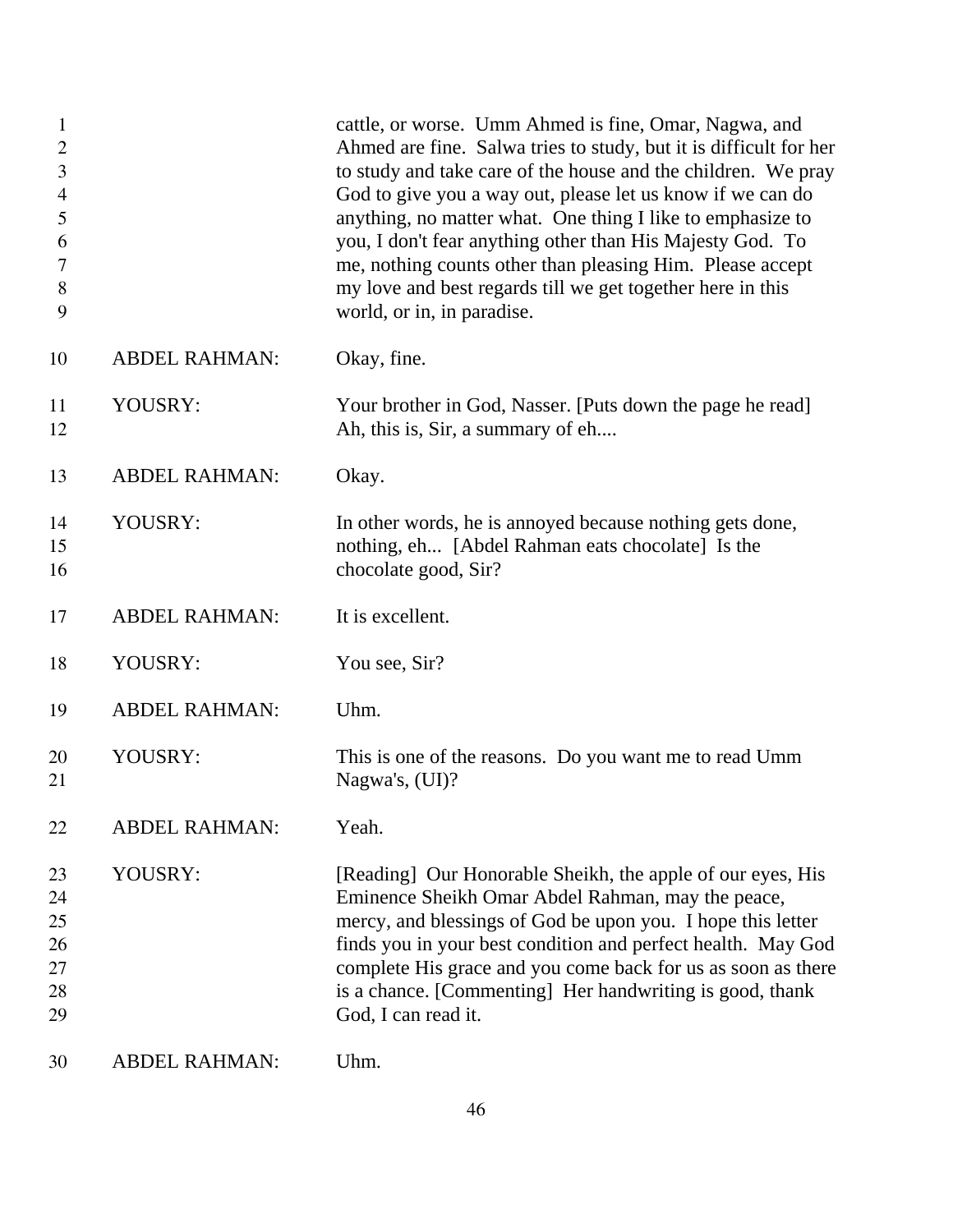| 1<br>$\overline{2}$<br>3 | YOUSRY:              | [Continues reading] I can't find words to describe how much<br>we missed you, your sermons, lessons, and calls that filled us<br>with joy, your opinion on religion and religious law, the chant |
|--------------------------|----------------------|--------------------------------------------------------------------------------------------------------------------------------------------------------------------------------------------------|
| $\overline{4}$           |                      | of the Quran in your beautiful voice. God willing, the day                                                                                                                                       |
| 5                        |                      | will come when His Eminence Sheikh Omar Abdel Rahman                                                                                                                                             |
| 6                        |                      | will be released in his full power and glory. He will prove to                                                                                                                                   |
| $\tau$                   |                      | the people that the freedom he lost behind these fake bars is                                                                                                                                    |
| 8                        |                      | but the result of his holding tight to his religion and not                                                                                                                                      |
| 9<br>10                  |                      | selling himself to God's enemies at a cheap price.<br>Nasser and I were listening to one of your tapes. It was an                                                                                |
| 11                       |                      | explanation of the Surah of Ibrahim, [clears his throat] and the                                                                                                                                 |
| 12                       |                      | lessons we get from it; how ruling is for God alone, and man                                                                                                                                     |
| 13                       |                      | shouldn't fear anybody other than God, he shouldn't say, "I                                                                                                                                      |
| 14                       |                      | have a wife and children," because God protects the wife and                                                                                                                                     |
| 15                       |                      | the children. A man doesn't raise his children, God does.                                                                                                                                        |
| 16                       |                      | Many people lived with their children and ended up failures;                                                                                                                                     |
| 17                       |                      | many people left their children and went out for God's sake,                                                                                                                                     |
| 18                       |                      | and He protected and guarded them.                                                                                                                                                               |
| 19                       |                      | I am done with taping the last part of the Quran Concordance.                                                                                                                                    |
| 20                       |                      | Please let Brother Yousry know if you want me to tape other                                                                                                                                      |
| 21                       |                      | things.                                                                                                                                                                                          |
| 22                       |                      | May God reward you graciously, may He save you, may He                                                                                                                                           |
| 23                       |                      | grant that we get together with you in the near future. My                                                                                                                                       |
| 24                       |                      | greetings to Sister Umm Mohammed, Umm Ammar and their                                                                                                                                            |
| 25                       |                      | children. Greetings to Your Eminence sister, Sister Umm                                                                                                                                          |
| 26                       |                      | Ahmed. May the peace, mercy, and blessings of God be upon                                                                                                                                        |
| 27                       |                      | you. Umm Nagwa.                                                                                                                                                                                  |
| 28                       | <b>ABDEL RAHMAN:</b> | Peace be upon you too.                                                                                                                                                                           |
| 29                       | YOUSRY:              | Okay, Sir?                                                                                                                                                                                       |
| 30                       | <b>ABDEL RAHMAN:</b> | Uhm.                                                                                                                                                                                             |
| 31                       | YOUSRY:              | (UI) that, that I read them both now, Nasser and eh, his wife.                                                                                                                                   |
| 32                       | <b>STEWART:</b>      | <u>But we agreed, but we agreed that these letters do not really-</u>                                                                                                                            |
| 33                       | YOUSRY:              | Yes.                                                                                                                                                                                             |
| 34                       | <b>STEWART:</b>      | -reflect, and you should tell him that too.                                                                                                                                                      |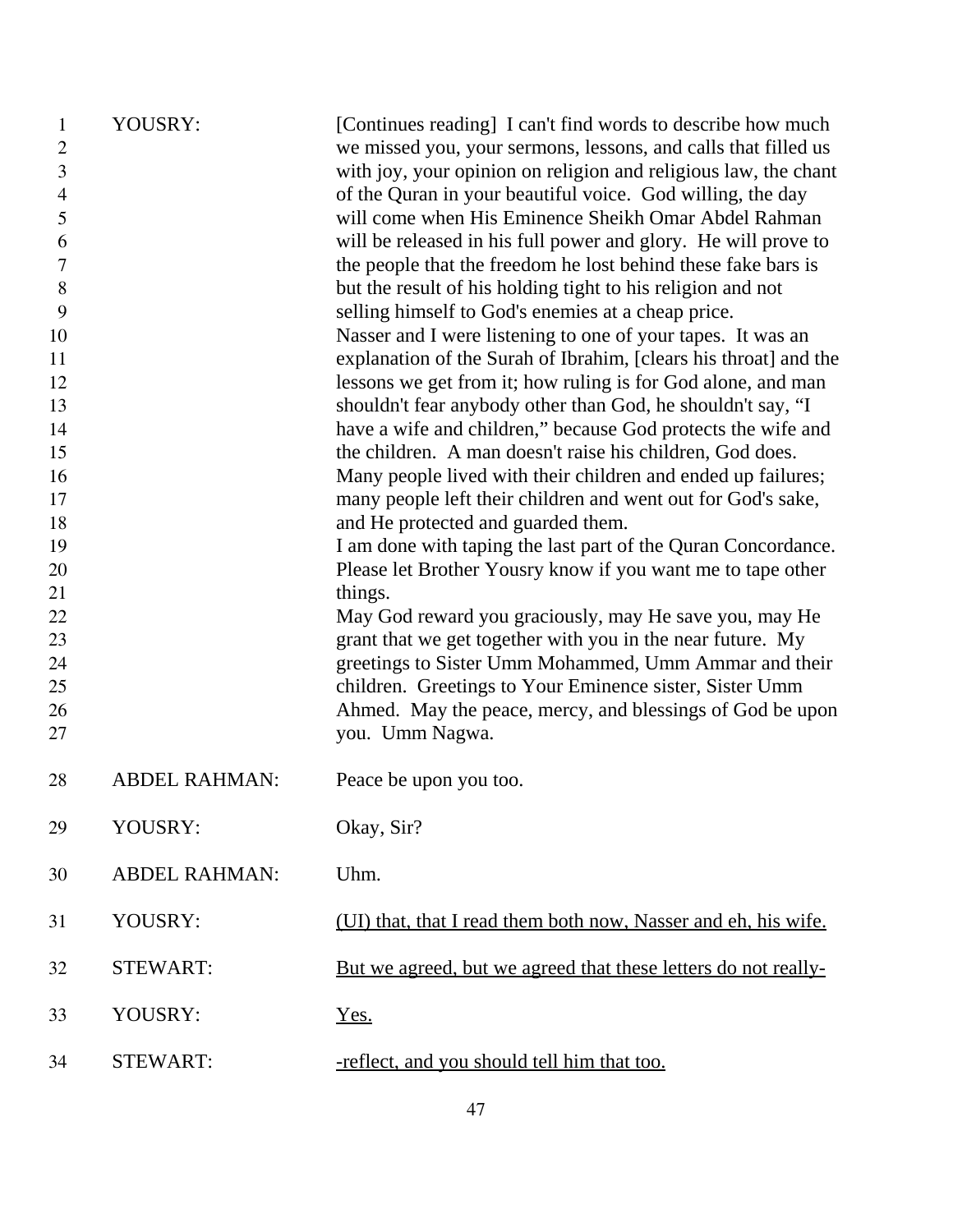| YOUSRY: | Approved, approved. |
|---------|---------------------|
|---------|---------------------|

- STEWART: Yes, definitely approved, approved letters, yeah.
- ABDEL RAHMAN: Are you saying that you approve?
- YOUSRY: [Laughing] I am signing it-
- 5 STEWART: Now he is approving the letters.
- YOUSRY: -lest they cut my throat, Sir.
- ABDEL RAHMAN: Yousry, you are dragging us into a disaster.
- YOUSRY: God willing, Sir. Do I have anything else to do?
- STEWART: Yousry Stewart.
- ABDEL RAHMAN: Don't laugh or breathe without taking permission, eh, eh....
- YOUSRY: The Sheikh said, listen, you are going to bring us into a lot of trouble, don't laugh, don't say anything without asking Lynne's permission.
- 14 STEWART: [Simultaneously] That's right, you must, absolutely!
- YOUSRY: Alright Sir, alright, alright.
- ABDEL RAHMAN: We are, we are going by instructions here, Yousry.
- YOUSRY: [Laughs]
- STEWART: Without a doubt.
- YOUSRY: [Going through his notes] Of course you heard about Al-Azhar and what happened in it.
- ABDEL RAHMAN: What?

 YOUSRY: The Islamic Group issued a statement... didn't you know, Sir, about the demonstrations that took place in Al-Azhar?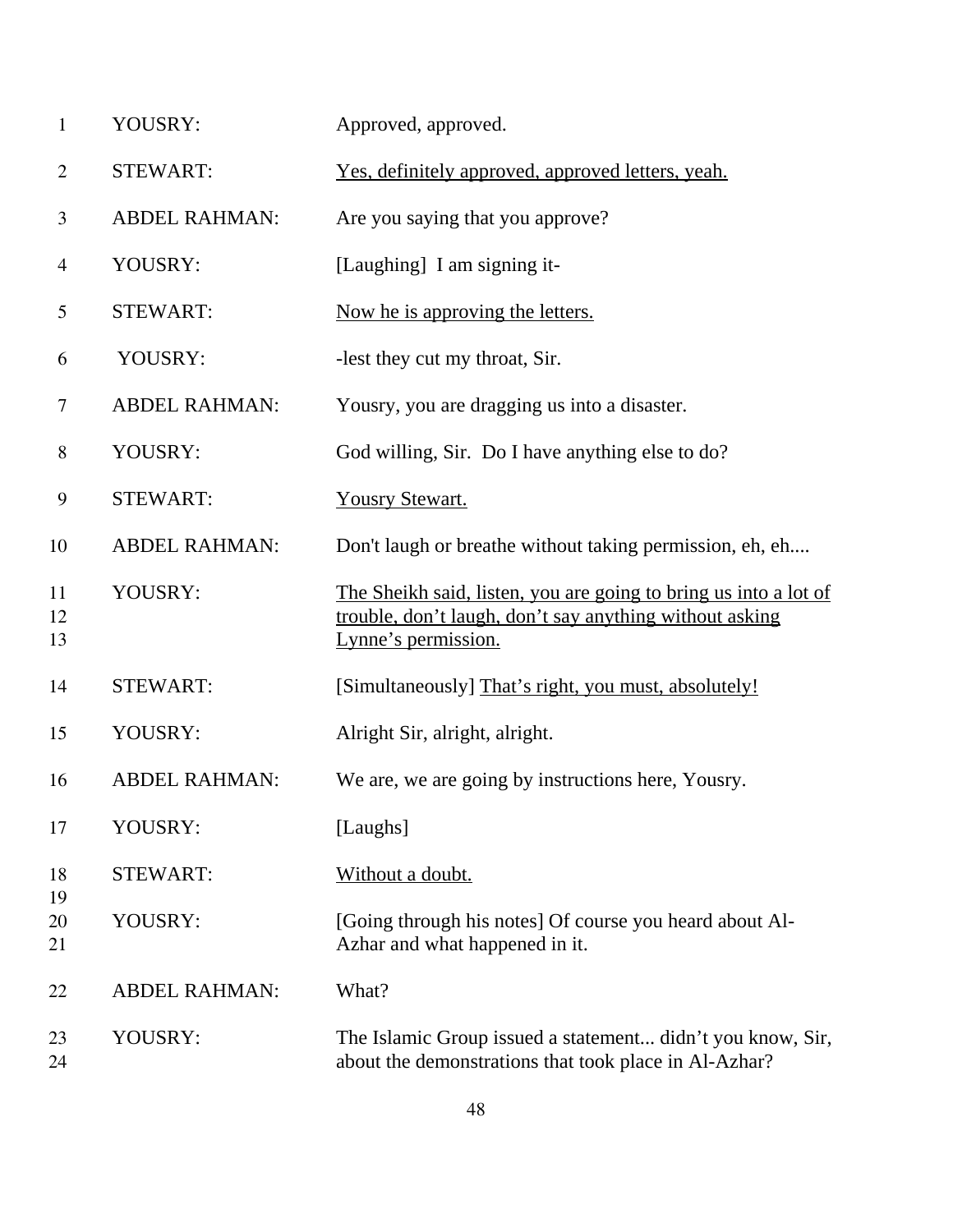| 1                   | <b>ABDEL RAHMAN:</b> | Yeah.                                                                                                                                                            |
|---------------------|----------------------|------------------------------------------------------------------------------------------------------------------------------------------------------------------|
| $\overline{2}$      | YOUSRY:              | Yeah.                                                                                                                                                            |
| 3                   | <b>ABDEL RAHMAN:</b> | What does the statement say?                                                                                                                                     |
| $\overline{4}$<br>5 | YOUSRY:              | [Looking for papers] I have it here, [reading] God is great!<br>Al-Azhar's voice got loud                                                                        |
| 6                   | <b>ABDEL RAHMAN:</b> | They have been saying that for a long time.                                                                                                                      |
| 7<br>8              | YOUSRY:              | Rifa'i Ahmad Taha issued a statement, and the Al-Azhar<br>Students' Union issued one.                                                                            |
| 9                   | <b>ABDEL RAHMAN:</b> | Ah.                                                                                                                                                              |
| 10                  | YOUSRY:              | Which one should I read first?                                                                                                                                   |
| 11                  | <b>ABDEL RAHMAN:</b> | Eh.                                                                                                                                                              |
| 12                  | YOUSRY:              | Rifa'i's statement?                                                                                                                                              |
| 13                  | <b>ABDEL RAHMAN:</b> | Yeah.                                                                                                                                                            |
| 14<br>15<br>16      | YOUSRY:              | [Reading] God is great! Al-Azhar's voice got loud, this is<br>the voice of its students, can you imagine the voice of its<br>scholars! [Interjecting] Fine, Sir? |
| 17                  | <b>ABDEL RAHMAN:</b> | Uhm.                                                                                                                                                             |
| 18<br>19            | YOUSRY:              | Lynne, look at me and talk a little bit because they are<br>watching us closely.                                                                                 |
| 20                  | <b>STEWART:</b>      | I am talking to you, I'm making notes, (UI).                                                                                                                     |
| 21                  | <b>ABDEL RAHMAN:</b> | Why?                                                                                                                                                             |
| 22                  | YOUSRY:              | I don't know, Sir, they are standing very close by the glass.                                                                                                    |
| 23<br>24            | <b>STEWART:</b>      | <u>Yes, the uhmI am talking to you abouthim going to have</u><br>a, uh, chocolate ehheart attack here. No, but (UI).                                             |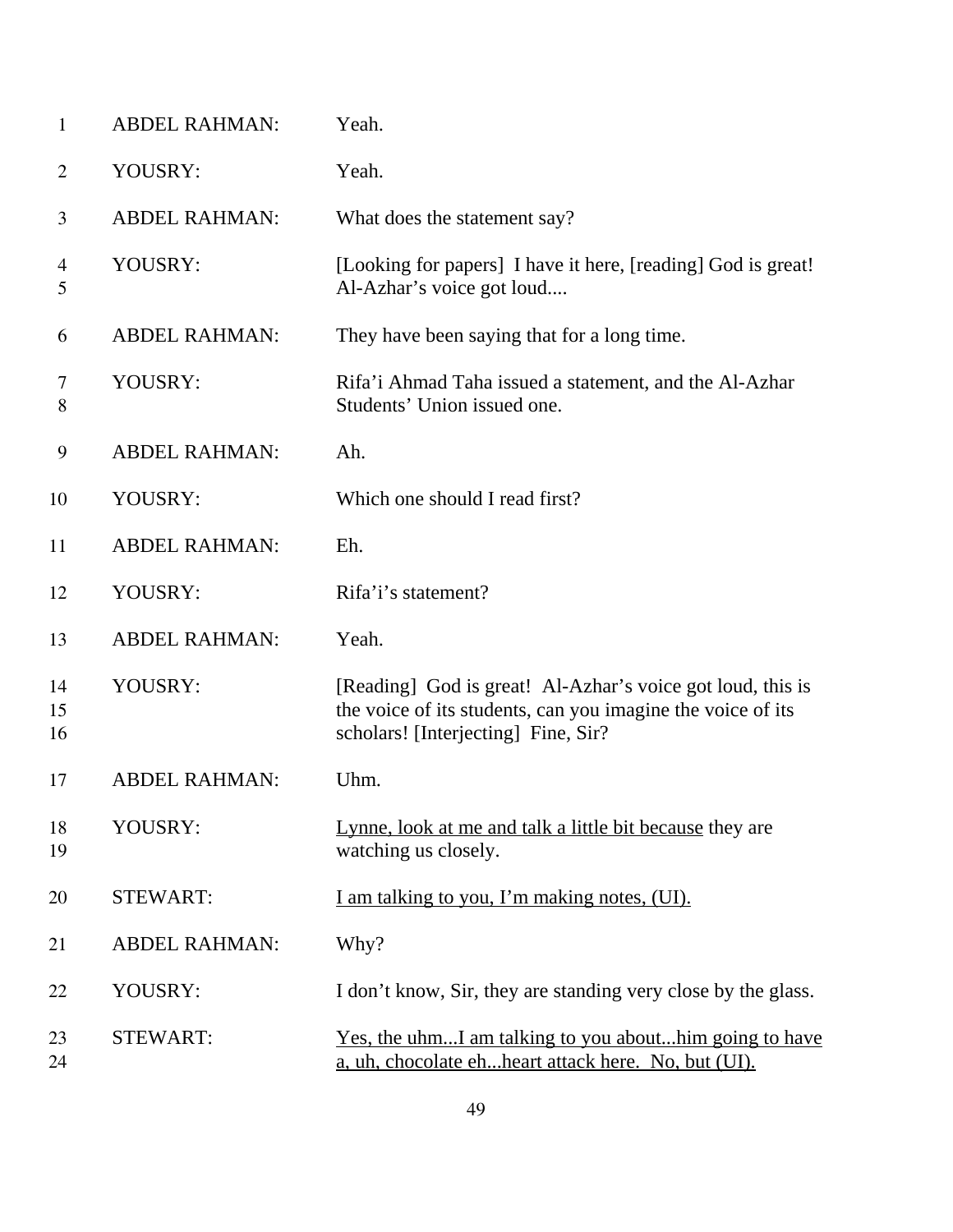| $\mathbf{1}$                                             | <b>ABDEL RAHMAN:</b> | Uhm.                                                                                                                                                                                                                                                                                                                                                                                                                                                                                                                                                                                                                                                |
|----------------------------------------------------------|----------------------|-----------------------------------------------------------------------------------------------------------------------------------------------------------------------------------------------------------------------------------------------------------------------------------------------------------------------------------------------------------------------------------------------------------------------------------------------------------------------------------------------------------------------------------------------------------------------------------------------------------------------------------------------------|
| $\overline{2}$                                           | YOUSRY:              | [Laughs]                                                                                                                                                                                                                                                                                                                                                                                                                                                                                                                                                                                                                                            |
| 3                                                        | <b>ABDEL RAHMAN:</b> | Hm.                                                                                                                                                                                                                                                                                                                                                                                                                                                                                                                                                                                                                                                 |
| $\overline{4}$                                           | YOUSRY:              | Alright, Sir. Okay, let me do this and eh                                                                                                                                                                                                                                                                                                                                                                                                                                                                                                                                                                                                           |
| 5                                                        | <b>STEWART:</b>      | Okay.                                                                                                                                                                                                                                                                                                                                                                                                                                                                                                                                                                                                                                               |
| 6<br>7<br>$8\,$<br>9<br>10<br>11<br>12<br>13<br>14<br>15 | YOUSRY:              | [Reading] God is great! Al-Azhar's voice got loud, this is<br>the voice of its students, can you imagine the voice of its<br>scholars! The incidents Al-Azhar University witnessed, the<br>revolt the students launched for a few days despite the rubber<br>bullets, the clubs of the State Security, and the large number<br>of casualties, put Al-Azhar back in its role and its leading<br>position defined by His Majesty God. The Al-Azhar<br>demonstrations say "No" to the forces of atheism, secularism,<br>the forces of apostasy, the atheism and treason of rulers and<br>others. These demonstration took place to draw the attention- |
| 16<br>17                                                 | <b>STEWART:</b>      | Why don't you stop a minute now. And (UI) say to him that,<br>you know, "You understood what we are saying, (UI)."                                                                                                                                                                                                                                                                                                                                                                                                                                                                                                                                  |
| 18<br>19                                                 | YOUSRY:              | Lynne says, (UI) when they look, you look at me a little, talk,<br>then look at the Sheikh.                                                                                                                                                                                                                                                                                                                                                                                                                                                                                                                                                         |
| 20                                                       | <b>ABDEL RAHMAN:</b> | Okay. (UI)                                                                                                                                                                                                                                                                                                                                                                                                                                                                                                                                                                                                                                          |
| 21                                                       | YOUSRY:              | That's fine, now I continue                                                                                                                                                                                                                                                                                                                                                                                                                                                                                                                                                                                                                         |
| 22                                                       | <b>STEWART:</b>      | <u>Very good, continue.</u>                                                                                                                                                                                                                                                                                                                                                                                                                                                                                                                                                                                                                         |
| 23<br>24<br>25<br>26<br>27<br>28<br>29<br>30             | YOUSRY:              | [Reading] These demonstrations draw the attention to Al-<br>Azhar which will one day break the bond and the leach they<br>put on it. At that point, the nation will be liberated through<br>the liberation of Al-Azhar. Its bonds will be broken with Al-<br>Azhar's bonds broken. A nation, led by scholars towards<br>freedom, honoring God's book and the Sunna of His Prophet,<br>may God's blessings be upon him, is, God willing, a<br>victorious one. [Clears his throat] As we                                                                                                                                                              |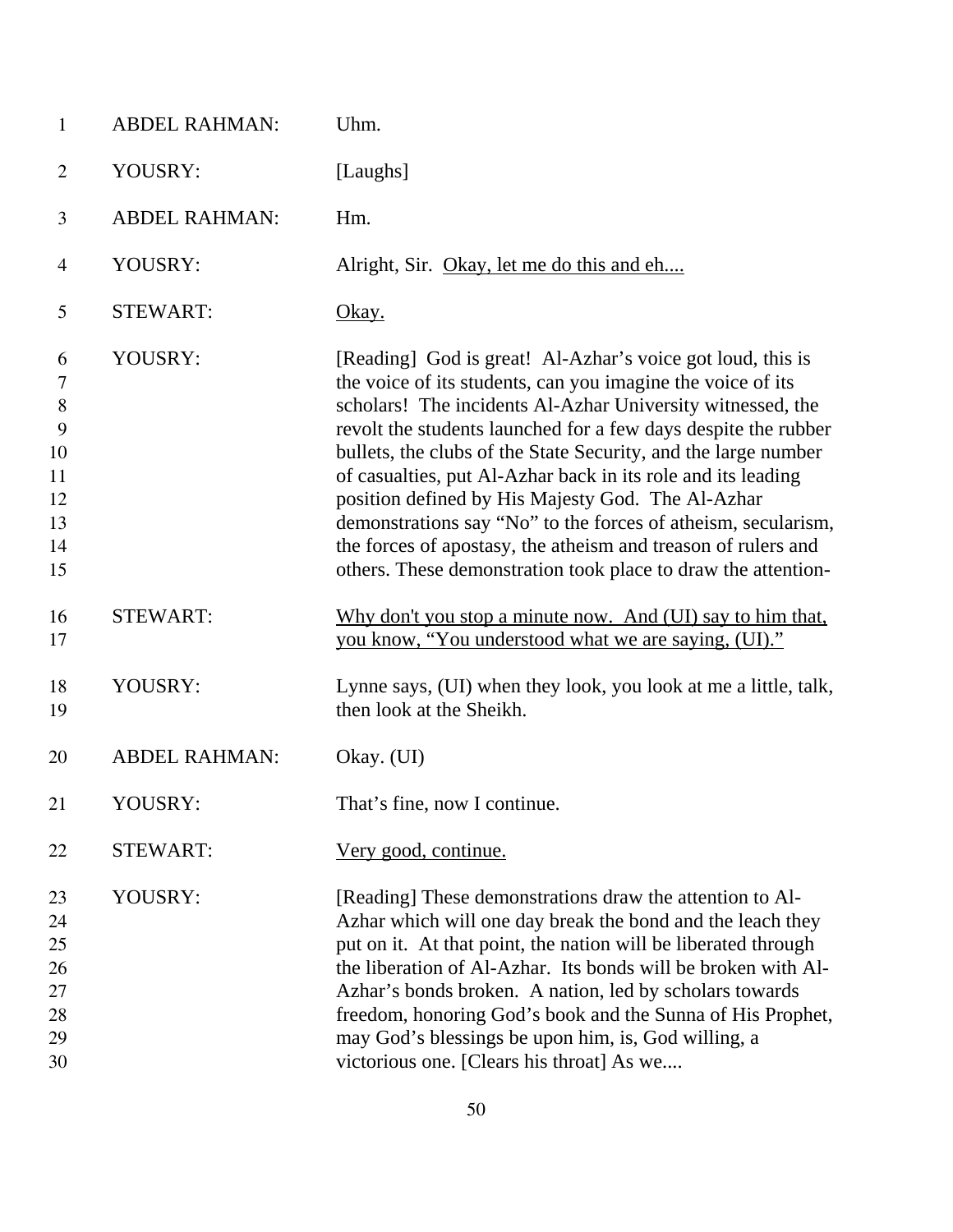| <b>STEWART:</b>      | (UI) If the Sheikh understands all that and uh for his uh-                                                                                                                                                                                                                                                                                                                                                                                                                                                                                                                                                                                                                                                                                                                                                                        |
|----------------------|-----------------------------------------------------------------------------------------------------------------------------------------------------------------------------------------------------------------------------------------------------------------------------------------------------------------------------------------------------------------------------------------------------------------------------------------------------------------------------------------------------------------------------------------------------------------------------------------------------------------------------------------------------------------------------------------------------------------------------------------------------------------------------------------------------------------------------------|
| YOUSRY:              | [Simultaneously] She is saying, Sir, is everything clear, or do<br>you want me to read something else?                                                                                                                                                                                                                                                                                                                                                                                                                                                                                                                                                                                                                                                                                                                            |
| <b>STEWART:</b>      | -understanding that uh, the future of his case that (UI) this-                                                                                                                                                                                                                                                                                                                                                                                                                                                                                                                                                                                                                                                                                                                                                                    |
| YOUSRY:              | Oh, okay.                                                                                                                                                                                                                                                                                                                                                                                                                                                                                                                                                                                                                                                                                                                                                                                                                         |
| <b>STEWART:</b>      | -is uh, appropriately presented.                                                                                                                                                                                                                                                                                                                                                                                                                                                                                                                                                                                                                                                                                                                                                                                                  |
| YOUSRY:              | Lynne just says anything, [laughing] (UI) Sir. Now I continue.                                                                                                                                                                                                                                                                                                                                                                                                                                                                                                                                                                                                                                                                                                                                                                    |
| <b>ABDEL RAHMAN:</b> | Yeah, yeah, that is good, good.                                                                                                                                                                                                                                                                                                                                                                                                                                                                                                                                                                                                                                                                                                                                                                                                   |
| YOUSRY:              | [Laughing and reading] As we emphasize our support-                                                                                                                                                                                                                                                                                                                                                                                                                                                                                                                                                                                                                                                                                                                                                                               |
| <b>STEWART:</b>      | I can get an academy award for it.                                                                                                                                                                                                                                                                                                                                                                                                                                                                                                                                                                                                                                                                                                                                                                                                |
| YOUSRY:              | She is saying, Sir that she can get an award in acting. [All]<br>laugh] Alright, fine now, they stepped back.                                                                                                                                                                                                                                                                                                                                                                                                                                                                                                                                                                                                                                                                                                                     |
| <b>ABDEL RAHMAN:</b> | Did they come so close?                                                                                                                                                                                                                                                                                                                                                                                                                                                                                                                                                                                                                                                                                                                                                                                                           |
| YOUSRY:              | Yes, they were very close by (UI).                                                                                                                                                                                                                                                                                                                                                                                                                                                                                                                                                                                                                                                                                                                                                                                                |
| <b>STEWART:</b>      | Judith Miller.                                                                                                                                                                                                                                                                                                                                                                                                                                                                                                                                                                                                                                                                                                                                                                                                                    |
| YOUSRY:              | Judith, a guy next to her, a lady, the one who went with me<br>for the chocolates. They stepped back. [Reading] As we<br>confirm our support for the Al-Azhar students, and its<br>scholars in their stand against the attempts to change the face<br>of our Muslim Egypt and rip out its beliefs and (UI), we<br>emphasize our call on Al-Azhar scholars and students to<br>regain their dignity and leadership status in the nation. This<br>will not be accomplished unless they exercise their right to<br>choose their leadership. The scholars and students of Al-<br>Azhar are the ones to count on when selecting presidents and<br>emirs. It is a crime, it's oppression, it's tyranny, to have<br>soldiers impose leaders and sheikhs. The Egyptian regime<br>wanted to rip out Al-Azhar's message, and role to change, |
|                      |                                                                                                                                                                                                                                                                                                                                                                                                                                                                                                                                                                                                                                                                                                                                                                                                                                   |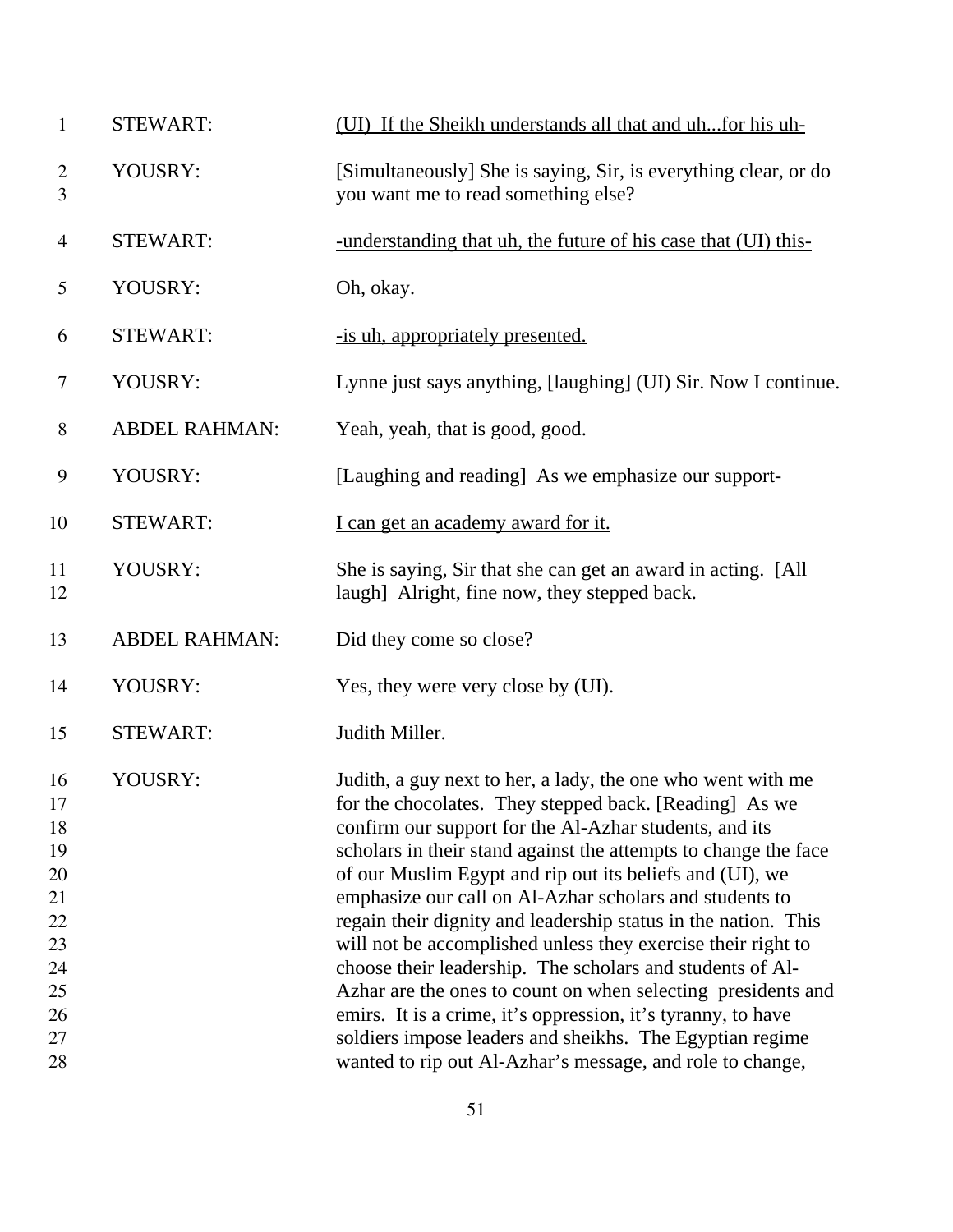| $\mathbf{1}$   |                 | when it appointed as its head a sheikh who receives a Jewish      |
|----------------|-----------------|-------------------------------------------------------------------|
| $\mathbf{2}$   |                 | rabbi and a Zionist ambassador, whose hands are covered           |
| $\mathfrak{Z}$ |                 | with the blood of our martyrs in Palestine and whose filthy       |
| $\overline{4}$ |                 | feet desecrate Islamist Palestine. We are sure that Al-Azhar      |
| 5              |                 | with its haughtiness, history, leading revolutions, bringing      |
| 6              |                 | forth Sulayman Al-Halabi, its jihad against the French and        |
| $\tau$         |                 | British infidels who occupied our Egyptian Muslim lands and       |
| 8              |                 | others, is able to re-assume its role and regain the mission      |
| 9              |                 | God assigned to the scholars, the descendants of prophets.        |
| 10             |                 | On this occasion, we call on our Muslim youths of Egypt in        |
| 11             |                 | universities, institutes, and factories, to follow the example of |
| 12             |                 | their Azhar colleagues and break the bonds and ties imposed       |
| 13             |                 | on them. May their word be loudly heard to achieve victory        |
| 14             |                 | on behalf of God and His Prophet, victory on behalf of the        |
| 15             |                 | wounded people, victory on behalf of the youths they hang,        |
| 16             |                 | the youths who died while defending religion and                  |
| 17             |                 | confronting criminals. (UI) It is not unusual to sentence         |
| 18             |                 | Mujahid Sha'baan Hiraidi (PH) of the Islamic Group to death       |
| 19             |                 | (UI) and to have the sentence endorsed by the Mufti of Al-        |
| 20             |                 | Azhar, the government man, after they barred Al-Azhar             |
| 21             |                 | sheikhs and scholars who call for the word of truth.              |
|                |                 |                                                                   |
| 22             | <b>STEWART:</b> | [Nodding] Truth.                                                  |
| 23             | YOUSRY:         | [Reading] Truth. We call on the Muslim youths of Egypt not        |
| 24             |                 | to get discouraged by the haughtiness of tyrants, arrogance of    |
| 25             |                 | aggressors or (UI). [Brief pause] You would think that all        |
| 26             |                 | this scum is something, but it soon gets washed out by roaring    |
| $27\,$         |                 | waves, i.e., our youths' strong faith in God, and their holding   |
| 28             |                 | on to the truth they believe in. Scum In the name of God,         |
| 29             |                 | Most Merciful, Most Compassionate. [Continues reading]            |
| 30             |                 | "For the scum disappears like froth cast out; while that which    |
| 31             |                 | is for the good of mankind remains." His Majesty God is           |
| 32             |                 | truthful. A nation whose scholars interact with its future        |
| 33             |                 | causes is a strong one; one that is capable of assuming its       |
| 34             |                 | leading role among nations. This author who started the           |
| 35             |                 | incidents and provoked people's feelings is but a sign of         |
| 36             |                 | sickness of the nation's body as they rendered it helpless, (UI)  |
| 37             |                 | the laity and atheists. It became a must for Muslim scholars      |
| 38             |                 | to take the lead. (UI) added to atheists are (UI) thinkers,       |
| 39             |                 | writers, and authors to the point that we got so many of them     |
|                |                 |                                                                   |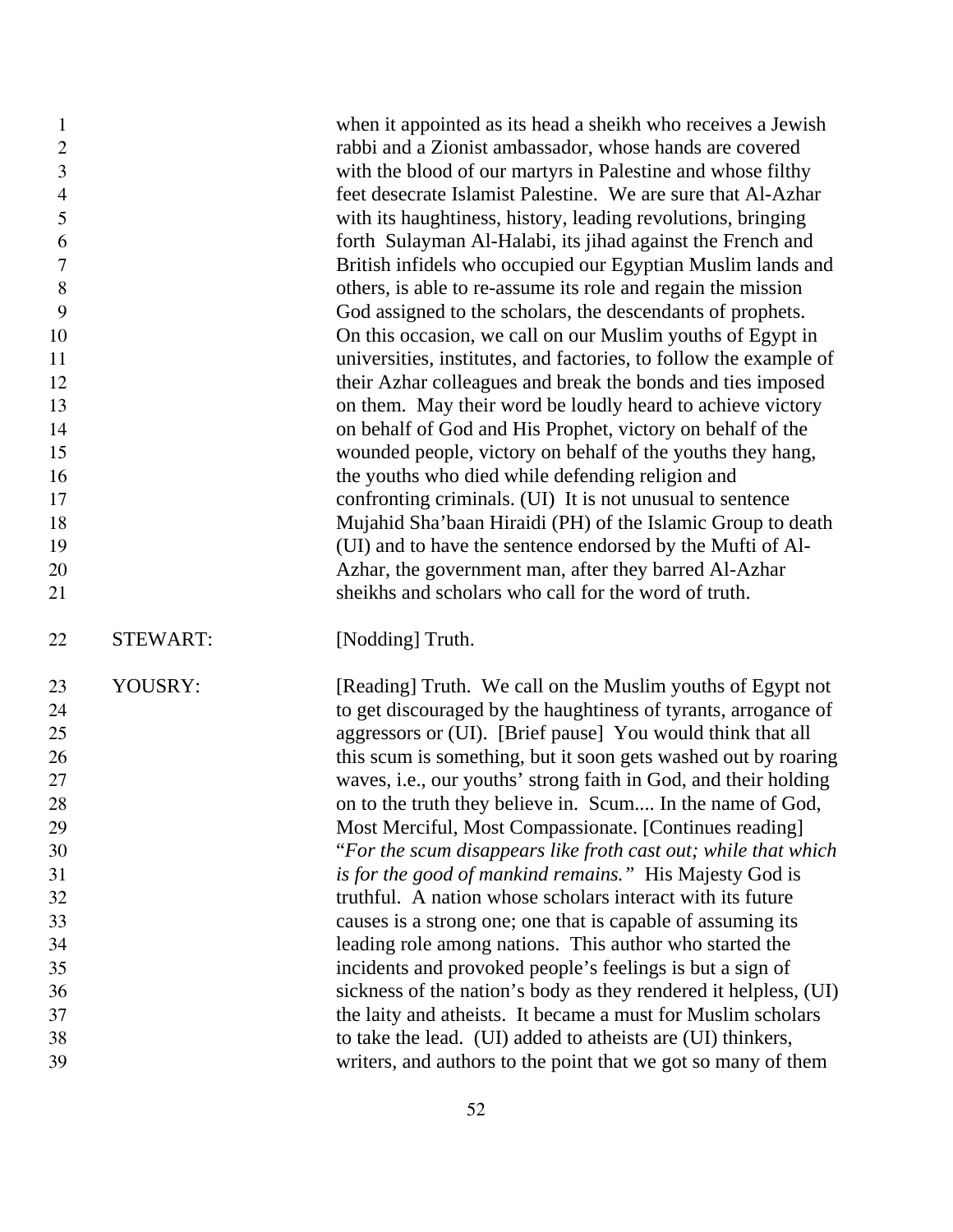| $\mathbf{1}$<br>$\overline{2}$<br>3<br>$\overline{4}$<br>5<br>6                  |                      | like Faraj Foda and others. Since they bar our religion and<br>impose on us a different identity, we won't be (UI). Haydar,<br>Haydar will not be the last one, the same as Faraj Foda was<br>not the first. We are sure that the revolution of our Muslim<br>youth will one day uproot the Egyptian regime which barred<br>religion-                                                                                                                                                                                                                                                                                                                                                                                                                                                                                           |
|----------------------------------------------------------------------------------|----------------------|---------------------------------------------------------------------------------------------------------------------------------------------------------------------------------------------------------------------------------------------------------------------------------------------------------------------------------------------------------------------------------------------------------------------------------------------------------------------------------------------------------------------------------------------------------------------------------------------------------------------------------------------------------------------------------------------------------------------------------------------------------------------------------------------------------------------------------|
| 7                                                                                | <b>STEWART:</b>      | I recognize that (UI) in Arabic.                                                                                                                                                                                                                                                                                                                                                                                                                                                                                                                                                                                                                                                                                                                                                                                                |
| 8                                                                                | YOUSRY:              | Yes?                                                                                                                                                                                                                                                                                                                                                                                                                                                                                                                                                                                                                                                                                                                                                                                                                            |
| 9                                                                                | <b>STEWART:</b>      | I recognize "na'am?"                                                                                                                                                                                                                                                                                                                                                                                                                                                                                                                                                                                                                                                                                                                                                                                                            |
| 10                                                                               | YOUSRY:              | [Laughs]                                                                                                                                                                                                                                                                                                                                                                                                                                                                                                                                                                                                                                                                                                                                                                                                                        |
| 11<br>12                                                                         | <b>STEWART:</b>      | "Na'am"? I'm, I'm an English speaker, you are speaking<br>Arabic to me, ah                                                                                                                                                                                                                                                                                                                                                                                                                                                                                                                                                                                                                                                                                                                                                      |
| 13                                                                               | <b>ABDEL RAHMAN:</b> | Eh.                                                                                                                                                                                                                                                                                                                                                                                                                                                                                                                                                                                                                                                                                                                                                                                                                             |
| 14<br>15<br>16<br>17<br>18<br>19<br>20<br>21<br>22<br>23<br>24<br>25<br>26<br>27 | YOUSRY:              | [Laughing] That's funny. [Continues reading] We are sure<br>that the revolution of our Muslim youths will one day uproot<br>the Egyptian regime because it barred religion, detained the<br>most sincere, and promoted perverts like his Minister of<br>Culture, who endorsed the decision of the so-called "Novel"<br>Review Committee" disregarding the opinion of the<br>conscientious People's Council members. We are sure that<br>they have no future on our land and that they will not be<br>accepted by the sons of our Muslim people. God will<br>complete His light even though the unbelievers may detest.<br>God hath full power and control over His affairs; but most<br>among mankind know it not.<br>Rifa'i Ahmad Taha, one of the Islamic Group leadership<br>members in Egypt, Safar 11, 1421, May 14, 2000. |
| 28                                                                               | <b>ABDEL RAHMAN:</b> | Uhm.                                                                                                                                                                                                                                                                                                                                                                                                                                                                                                                                                                                                                                                                                                                                                                                                                            |
| 29<br>30                                                                         | YOUSRY:              | [Puts the statement down, and brings another paper to the top]<br>There is also a statement by the Al-Azhar Students Union.                                                                                                                                                                                                                                                                                                                                                                                                                                                                                                                                                                                                                                                                                                     |
| 31                                                                               | <b>ABDEL RAHMAN:</b> | Hum.                                                                                                                                                                                                                                                                                                                                                                                                                                                                                                                                                                                                                                                                                                                                                                                                                            |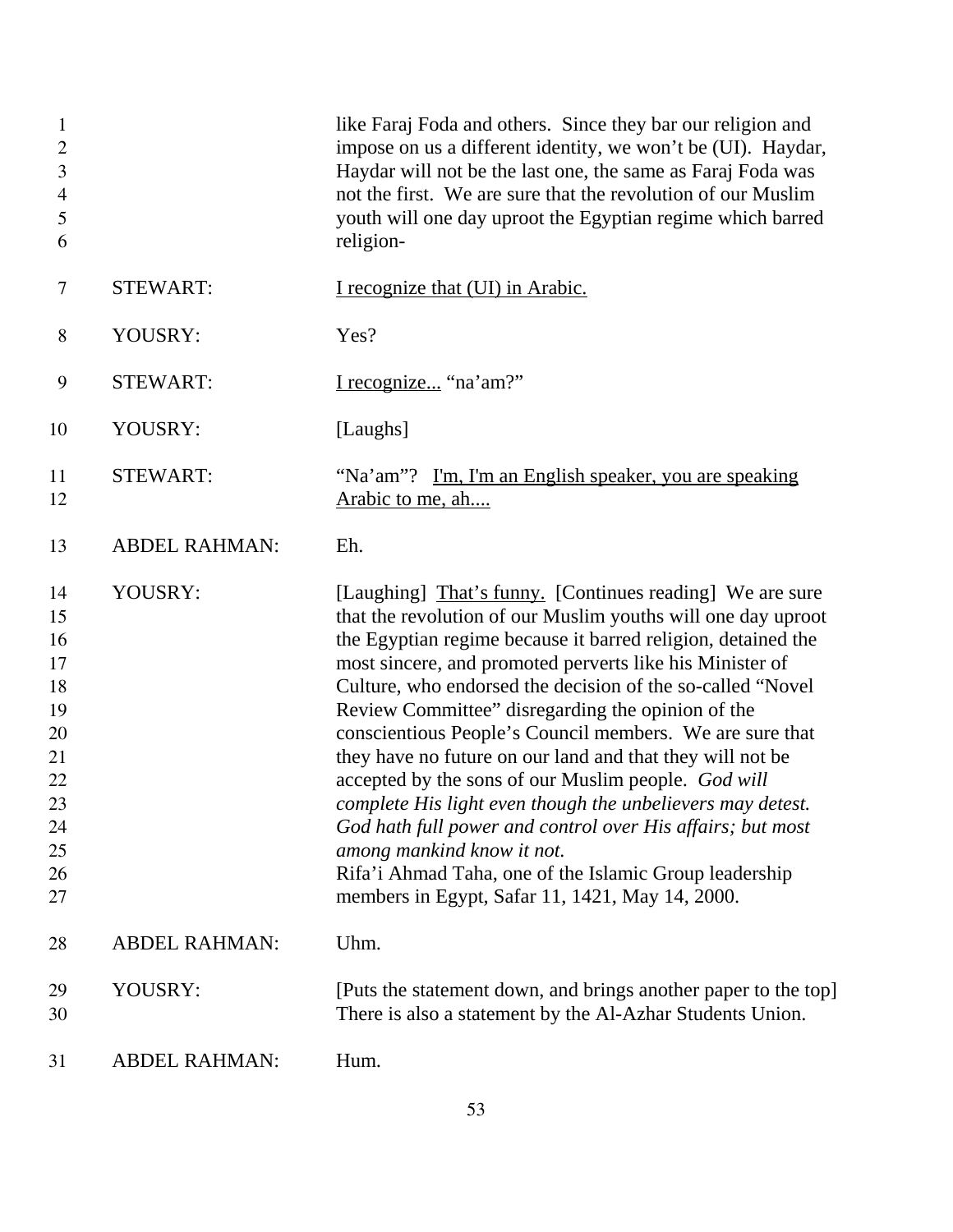| <b>STEWART:</b>      | Al-Azhar?                                                                                                                                                                                                                                                                                                                                                                                                                                                                                                                                                                                                                                                                                                               |
|----------------------|-------------------------------------------------------------------------------------------------------------------------------------------------------------------------------------------------------------------------------------------------------------------------------------------------------------------------------------------------------------------------------------------------------------------------------------------------------------------------------------------------------------------------------------------------------------------------------------------------------------------------------------------------------------------------------------------------------------------------|
| YOUSRY:              | Yeah, the, the students in Al-Azhar University had riots and<br>what not-                                                                                                                                                                                                                                                                                                                                                                                                                                                                                                                                                                                                                                               |
| <b>STEWART:</b>      | They did, indeed.                                                                                                                                                                                                                                                                                                                                                                                                                                                                                                                                                                                                                                                                                                       |
| YOUSRY:              | -and demonstrating and stuff. And these are the-                                                                                                                                                                                                                                                                                                                                                                                                                                                                                                                                                                                                                                                                        |
| <b>STEWART:</b>      | Shooting too, right?                                                                                                                                                                                                                                                                                                                                                                                                                                                                                                                                                                                                                                                                                                    |
| YOUSRY:              | Shooting, yes, some of them were killed. These are the<br>official uh, students' organizations uh, uh, press communiqué?                                                                                                                                                                                                                                                                                                                                                                                                                                                                                                                                                                                                |
| <b>STEWART:</b>      | Right-                                                                                                                                                                                                                                                                                                                                                                                                                                                                                                                                                                                                                                                                                                                  |
| YOUSRY:              | They get them off the internet.                                                                                                                                                                                                                                                                                                                                                                                                                                                                                                                                                                                                                                                                                         |
| <b>ABDEL RAHMAN:</b> | Tell her this is the oldest university in the whole world.                                                                                                                                                                                                                                                                                                                                                                                                                                                                                                                                                                                                                                                              |
| YOUSRY:              | It's the oldest university in the world.                                                                                                                                                                                                                                                                                                                                                                                                                                                                                                                                                                                                                                                                                |
| <b>STEWART:</b>      | Uhm hm.                                                                                                                                                                                                                                                                                                                                                                                                                                                                                                                                                                                                                                                                                                                 |
| <b>ABDEL RAHMAN:</b> | Meaning, no university was there before Al-Azhar.                                                                                                                                                                                                                                                                                                                                                                                                                                                                                                                                                                                                                                                                       |
| YOUSRY:              | There is no university that was established before Al-Azhar.                                                                                                                                                                                                                                                                                                                                                                                                                                                                                                                                                                                                                                                            |
| <b>STEWART:</b>      | Uhm hm. Amazing.                                                                                                                                                                                                                                                                                                                                                                                                                                                                                                                                                                                                                                                                                                        |
| YOUSRY:              | Lynne says this is great. Okay, Sir. [Reading] The Final<br>Result of Al-Azhar Massacre of 2000. Would you like to<br>know the final result of Al-Azhar massacre? You may be<br>able to recall the Al-Azhar incidents of the 18 <sup>th</sup> Century, when<br>the French soldiers' horses broke into it; they trampled on the<br>defenseless worshipers and on the Quran and killed the people<br>prostrated in prayer. The pure blood was shed in Al-Aqsa<br>nave and on sheets of paper. At the pillars where students<br>were having their lessons, body parts scattered around with<br>the Quran in hands. Yes, the same thing happened again, yes,<br>its bloody scenes recurred in Al-Azhar University. But this |
|                      |                                                                                                                                                                                                                                                                                                                                                                                                                                                                                                                                                                                                                                                                                                                         |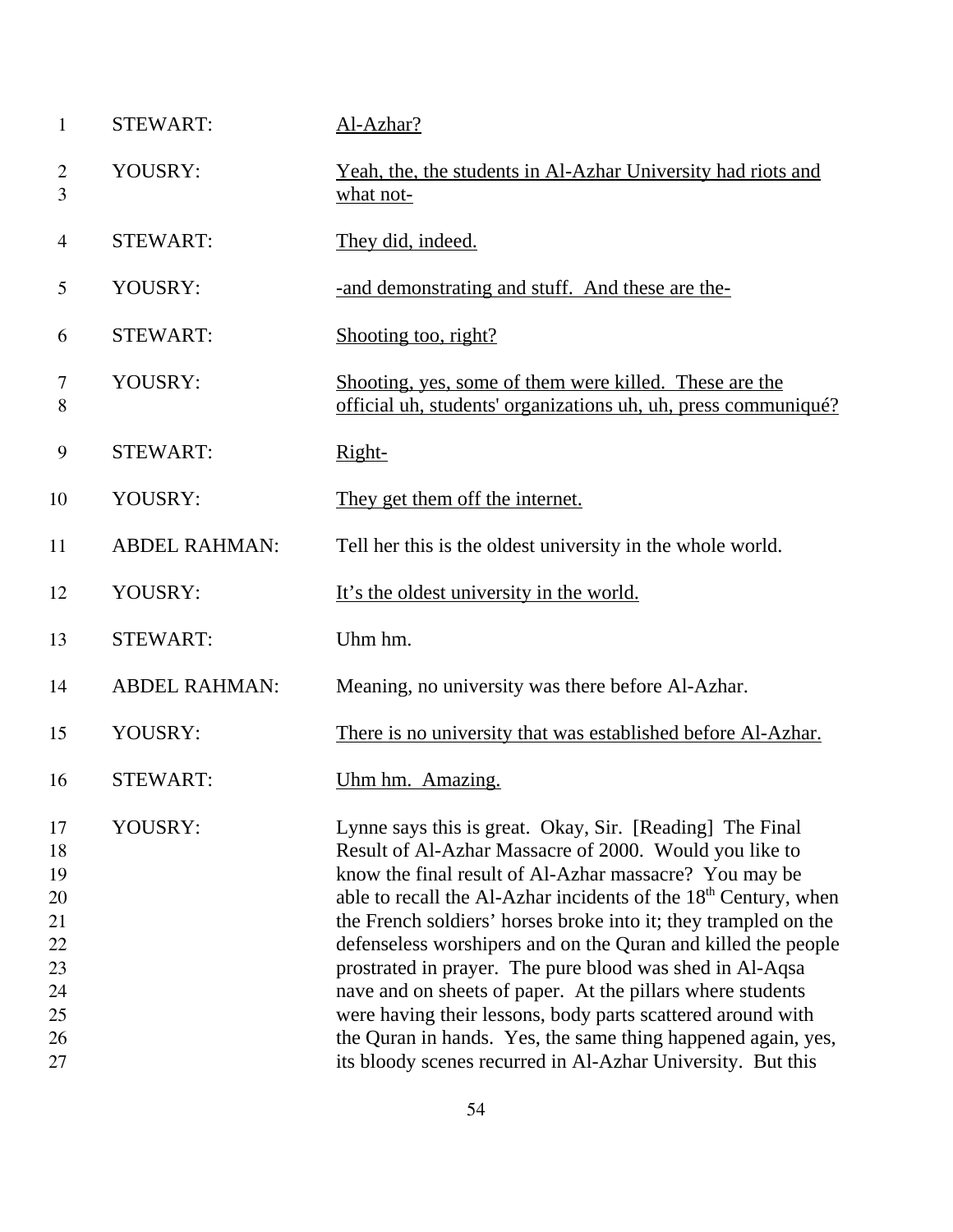| $\mathbf{1}$<br>$\overline{2}$ |                 | time, there is no Bonaparte nor Kleber. There are soldiers,<br>(UI) Israeli men who don't consider sacred religious law, |
|--------------------------------|-----------------|--------------------------------------------------------------------------------------------------------------------------|
| 3                              |                 | education, respect for Muslim sisters, nor innocent students.                                                            |
| $\overline{4}$                 |                 | Their rubber bullets went through bodies and eyes. May God                                                               |
| 5                              |                 | be your resort, you honorable sisters and heroes of Al-Azhar.                                                            |
| 6                              |                 | You offered your bodies, (UI) and eyes to protect our                                                                    |
| 7                              |                 | sanctities at the time teenagers were absorbed in ethical                                                                |
| 8                              |                 | problems, debauchery and homosexuality. The Israeli (UI)                                                                 |
| 9                              |                 | assumed the role of the Minister of Culture (UI) agent of the                                                            |
| 10                             |                 | West. Egypt was suffering under a savage rule which abused,                                                              |
| 11                             |                 | imprisoned, detained, desecrated and killed without trial.                                                               |
| 12                             |                 | You, males and females, came at the right difficult time when                                                            |
| 13                             |                 | (UI) alleged peace; when the worst oppressive campaign to                                                                |
| 14                             |                 | bar the nation's religion, change its (UI) God's sake and                                                                |
| 15                             |                 | defile its sanctities. God was cursed, the Quran was defiled,                                                            |
| 16                             |                 | and the Prophet was called names openly, in the name of art!                                                             |
| 17                             |                 | Dear Messenger of God, how can we apologize to you? One                                                                  |
| 18                             |                 | day, you came for us, transcending all barriers of (UI).                                                                 |
| 19                             |                 | Among the tribal shepherds you evoked a wisdom-bearing                                                                   |
| 20                             |                 | nation, a nation (UI) paganism to the width of monotheism                                                                |
| 21                             |                 | and freedom, as the late martyr Sayid Qutb said. How come                                                                |
| 22                             |                 | the lowly people of the nation try to annihilate its brains,                                                             |
| 23                             |                 | history and sanctities?                                                                                                  |
| 24                             |                 | You came for us, for us, beloved Messenger of God                                                                        |
| 25                             | <b>STEWART:</b> | Uhmm, what was that at the end?                                                                                          |
| 26                             | YOUSRY:         | It's the Prophet.                                                                                                        |
| 27                             | <b>STEWART:</b> | Uhm hm.                                                                                                                  |
| 28                             | YOUSRY:         | Alright, Sir. Uhm. [Reads] We don't know what to say                                                                     |
| 29                             | <b>STEWART:</b> | What was the thing that sparked the students, again?                                                                     |
| 30<br>31                       | YOUSRY:         | There was eh, a novel by a writer, a Syrian writer, Haydar,<br>Haydar.                                                   |
| 32                             | <b>STEWART:</b> | Oh, yes, I do remember (UI).                                                                                             |
| 33                             | YOUSRY:         | You see, Sir? [Continues reading] How come the lowly                                                                     |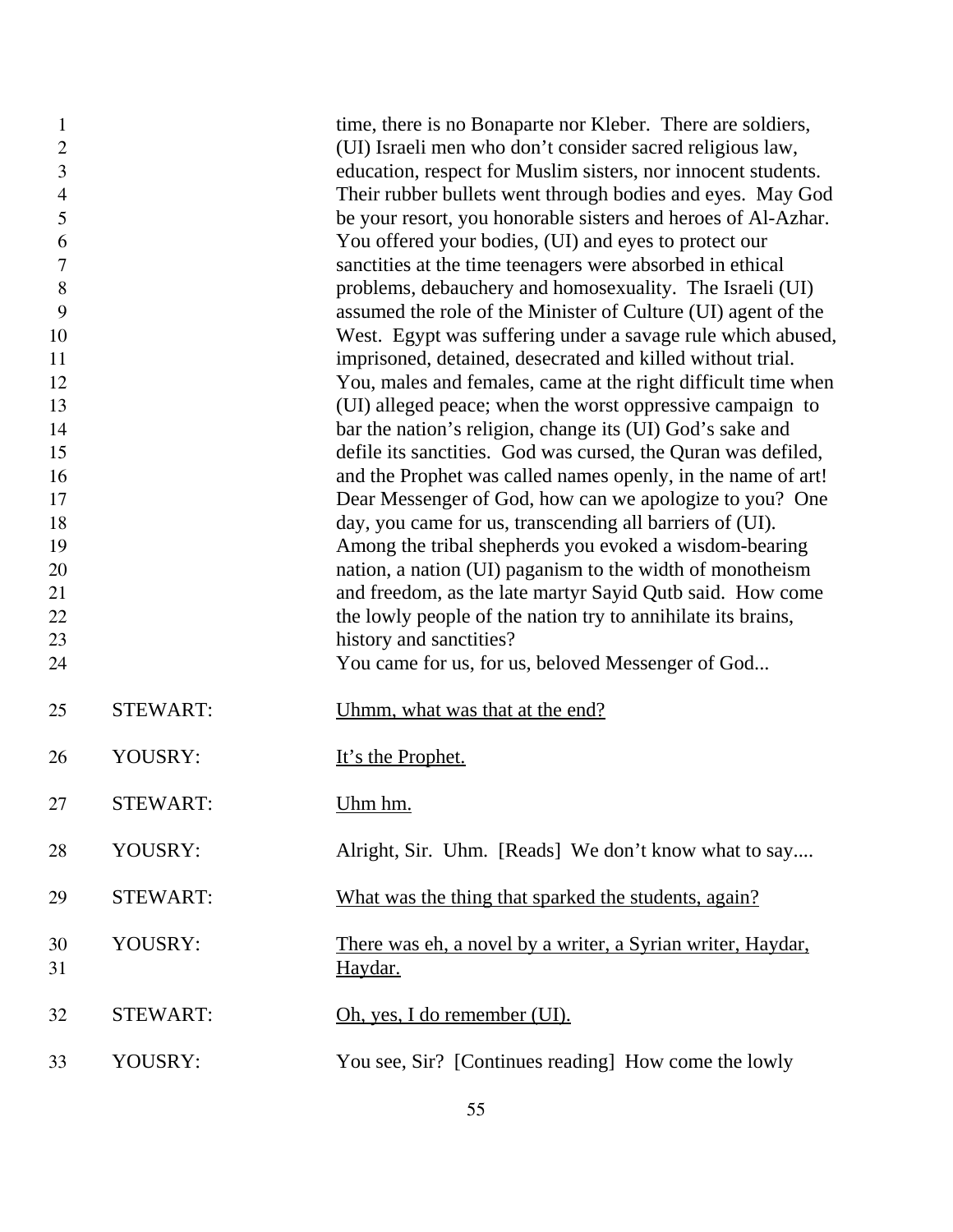| $\mathbf{1}$<br>$\overline{c}$<br>3<br>$\overline{4}$<br>5<br>6<br>7<br>8 |                      | people of the nation try to challenge its brains, history and<br>sanctities? You came for us, for us, beloved Messenger of<br>God, but we don't know what to say to you. How can we<br>apologize to you? Khayber, Khayber is being repeated.<br>Khalid (UI) Fatima (UI). The beloved was killed by the<br>infidels who fill the earth. The earth we are on is the same as<br>the day you started, (UI), we are scared the people may (UI)<br>us. |
|---------------------------------------------------------------------------|----------------------|--------------------------------------------------------------------------------------------------------------------------------------------------------------------------------------------------------------------------------------------------------------------------------------------------------------------------------------------------------------------------------------------------------------------------------------------------|
| 9                                                                         |                      | Dear Messenger and Master Muhammad, may the peace and                                                                                                                                                                                                                                                                                                                                                                                            |
| 10                                                                        |                      | blessings of God be upon you, may the hands and tongues of                                                                                                                                                                                                                                                                                                                                                                                       |
| 11                                                                        |                      | those who cursed you be paralyzed. We retire to your name                                                                                                                                                                                                                                                                                                                                                                                        |
| 12                                                                        |                      | Muhammad, maybe God will cleanse the nation from the filth                                                                                                                                                                                                                                                                                                                                                                                       |
| 13                                                                        |                      | of this age.                                                                                                                                                                                                                                                                                                                                                                                                                                     |
| 14                                                                        |                      | The signing cobs are Salah Ahmad, eight years old, who got a                                                                                                                                                                                                                                                                                                                                                                                     |
| 15                                                                        |                      | rubber bullet in the neck; Karim Ahmad, five years old, who                                                                                                                                                                                                                                                                                                                                                                                      |
| 16                                                                        |                      | got a rubber bullet in the neck; (UI), Tamir Ahmad, two years                                                                                                                                                                                                                                                                                                                                                                                    |
| 17                                                                        |                      | old, suffered wounds in his left eye caused by live fragments,                                                                                                                                                                                                                                                                                                                                                                                   |
| 18                                                                        |                      | in front of Al-Azhar University. Students, Safinaz Jalal of the                                                                                                                                                                                                                                                                                                                                                                                  |
| 19<br>20                                                                  |                      | business school had injury to her right eye and possible<br>bleeding of the brain caused by a rubber bullet; Iman                                                                                                                                                                                                                                                                                                                                |
| 21                                                                        |                      | Muhammad Abdel Rahman of Al-Azhar University, had an                                                                                                                                                                                                                                                                                                                                                                                             |
| 22                                                                        |                      | eye injury caused by a rubber bullet; Muhammad Ibrahim Al-                                                                                                                                                                                                                                                                                                                                                                                       |
| 23                                                                        |                      | Faqarani, a student at Al-Azhar, had an eye injury caused by a                                                                                                                                                                                                                                                                                                                                                                                   |
| 24                                                                        |                      | rubber bullet; Hani Ahmad Al-Hashash of Al-Azhar had an                                                                                                                                                                                                                                                                                                                                                                                          |
| 25                                                                        |                      | eye injury caused by a rubber bullet; Manal Ramadan got                                                                                                                                                                                                                                                                                                                                                                                          |
| 26                                                                        |                      | fragments in the chest; Nora Uthman, live splinters in the                                                                                                                                                                                                                                                                                                                                                                                       |
| 27                                                                        |                      | chest. Their signatures follow.                                                                                                                                                                                                                                                                                                                                                                                                                  |
| 28<br>29                                                                  | <b>ABDEL RAHMAN:</b> | Tsk, tsk, tsk.                                                                                                                                                                                                                                                                                                                                                                                                                                   |
| 30                                                                        | YOUSRY:              | Uh, Ibtisam Jaber, severe asthma caused by breathing poison                                                                                                                                                                                                                                                                                                                                                                                      |
| 31                                                                        |                      | gas; Fatima Khamis-                                                                                                                                                                                                                                                                                                                                                                                                                              |
| 32                                                                        | <b>ABDEL RAHMAN:</b> | That's enough. Did they say what they did about the riots?                                                                                                                                                                                                                                                                                                                                                                                       |
| 33                                                                        | YOUSRY:              | You mean the result?                                                                                                                                                                                                                                                                                                                                                                                                                             |
| 34                                                                        | <b>ABDEL RAHMAN:</b> | Yeah.                                                                                                                                                                                                                                                                                                                                                                                                                                            |
| 35<br>36                                                                  | YOUSRY:              | An investigation committee was formed. The person who<br>ordered that the book be published is named Ibrahim Aslan.                                                                                                                                                                                                                                                                                                                              |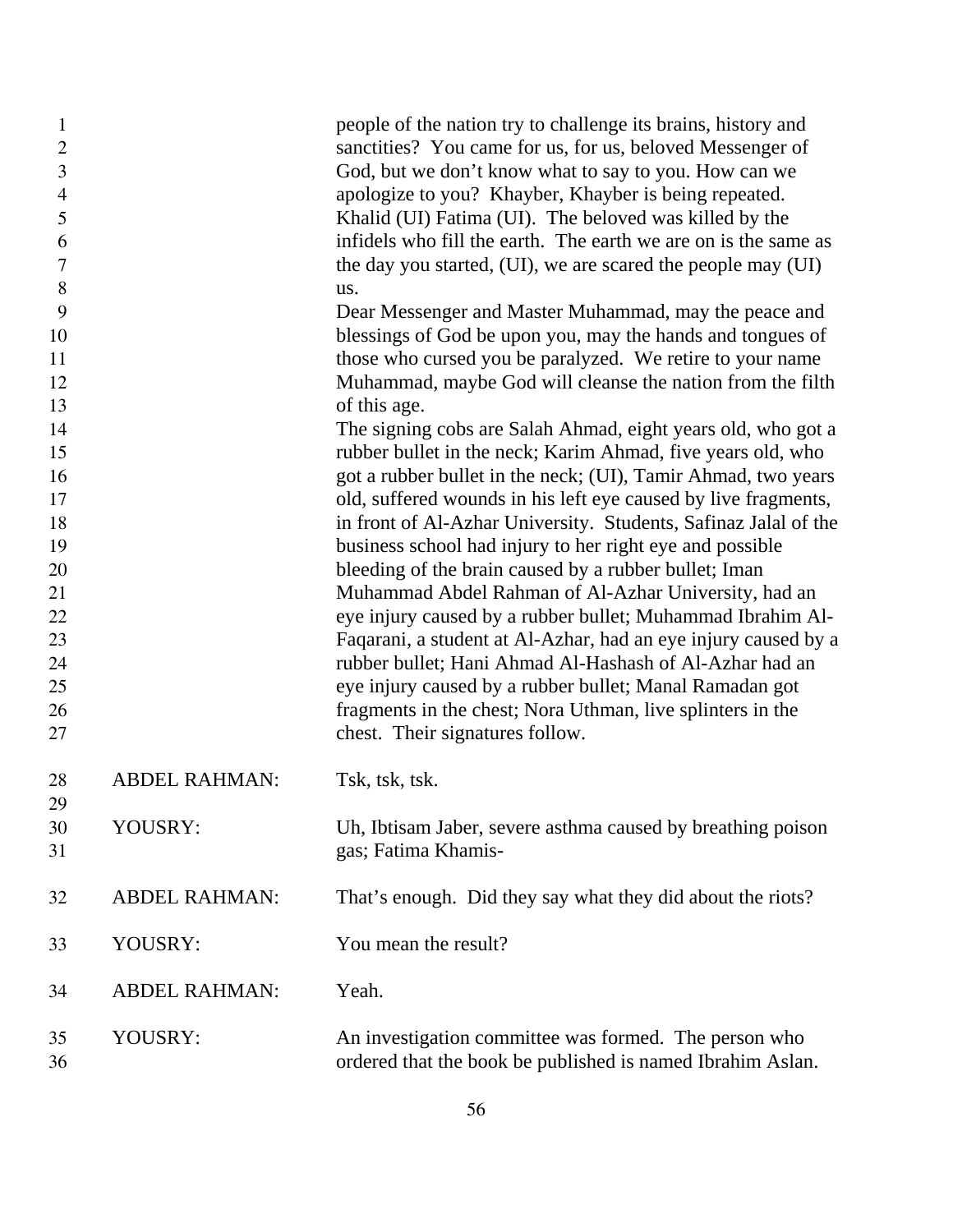| $\mathbf{1}$                     |                      | He is the writer of the old novel "Malik El-Hazeen".                                                                                                                                                                                                                                                                                                                                   |
|----------------------------------|----------------------|----------------------------------------------------------------------------------------------------------------------------------------------------------------------------------------------------------------------------------------------------------------------------------------------------------------------------------------------------------------------------------------|
| $\overline{2}$                   | <b>ABDEL RAHMAN:</b> | Uhm.                                                                                                                                                                                                                                                                                                                                                                                   |
| 3<br>4<br>5<br>6                 | YOUSRY:              | It was produced as a movie, named Kitkat. Eh, he is<br>appointed President of the Committee on Culture House<br>Publications. There is a series of publications, Sir, named<br>"Read" headed by Susan Mubarak -                                                                                                                                                                        |
| 7                                | <b>ABDEL RAHMAN:</b> | Uhm.                                                                                                                                                                                                                                                                                                                                                                                   |
| 8<br>9<br>10                     | YOUSRY:              | -the wife of President Hosni Mubarak. It publishes old works,<br>books by Muhammad Abdu, Al-Tawhidi or (UI), Sa'd<br>Zaghlul, Jamal Idin Al-Afghani and others.                                                                                                                                                                                                                        |
| 11                               | <b>ABDEL RAHMAN:</b> | So far, that's fine.                                                                                                                                                                                                                                                                                                                                                                   |
| 12                               | YOUSRY:              | Huh?                                                                                                                                                                                                                                                                                                                                                                                   |
| 13                               | <b>ABDEL RAHMAN:</b> | So far, that's fine.                                                                                                                                                                                                                                                                                                                                                                   |
| 14                               | YOUSRY:              | But, eh, yeah but they don't                                                                                                                                                                                                                                                                                                                                                           |
| 15                               | <b>STEWART:</b>      | What did he say?                                                                                                                                                                                                                                                                                                                                                                       |
| 16<br>17<br>18<br>19<br>20<br>21 | YOUSRY:              | No, I'm telling him about the, why was that published now,<br>the, the president's wife, the first lady, she is the head of eh.<br>ch a series called "Read" and they publish old stuff, and, and<br>out of that old stuff, they publish things written by Muslim<br>scholars but also they publish a lot of other stuff that is<br>against Islam, so I'm just telling him about that. |
| 22                               | <b>STEWART:</b>      | <u>Uhm, uhm.</u>                                                                                                                                                                                                                                                                                                                                                                       |
| 23<br>24                         | YOUSRY:              | So they issue, Sir, for instance eh, 200 or 300 books of the<br>series by Muhammad Abdu                                                                                                                                                                                                                                                                                                |
| 25                               | <b>ABDEL RAHMAN:</b> | Ah.                                                                                                                                                                                                                                                                                                                                                                                    |
| 26                               | YOUSRY:              | and that's all.                                                                                                                                                                                                                                                                                                                                                                        |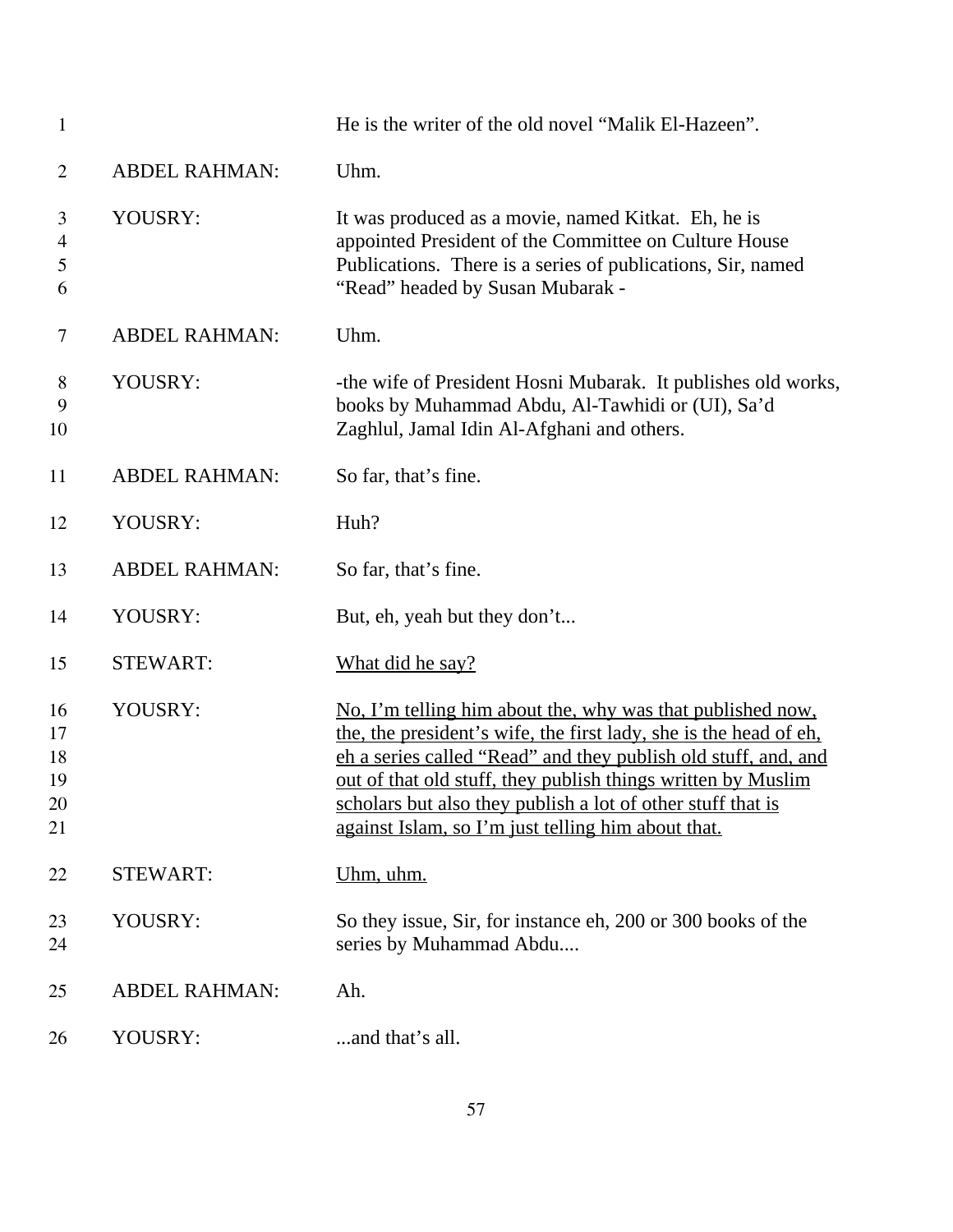| $\mathbf{1}$                     | <b>ABDEL RAHMAN:</b> | Uhm.                                                                                                                                                                                                                                                                                                                                                             |
|----------------------------------|----------------------|------------------------------------------------------------------------------------------------------------------------------------------------------------------------------------------------------------------------------------------------------------------------------------------------------------------------------------------------------------------|
| $\overline{2}$<br>3              | YOUSRY:              | But they publish 20,000 books of Tawfiq Al-Hakim's, and<br>you know, Sir, they sell them for how much?                                                                                                                                                                                                                                                           |
| 4                                | <b>ABDEL RAHMAN:</b> | Uhm.                                                                                                                                                                                                                                                                                                                                                             |
| 5                                | YOUSRY:              | Ten piasters.                                                                                                                                                                                                                                                                                                                                                    |
| 6                                | <b>ABDEL RAHMAN:</b> | Oh!                                                                                                                                                                                                                                                                                                                                                              |
| 7<br>8<br>9<br>10<br>11<br>12    | YOUSRY:              | Yes. Besides, they are excellent editions! The series are on<br>literature and Islam, art and Islam, the freedom of woman in<br>Islam, uh, The Muslim's Directory (UI), books by Husain<br>Ahmad Amin, Islamic Shari'a, by Husain Ahmad Amin, by<br>people who are considered hostile to Islamic armed<br>movements, you see, Sir?                               |
| 13                               | <b>ABDEL RAHMAN:</b> | Uhm.                                                                                                                                                                                                                                                                                                                                                             |
| 14<br>15<br>16<br>17<br>18<br>19 | YOUSRY:              | [Gesticulating] All of them are, Mustafa Mahmud, Al-<br>Sha'rawi, so and so and all that. I have a big collection of the<br>series. And of course, they published plays, art, translated<br>novels, world books, and things like that. It came out as a<br>book of the series; nothing can happen, because it was printed<br>within the series of Susan Mubarak. |
| 20                               | <b>ABDEL RAHMAN:</b> | Ah.                                                                                                                                                                                                                                                                                                                                                              |
| 21                               | YOUSRY:              | You see, Sir?                                                                                                                                                                                                                                                                                                                                                    |
| 22<br>23                         | <b>ABDEL RAHMAN:</b> | So, what happened with Al-Azhar demonstrations, do you<br>know?                                                                                                                                                                                                                                                                                                  |
| 24<br>25                         | YOUSRY:              | They came to an end, universities are already done in Egypt,<br>they are closed. You don't know that, Sir?                                                                                                                                                                                                                                                       |
| 26                               | <b>ABDEL RAHMAN:</b> | No.                                                                                                                                                                                                                                                                                                                                                              |
| 27                               | YOUSRY:              | Universities are over.                                                                                                                                                                                                                                                                                                                                           |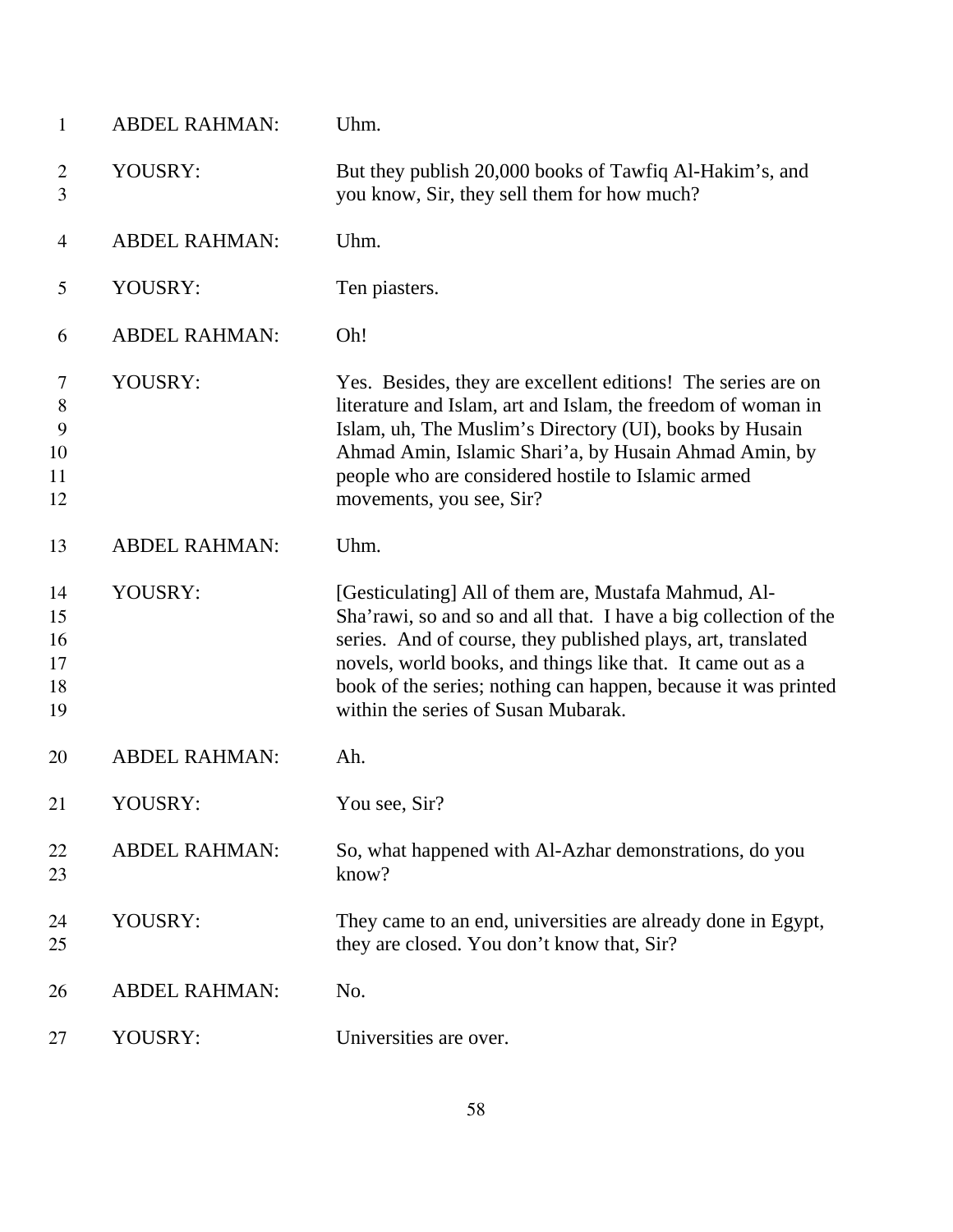| $\mathbf{1}$        | <b>ABDEL RAHMAN:</b> | Over with what?                                                                                                                                 |
|---------------------|----------------------|-------------------------------------------------------------------------------------------------------------------------------------------------|
| $\overline{2}$<br>3 | YOUSRY:              | They are finished, the school year is over except for the<br>schools of science and medicine. The other schools are over.                       |
| $\overline{4}$      | <b>ABDEL RAHMAN:</b> | They finished with the exams?                                                                                                                   |
| 5                   | YOUSRY:              | Yes, before the $5th$ elementary grade did.                                                                                                     |
| 6                   | <b>ABDEL RAHMAN:</b> | Uhm.                                                                                                                                            |
| 7<br>$8\,$<br>9     | YOUSRY:              | <u>I'm telling the Sheikh that the university in Egypt is closed</u><br>now, even before the elementary school. They are done, for<br>the year. |
| 10                  | <b>STEWART:</b>      | <u>Hm.</u>                                                                                                                                      |
| 11<br>12            | YOUSRY:              | The government doesn't want them to go, except for the<br>medicine colleges and the science college.                                            |
| 13                  | <b>STEWART:</b>      | Well, how do you figure that?                                                                                                                   |
| 14                  | YOUSRY:              | After those demonstrations-                                                                                                                     |
| 15                  | <b>STEWART:</b>      | Oh, they (UI).                                                                                                                                  |
| 16                  | YOUSRY:              | -they advanced, they advanced the final exams.                                                                                                  |
| 17                  | <b>STEWART:</b>      | Uhm hm.                                                                                                                                         |
| 18<br>19            | YOUSRY:              | (UI) and that was it. So now everybody's home, there is no<br>reason for you to go to school, so that they can't demonstrate.                   |
| 20                  | <b>STEWART:</b>      | Uhm, well                                                                                                                                       |
| 21                  | YOUSRY:              | Sir                                                                                                                                             |
| 22<br>23<br>24      | <b>STEWART:</b>      | <u>You can take, you can take eh, the discontent out of the</u><br>school, but you can't take the, the discontent out of the<br>person.         |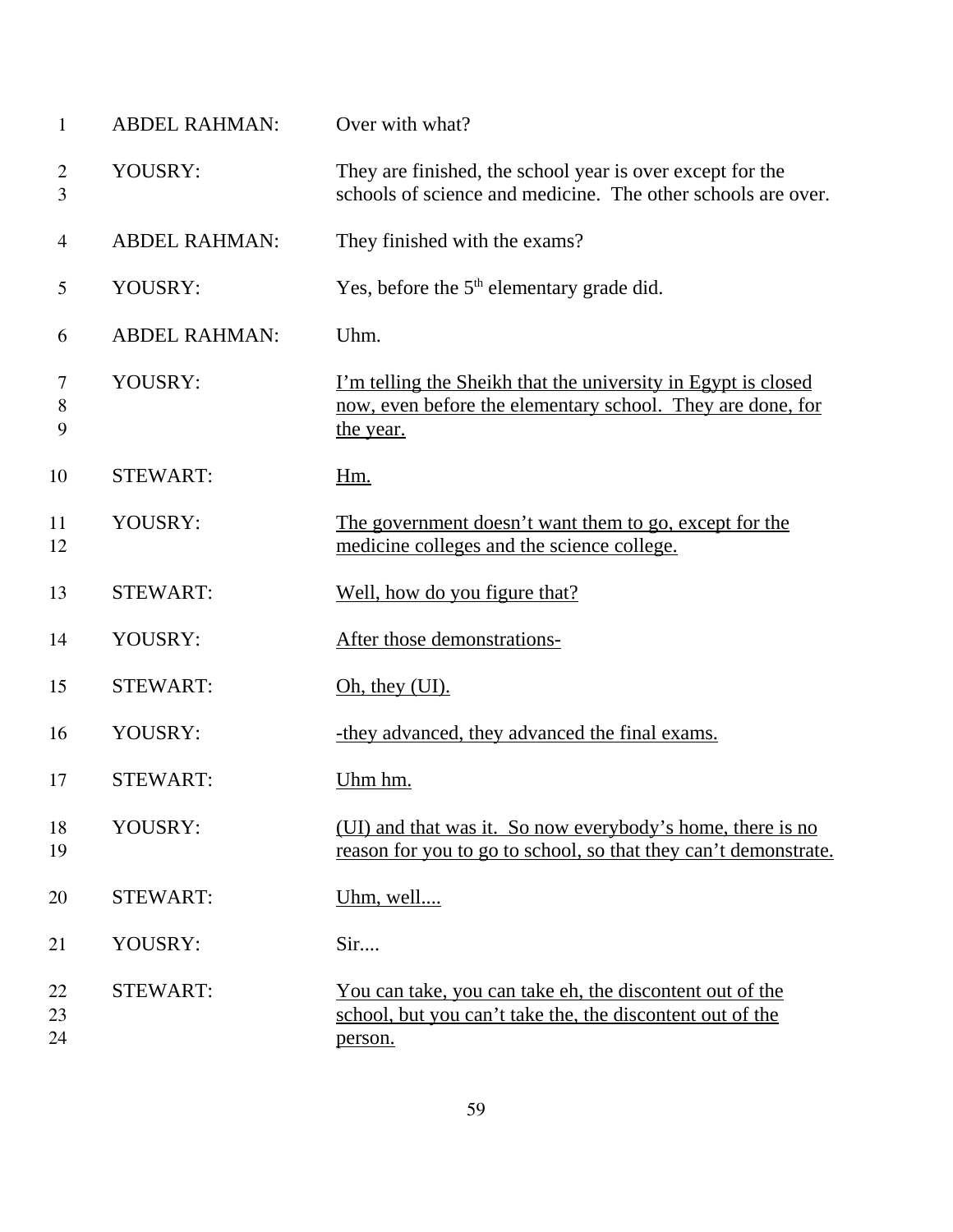| $\mathbf{1}$<br>$\mathbf{2}$<br>3<br>$\overline{4}$ | YOUSRY:              | Lynne says to you, Sir, if we don't let them go to school, they<br>won't get together against the government, but they are still<br>against the government when they are at home, so what is the<br>difference?   |
|-----------------------------------------------------|----------------------|-------------------------------------------------------------------------------------------------------------------------------------------------------------------------------------------------------------------|
| 5                                                   | <b>STEWART:</b>      | So now they will sit in the cafes and eh, have                                                                                                                                                                    |
| 6<br>7                                              | YOUSRY:              | She says, Sir, they can get together in coffee shops and talk<br>about measures against the government, et cetera.                                                                                                |
| 8                                                   | <b>ABDEL RAHMAN:</b> | No. Tell her                                                                                                                                                                                                      |
| 9                                                   | YOUSRY:              | No gathering.                                                                                                                                                                                                     |
| 10<br>11<br>12<br>13                                | <b>ABDEL RAHMAN:</b> | Tell her that the difference is, there will be no gathering. Tell<br>her there can be, for instance, a gathering of ten or twenty<br>thousand people, how many can get together in a coffee shop,<br>five people? |
| 14<br>15                                            | YOUSRY:              | Well, actually, there is a big difference, the Sheikh said, in a<br>university, five thousand or ten thousand -                                                                                                   |
| 16                                                  | <b>STEWART:</b>      | Uhm-                                                                                                                                                                                                              |
| 17                                                  | YOUSRY:              | - but in the café, there are five or six.                                                                                                                                                                         |
| 18                                                  | <b>STEWART:</b>      | <u>Yeah.</u>                                                                                                                                                                                                      |
| 19                                                  | YOUSRY:              | <u>So, you know, you have to be aware of that.</u>                                                                                                                                                                |
| 20                                                  | <b>STEWART:</b>      | That's a fact, yeah.                                                                                                                                                                                              |
| 21                                                  | YOUSRY:              | Can I have Ahmed's letter?                                                                                                                                                                                        |
| 22                                                  | <b>STEWART:</b>      | Umm hm-                                                                                                                                                                                                           |
| 23<br>24                                            | YOUSRY:              | And it's the last one. Shall I read for you, Sir, Mr. Ahmed<br>Abdel Sattar's letter?                                                                                                                             |
| 25                                                  | <b>ABDEL RAHMAN:</b> | Delay it a little because (UI).                                                                                                                                                                                   |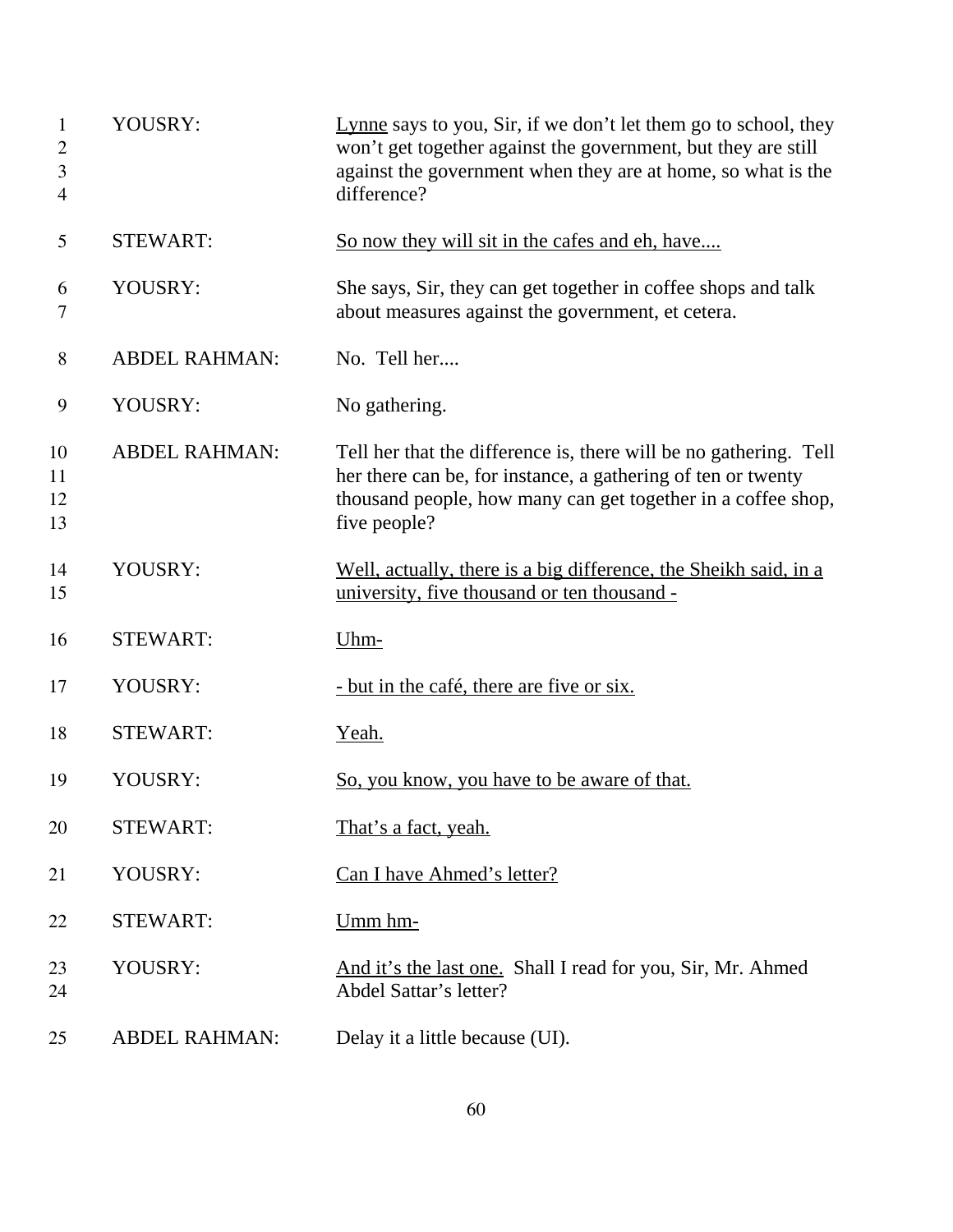| $\mathbf{1}$   | YOUSRY:              | Delay it a little?                                                                                        |
|----------------|----------------------|-----------------------------------------------------------------------------------------------------------|
| $\overline{2}$ | <b>ABDEL RAHMAN:</b> | Uhm.                                                                                                      |
| 3              | YOUSRY:              | That's the one that requires (UI).                                                                        |
| 4              | <b>ABDEL RAHMAN:</b> | Hah?                                                                                                      |
| 5              | YOUSRY:              | Fine, fine. Go ahead, Sir, do you want to say something?                                                  |
| 6              | <b>ABDEL RAHMAN:</b> | Ask Lynne if she thinks filing a lawsuit can lead to anything.                                            |
| 7              | YOUSRY:              | A lawsuit about the condition?                                                                            |
| 8<br>9         | <b>STEWART:</b>      | [Simultaneously] Let me ask the Sheikh something before you<br>start.                                     |
| 10             | YOUSRY:              | Yeah, he wants to ask you a question.                                                                     |
| 11             | <b>STEWART:</b>      | <u>Okay.</u>                                                                                              |
| 12             | YOUSRY:              | Is it the lawsuit on the condition, Sir?                                                                  |
| 13             | <b>ABDEL RAHMAN:</b> | Yeah.                                                                                                     |
| 14<br>15       | YOUSRY:              | What do you think, you think if we uh, sue uh them, condition<br>case, would that change anything at all? |
| 16             | <b>STEWART:</b>      | I think it will, eh                                                                                       |
| 17             | YOUSRY:              | Like what?                                                                                                |
| 18<br>19       | <b>STEWART:</b>      | Well, I know that the Sheikh is very anxious to get to the east<br>coast.                                 |
| 20<br>21       | YOUSRY:              | She says, Sir, that she knows that you want to move from here<br>to the east coast, close to us.          |
| 22             | <b>ABDEL RAHMAN:</b> | Uhm.                                                                                                      |
| 23             | <b>STEWART:</b>      | So they may make a (UI) uh, concessions.                                                                  |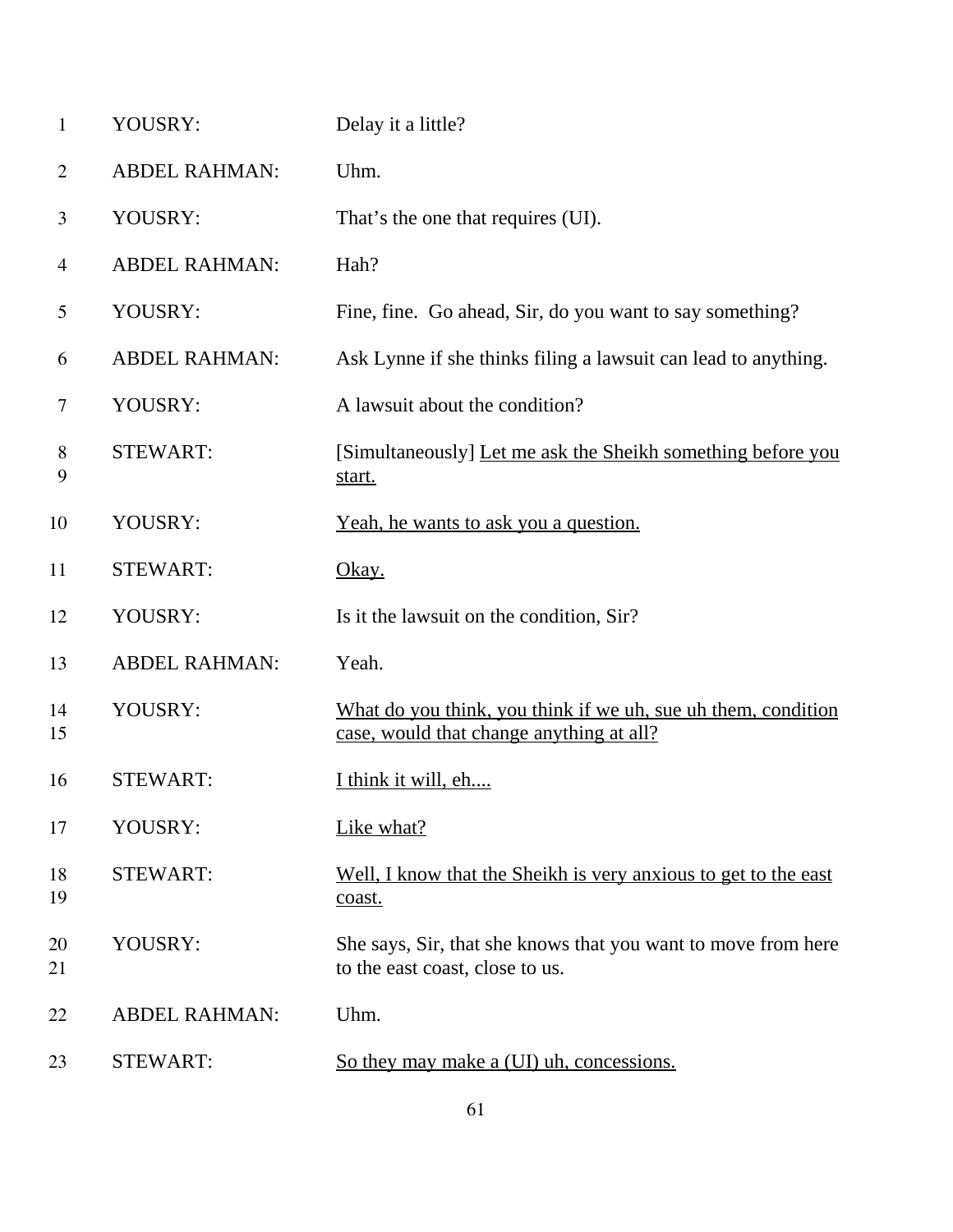| 1                             | YOUSRY:              | They may approve.                                                                                                                                                                                                                                                                                        |
|-------------------------------|----------------------|----------------------------------------------------------------------------------------------------------------------------------------------------------------------------------------------------------------------------------------------------------------------------------------------------------|
| $\overline{2}$<br>3<br>4<br>5 | <b>STEWART:</b>      | They may not give you eh, population right away or<br>something, but they might allow you to, you know, at least get<br>away from the middle of the country here where there is no<br>one or nothing.                                                                                                    |
| 6<br>7<br>8                   | YOUSRY:              | She says, Sir, that it is possible that they transfer you. They<br>will not transfer you "population," they will not put you with<br>people, but they can put you in a nearby location.                                                                                                                  |
| 9                             | <b>STEWART:</b>      | What I am thinking now, eh, is                                                                                                                                                                                                                                                                           |
| 10                            | YOUSRY:              | [Simultaneously] I mean nearby, not eh                                                                                                                                                                                                                                                                   |
| 11<br>12<br>13                | <b>STEWART:</b>      | I'm sitting here, strategizing actually, is that if we can push<br>the Farrakhan thing and do the condition suit at the same time,<br>that will push things in a very positive way.                                                                                                                      |
| 14<br>15<br>16<br>17<br>18    | YOUSRY:              | That is why you are Lynne. [Both laugh] She says, Sir, that<br>she is sitting now and thinking of two things: first, Louis<br>Farrakhan; second, the condition suit. If they disapprove<br>Louis Farrakhan's, he will start talking about it and we file a<br>suit at the same time, both work together. |
| 19                            | <b>ABDEL RAHMAN:</b> | Excellent, very good.                                                                                                                                                                                                                                                                                    |
| 20<br>21                      | <b>STEWART:</b>      | "Very good," very good. You've been saying, "very good,"<br>Sheikh, in English.                                                                                                                                                                                                                          |
| 22                            | YOUSRY:              | Your way of speaking English, Sir, is very good.                                                                                                                                                                                                                                                         |
| 23<br>24                      | <b>ABDEL RAHMAN:</b> | Tell her that after the repeated unsuccessful appeals, I don't<br>expect eh, eh, the condition suit will do anything.                                                                                                                                                                                    |
| 25<br>26<br>27<br>28<br>29    | YOUSRY:              | Well, if you ask me, my opinion is this, I do not feel that the<br>condition case will have any impact. I do not think we'll win<br>it, especially after we, we lost all the appeals, I don't think we<br>have a chance, I don't think nothing, you know, will come out<br>of it.                        |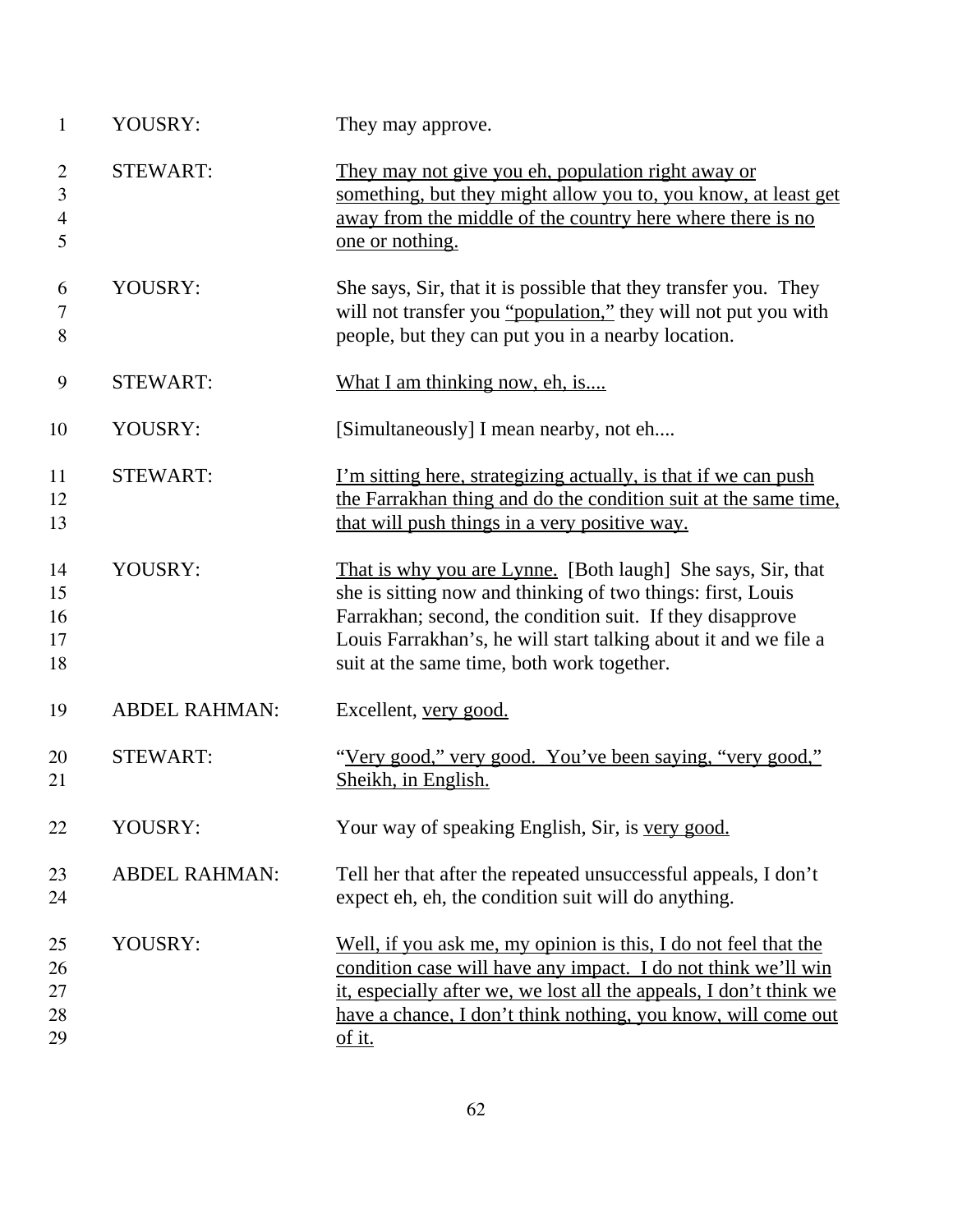| 1<br>$\mathbf{2}$<br>3<br>$\overline{\mathbf{4}}$<br>5<br>6 | <b>STEWART:</b>      | Well, we'll see. The uh, we have, what we do have is a<br>number of years uh, within these jails, under these terrible<br>conditions where nothing has occurred uh, would be<br>considered uh, any kind of a threat to anybody. And because<br>the political climate is relaxed at this, or more relaxed than it<br>was back then, uh                                                                                                                              |
|-------------------------------------------------------------|----------------------|--------------------------------------------------------------------------------------------------------------------------------------------------------------------------------------------------------------------------------------------------------------------------------------------------------------------------------------------------------------------------------------------------------------------------------------------------------------------|
| 7<br>$8\,$<br>9<br>10<br>11<br>12<br>13<br>14               | YOUSRY:              | She says, Sir, that what works for us and against us at the<br>same time is, first, you have been in jail for a long time and<br>nobody has caused you any security threat [sic], so why the<br>isolation? Why are they keeping you away from all the<br>people? The second point against us is, the case died, there is<br>no factual reason that would influence them to transfer you or<br>keep you away, or, or, or We can use this point to our<br>advantage. |
| 15                                                          | <b>ABDEL RAHMAN:</b> | Okay, what eh                                                                                                                                                                                                                                                                                                                                                                                                                                                      |
| 16                                                          | YOUSRY:              | [Simultaneously] Are you following me, Sir?                                                                                                                                                                                                                                                                                                                                                                                                                        |
| 17<br>18                                                    | <b>ABDEL RAHMAN:</b> | What do we use to our advantage, you mean the case? [Brief]<br>pause]                                                                                                                                                                                                                                                                                                                                                                                              |
| 19                                                          | YOUSRY:              | Yeah, we take advantage of the case.                                                                                                                                                                                                                                                                                                                                                                                                                               |
| 20<br>21                                                    | <b>ABDEL RAHMAN:</b> | Yeah, tell her, tell her at any rate, eh, we have a proverb that<br>says, eh, eh, "The shot that-"                                                                                                                                                                                                                                                                                                                                                                 |
| 22                                                          | YOUSRY:              | "The shot that misses the target would at least cause noise."                                                                                                                                                                                                                                                                                                                                                                                                      |
| 23<br>24                                                    | <b>ABDEL RAHMAN:</b> | "-causes noise." So it's good to use the case in terms of this<br>proverb. And the woman who danced on the stairway-                                                                                                                                                                                                                                                                                                                                               |
| 25                                                          | YOUSRY:              | [Laughing] Yeah, was not seen                                                                                                                                                                                                                                                                                                                                                                                                                                      |
| 26                                                          | <b>ABDEL RAHMAN:</b> | -neither the people upstairs nor those downstairs saw her.                                                                                                                                                                                                                                                                                                                                                                                                         |
| 27                                                          | YOUSRY:              | They didn't see her. [Laughs]                                                                                                                                                                                                                                                                                                                                                                                                                                      |
| 28                                                          | <b>ABDEL RAHMAN:</b> | But she danced, and they know that someone is dancing.                                                                                                                                                                                                                                                                                                                                                                                                             |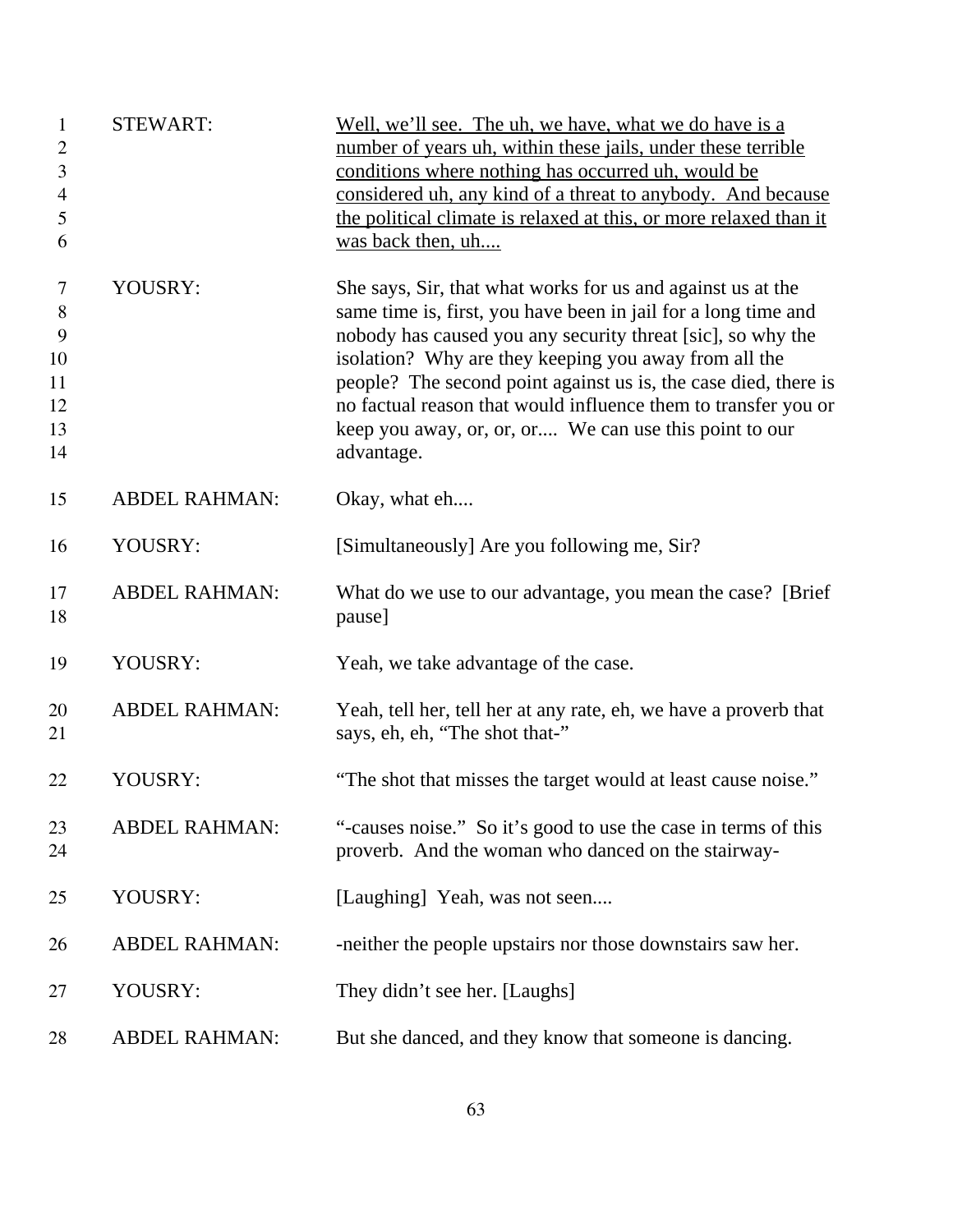| $\mathbf{1}$                                                | YOUSRY:              | Yes, that's right.                                                                                                                                                                                                                                                                                                                                                                                                                                           |
|-------------------------------------------------------------|----------------------|--------------------------------------------------------------------------------------------------------------------------------------------------------------------------------------------------------------------------------------------------------------------------------------------------------------------------------------------------------------------------------------------------------------------------------------------------------------|
| $\overline{2}$                                              | <b>STEWART:</b>      | Translate, trans                                                                                                                                                                                                                                                                                                                                                                                                                                             |
| 3<br>$\overline{4}$<br>5<br>6<br>$\tau$<br>$8\,$<br>9<br>10 | YOUSRY:              | We have two proverbs in eh, Egypt and it's from the rural<br>areas. First one says eh, the shot that does not hit makes a lot<br>of noise. And also, a woman who dances on the stairways,<br><u>the people upstairs don't see her, the people downstairs don't</u><br>hear her; but she's dancing anyway. They know that<br>somebody is dancing. So if our case will create somehow,<br>some kind of the same influence or some kind of the same<br>results- |
| 11                                                          | <b>STEWART:</b>      | Yes.                                                                                                                                                                                                                                                                                                                                                                                                                                                         |
| 12                                                          | YOUSRY:              | -I think, why not?                                                                                                                                                                                                                                                                                                                                                                                                                                           |
| 13                                                          | <b>STEWART:</b>      | I agree.                                                                                                                                                                                                                                                                                                                                                                                                                                                     |
| 14                                                          | YOUSRY:              | She says, Sir, excellent!                                                                                                                                                                                                                                                                                                                                                                                                                                    |
| 15                                                          | <b>STEWART:</b>      | I agree now but I (UI) do it, right? Then eh, eh, excellent -                                                                                                                                                                                                                                                                                                                                                                                                |
| 16                                                          | YOUSRY:              | [Simultaneously laughing] Excellent.                                                                                                                                                                                                                                                                                                                                                                                                                         |
| 17                                                          | <b>STEWART:</b>      | Excellent! [Laughs]                                                                                                                                                                                                                                                                                                                                                                                                                                          |
| 18                                                          | <b>ABDEL RAHMAN:</b> | [Laughing] Excellent.                                                                                                                                                                                                                                                                                                                                                                                                                                        |
| 19                                                          |                      | ***                                                                                                                                                                                                                                                                                                                                                                                                                                                          |
| 20<br>21                                                    | YOUSRY:              | Oh Lord! [Unfolds a sheet of paper] Shall I read Ahmed's<br>letter to you, Sir?                                                                                                                                                                                                                                                                                                                                                                              |
| 22                                                          | <b>ABDEL RAHMAN:</b> | Wait a little.                                                                                                                                                                                                                                                                                                                                                                                                                                               |
| 23                                                          | YOUSRY:              | Okay, fine, Sir.                                                                                                                                                                                                                                                                                                                                                                                                                                             |
| 24                                                          | <b>STEWART:</b>      | <u>Uhm, yes. Shall I approve it?</u>                                                                                                                                                                                                                                                                                                                                                                                                                         |